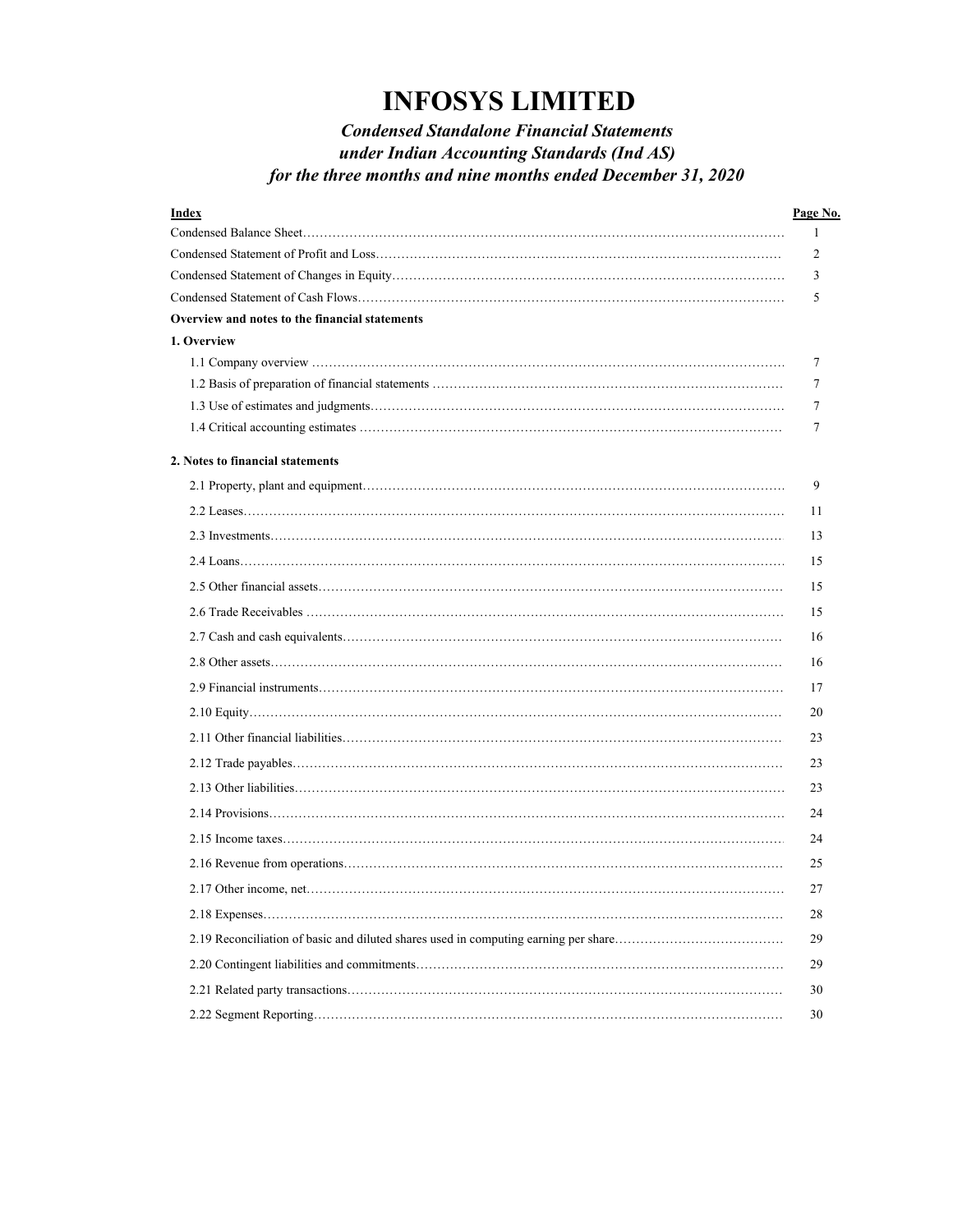|                                                                                                        |          |                   | $(In \; \bar{\tau} \; crore)$ |
|--------------------------------------------------------------------------------------------------------|----------|-------------------|-------------------------------|
| <b>Condensed Balance Sheet as at</b>                                                                   | Note No. | December 31, 2020 | March 31, 2020                |
| <b>ASSETS</b>                                                                                          |          |                   |                               |
| <b>Non-current assets</b>                                                                              |          |                   |                               |
| Property, plant and equipment                                                                          | 2.1      | 10,973            | 11,092                        |
| Right-of-use assets                                                                                    | 2.2      | 3,238             | 2,805                         |
| Capital work-in-progress                                                                               |          | 1,150             | 945                           |
| Goodwill                                                                                               |          | 167               | 29                            |
| Other intangible assets                                                                                |          | 76                | 48                            |
| Financial assets                                                                                       |          |                   |                               |
| Investments                                                                                            | 2.3      | 18,558            | 13,916                        |
| Loans                                                                                                  | 2.4      | 27                | 298                           |
| Other financial assets                                                                                 | 2.5      | 563               | 613                           |
| Deferred tax assets (net)                                                                              |          | 951               | 1,429                         |
| Income tax assets (net)                                                                                |          | 4,774             | 4,773                         |
| Other non-current assets                                                                               | 2.8      | 1,024             | 1,273                         |
| <b>Total non - current Assets</b>                                                                      |          | 41,501            | 37,221                        |
|                                                                                                        |          |                   |                               |
| <b>Current assets</b>                                                                                  |          |                   |                               |
| Financial assets                                                                                       |          |                   |                               |
| Investments                                                                                            | 2.3      | 2,963             | 4,006                         |
| Trade receivables                                                                                      | 2.6      | 16,682            | 15,459                        |
| Cash and cash equivalents                                                                              | 2.7      | 15,448            | 13,562                        |
| Loans                                                                                                  | 2.4      | 209               | 307                           |
| Other financial assets                                                                                 | 2.5      | 4,848             | 4,398                         |
| Other current assets                                                                                   | 2.8      | 5,966             | 6,088                         |
| <b>Total current assets</b>                                                                            |          | 46,116            | 43,820                        |
| <b>Total Assets</b>                                                                                    |          | 87,617            | 81,041                        |
| <b>EQUITY AND LIABILITIES</b>                                                                          |          |                   |                               |
| Equity                                                                                                 |          |                   |                               |
| Equity share capital                                                                                   | 2.10     | 2,129             | 2,129                         |
|                                                                                                        |          |                   |                               |
| Other equity                                                                                           |          | 65,021            | 60,105                        |
| Total equity                                                                                           |          | 67,150            | 62,234                        |
|                                                                                                        |          |                   |                               |
| <b>LIABILITIES</b>                                                                                     |          |                   |                               |
| <b>Non-current liabilities</b>                                                                         |          |                   |                               |
| <b>Financial liabilities</b>                                                                           |          |                   |                               |
| Lease liabilities                                                                                      | 2.2      | 3,221             | 2,775                         |
| Other financial liabilities                                                                            | 2.11     | 104               | 49                            |
| Deferred tax liabilities (net)                                                                         |          | 450               | 556                           |
| Other non-current liabilities<br><b>Total non - current liabilities</b>                                | 2.13     | 518<br>4,293      | 207<br>3,587                  |
|                                                                                                        |          |                   |                               |
| <b>Current liabilities</b>                                                                             |          |                   |                               |
| Financial liabilities                                                                                  |          |                   |                               |
| Trade payables                                                                                         | 2.12     |                   |                               |
| Total outstanding dues of micro enterprises and small enterprises                                      |          |                   | $\sim$                        |
| Total outstanding dues of creditors other than micro enterprises and small enterprises                 |          | 1,531             | 1,529                         |
| Lease liabilities                                                                                      | 2.2      | 460               | 390                           |
| Other financial liabilities                                                                            | 2.11     | 7,098             | 7,936                         |
| Other current liabilities                                                                              | 2.13     | 5,183             | 3,557                         |
| Provisions                                                                                             | 2.14     | 640               | 506                           |
| Income tax liabilities (net)                                                                           |          | 1,262             | 1,302                         |
| <b>Total current liabilities</b>                                                                       |          | 16,174            | 15,220                        |
| <b>Total equity and liabilities</b>                                                                    |          | 87,617            | 81,041                        |
| The accompanying notes form an integral part of the interim condensed standalone financial statements. |          |                   |                               |

*As per our report of even date attached*

*Chartered Accountants* Firm's Registration No: 117366W/W-100018

Partner<br> *Partner Chairman Chairman Chief Executive Officer Alembership No.* 039826 *and Managing Director* 

Mumbai Bengaluru January 13,2021 **Bengaluru** 

*for* Deloitte Haskins & Sells LLP *for and on behalf of the Board of Directors of Infosys Limited*

Sanjiv V. Pilgaonkar Nandan M. Nilekani Salil Parekh U.B. Pravin Rao

January 13,2021 January 13,2021

D. Sundaram Nilanjan Roy A.G.S. Manikantha *Director Chief Financial Officer Company Secretary*

Membership No. 039826<br>
Membership No. 039826 *and Managing Director and Managing Director and Whole-time Director*<br> *and Managing Director and Whole-time Director*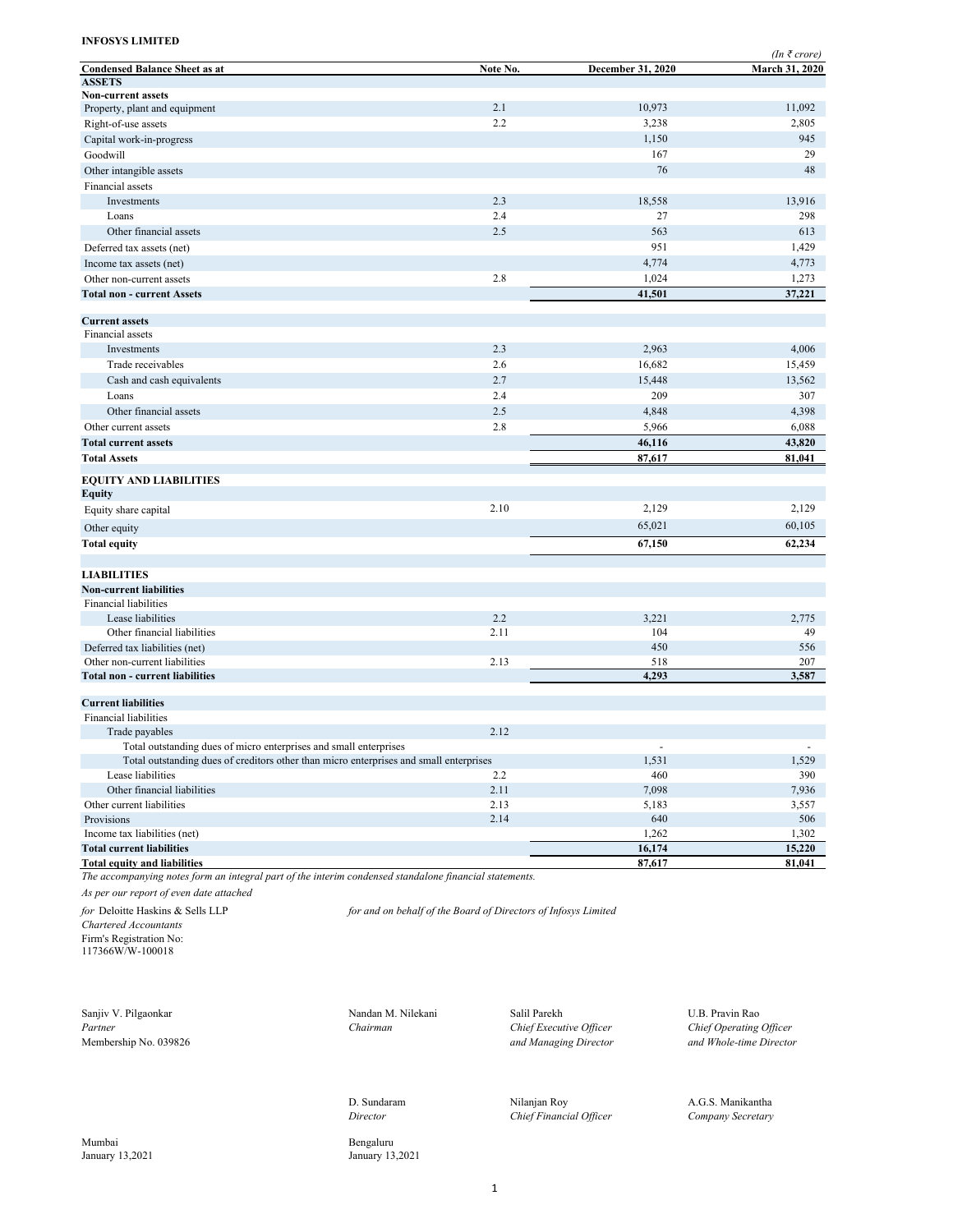|                                                                               |          | (In $\bar{\tau}$ crore except equity share and per equity share data) |                |                                |                 |  |  |  |  |  |
|-------------------------------------------------------------------------------|----------|-----------------------------------------------------------------------|----------------|--------------------------------|-----------------|--|--|--|--|--|
| <b>Condensed Statement of Profit and Loss for the</b>                         | Note No. | Three months ended December 31,                                       |                | Nine months ended December 31. |                 |  |  |  |  |  |
|                                                                               |          | 2020                                                                  | 2019           | 2020                           | 2019            |  |  |  |  |  |
| Revenue from operations                                                       | 2.16     | 22,043                                                                | 20,064         | 63,415                         | 58,860          |  |  |  |  |  |
| Other income, net                                                             | 2.17     | 903                                                                   | 798            | 1,963                          | 2,115           |  |  |  |  |  |
| <b>Total income</b>                                                           |          | 22,946                                                                | 20.862         | 65,378                         | 60.975          |  |  |  |  |  |
| <b>Expenses</b>                                                               |          |                                                                       |                |                                |                 |  |  |  |  |  |
| Employee benefit expenses                                                     | 2.18     | 11,371                                                                | 10,783         | 33,647                         | 31,768          |  |  |  |  |  |
| Cost of technical sub-contractors                                             |          | 2,516                                                                 | 2,189          | 6,736                          | 6,279           |  |  |  |  |  |
| Travel expenses                                                               |          | 113                                                                   | 494            | 341                            | 1,677           |  |  |  |  |  |
| Cost of software packages and others                                          | 2.18     | 479                                                                   | 427            | 1,508                          | 1,199           |  |  |  |  |  |
| Communication expenses                                                        |          | 123                                                                   | 95             | 358                            | 282             |  |  |  |  |  |
| Consultancy and professional charges                                          |          | 243                                                                   | 296            | 661                            | 782             |  |  |  |  |  |
| Depreciation and amortization expense                                         |          | 589                                                                   | 544            | 1,743                          | 1,596           |  |  |  |  |  |
| Finance cost                                                                  |          | 32                                                                    | 28             | 93                             | 83              |  |  |  |  |  |
| Other expenses                                                                | 2.18     | 586                                                                   | 601            | 1,855                          | 1,961           |  |  |  |  |  |
| <b>Total expenses</b>                                                         |          | 16,052                                                                | 15,457         | 46,942                         | 45,627          |  |  |  |  |  |
| Profit before tax                                                             |          | 6,894                                                                 | 5,405          | 18,436                         | 15,348          |  |  |  |  |  |
|                                                                               |          |                                                                       |                |                                |                 |  |  |  |  |  |
| Tax expense:                                                                  |          | 1,750                                                                 | 1,408          |                                |                 |  |  |  |  |  |
| Current tax                                                                   | 2.15     |                                                                       |                | 4,502                          | 4,040           |  |  |  |  |  |
| Deferred tax<br>Profit for the period                                         | 2.15     | 61<br>5,083                                                           | (79)<br>4.076  | 346<br>13,588                  | (166)<br>11,474 |  |  |  |  |  |
|                                                                               |          |                                                                       |                |                                |                 |  |  |  |  |  |
| Other comprehensive income                                                    |          |                                                                       |                |                                |                 |  |  |  |  |  |
| Items that will not be reclassified subsequently to profit or loss            |          |                                                                       |                |                                |                 |  |  |  |  |  |
| Remeasurement of the net defined benefit liability/asset, net                 |          | 130                                                                   | (124)          | 292                            | (159)           |  |  |  |  |  |
| Equity instruments through other comprehensive income, net                    |          | 117                                                                   | (30)           | 112                            | (28)            |  |  |  |  |  |
| Items that will be reclassified subsequently to profit or loss                |          |                                                                       |                |                                |                 |  |  |  |  |  |
| Fair value changes on derivatives designated as cash flow hedge, net          |          | (22)                                                                  | (29)           | (1)                            | (36)            |  |  |  |  |  |
| Fair value changes on investments, net                                        | 2.3      | 28                                                                    | (12)           | 32                             | $\overline{4}$  |  |  |  |  |  |
| Total other comprehensive income/ (loss), net of tax                          |          | 253                                                                   | (195)          | 435                            | (219)           |  |  |  |  |  |
| Total comprehensive income for the period                                     |          | 5,336                                                                 | 3,881          | 14,023                         | 11,255          |  |  |  |  |  |
|                                                                               |          |                                                                       |                |                                |                 |  |  |  |  |  |
| Earnings per equity share                                                     |          |                                                                       |                |                                |                 |  |  |  |  |  |
| Equity shares of par value ₹5/- each                                          |          |                                                                       |                |                                |                 |  |  |  |  |  |
| Basic $(\overline{\zeta})$                                                    |          | 11.93                                                                 | 9.57           | 31.90                          | 26.79           |  |  |  |  |  |
| Diluted $(\overline{\zeta})$                                                  |          | 11.93                                                                 | 9.57           | 31.88                          | 26.77           |  |  |  |  |  |
| Weighted average equity shares used in computing earnings per<br>equity share |          |                                                                       |                |                                |                 |  |  |  |  |  |
| Basic                                                                         | 2.19     | 4,25,94,83,106                                                        | 4,25,84,66,781 | 4,25,92,91,371                 | 4,28,30,70,260  |  |  |  |  |  |
| Diluted                                                                       | 2.19     | 4,26,25,05,905                                                        | 4,26,09,70,400 | 4, 26, 21, 59, 115             | 4,28,57,85,908  |  |  |  |  |  |

*The accompanying notes form an integral part of the interim condensed standalone financial statements.*

*As per our report of even date attached*

*for Deloitte Haskins & Sells LLP*

Firm's Registration No: 117366W/W-100018

*Chartered Accountants for and on behalf of the Board of Directors of Infosys Limited*

Sanjiv V. Pilgaonkar Nandan M. Nilekani Nandan M. Nilekani N. Salil Parekh U.B. Pravin Rao

*Partner Chairman Chief Executive Officer Chief Operating Officer* Membership No. 039826 *and Managing Director and Whole-time Director*

D. Sundaram Nilanjan Roy A.G.S. Manikantha *Director Chief Financial Officer Company Secretary*

Mumbai Bengaluru

January 13,2021 January 13,2021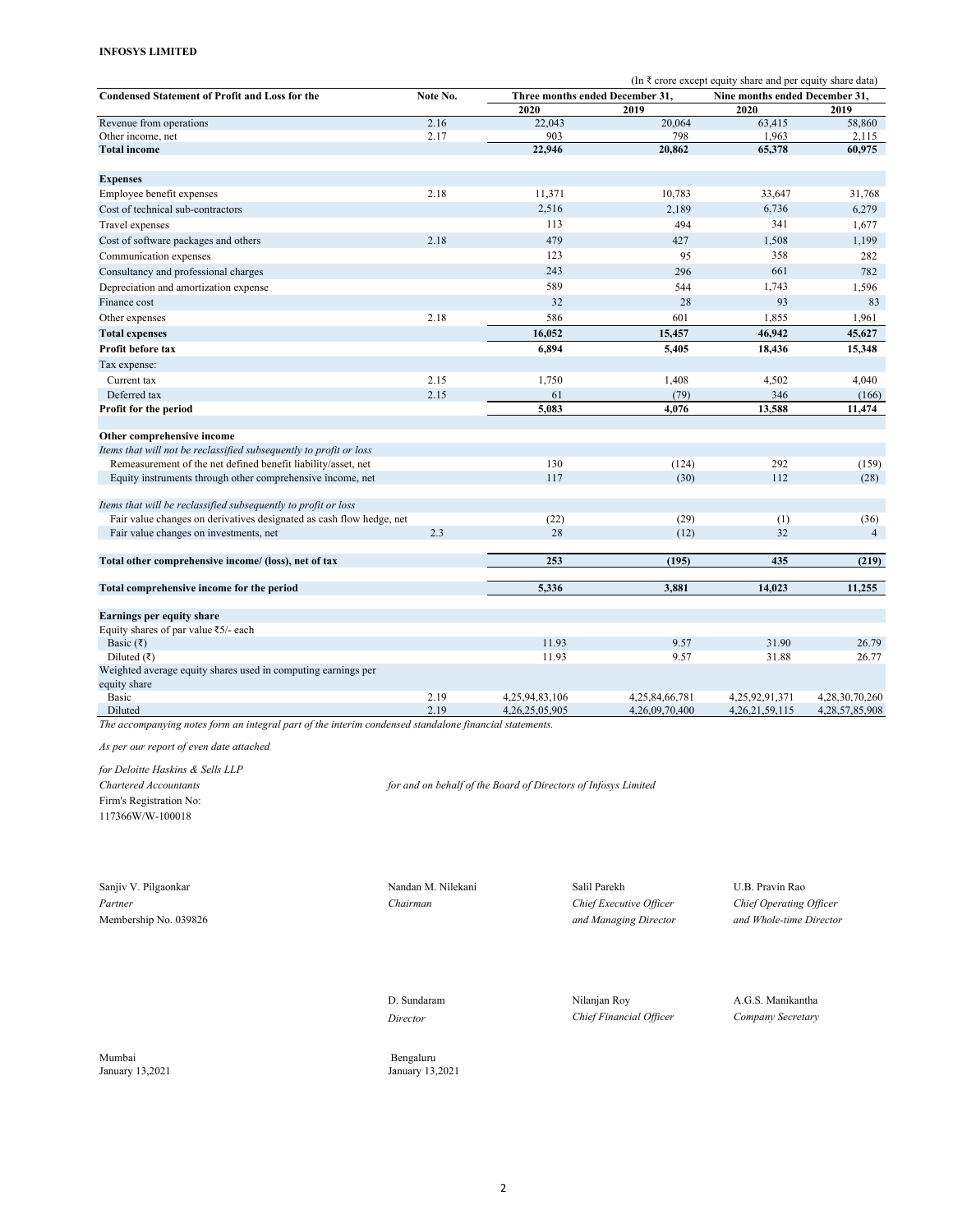# **Condensed Statement of Changes in Equity**

|                                                                             |                          |                          |                          |                          |                               |                                              |                          |                          |                          |                                                 |                            |                          | $(In \; \bar{\tau} \; crore)$ |
|-----------------------------------------------------------------------------|--------------------------|--------------------------|--------------------------|--------------------------|-------------------------------|----------------------------------------------|--------------------------|--------------------------|--------------------------|-------------------------------------------------|----------------------------|--------------------------|-------------------------------|
|                                                                             | <b>Other Equity</b>      |                          |                          |                          |                               |                                              |                          |                          |                          |                                                 |                            |                          |                               |
|                                                                             |                          |                          |                          |                          | <b>Reserves &amp; Surplus</b> |                                              |                          |                          |                          |                                                 | Other comprehensive income |                          | <b>Total equity</b>           |
|                                                                             | Equity                   | <b>Securities</b>        | Retained                 | General                  | Share                         | Special                                      |                          | Capital reserve          | Capital                  | <b>Equity Instruments</b>                       | Effective                  | Other items of           | attributable to equity        |
| Particulars                                                                 | Share<br>Capital         | Premium                  | earnings                 | reserve                  | <b>Options</b><br>Outstanding | <b>Economic Zone</b><br><b>Re-investment</b> | Capital                  | Other                    | redemption<br>reserve    | through other<br>comprehensive income Cash flow | portion of                 | other<br>comprehensive   | holders of the                |
|                                                                             |                          |                          |                          |                          | Account                       | reserve ${}^{(l)}$                           | reserve                  | $reserves^{(2)}$         |                          |                                                 | hedges                     | income / (loss)          | Company                       |
| Balance as at April 1, 2019                                                 | 2,178                    | 138                      | 54,070                   | 190                      | 227                           | 2,479                                        | 54                       | 3,219                    | 61                       | 80                                              | 21                         | (6)                      | 62,711                        |
| Impact on account of adoption of Ind AS 116*                                |                          | $\sim$                   | (17)                     | $\overline{\phantom{a}}$ | $\sim$                        | $\overline{\phantom{a}}$                     | $\overline{\phantom{a}}$ |                          | $\overline{\phantom{a}}$ | $\sim$                                          | $\overline{\phantom{a}}$   |                          | (17)                          |
|                                                                             | 2,178                    | 138                      | 54,053                   | 190                      | 227                           | 2,479                                        | 54                       | 3,219                    | 61                       | 80                                              | 21                         | (6)                      | 62,694                        |
| Changes in equity for the nine months ended December 31, 2019               |                          |                          |                          |                          |                               |                                              |                          |                          |                          |                                                 |                            |                          |                               |
| Profit for the period                                                       |                          |                          | 11.474                   |                          |                               |                                              |                          |                          |                          |                                                 |                            | $\sim$                   | 11,474                        |
| Remeasurement of the net defined benefit liability/asset*                   |                          |                          |                          |                          |                               |                                              |                          |                          |                          |                                                 | $\overline{\phantom{a}}$   | (159)                    | (159)                         |
| Equity instruments through other comprehensive income*                      |                          |                          |                          |                          |                               |                                              |                          |                          |                          | (28)                                            | $\overline{\phantom{a}}$   |                          | (28)                          |
| Fair value changes on derivatives designated as cash flow hedge*            |                          |                          |                          |                          |                               |                                              |                          |                          |                          | $\overline{\phantom{a}}$                        | (36)                       | $\overline{\phantom{a}}$ | (36)                          |
| Fair value changes on investments, net*                                     |                          |                          |                          | $\overline{\phantom{a}}$ |                               |                                              |                          |                          |                          | $\overline{\phantom{a}}$                        | $\overline{\phantom{a}}$   |                          |                               |
| Total comprehensive income for the period                                   |                          | $\overline{\phantom{a}}$ | 11,474                   | $\sim$                   | $\overline{\phantom{a}}$      |                                              |                          | $\overline{\phantom{a}}$ |                          | (28)                                            | (36)                       | (155)                    | 11,255                        |
| Transfer to general reserve                                                 |                          |                          | (1, 470)                 | 1,470                    | $\overline{\phantom{a}}$      |                                              |                          |                          |                          |                                                 |                            | $\tilde{\phantom{a}}$    |                               |
| Transferred to Special Economic Zone Re-investment reserve                  |                          |                          | (1,955)                  | $\sim$                   |                               | 1.955                                        |                          |                          |                          |                                                 |                            | ۰                        |                               |
| Transferred from Special Economic Zone Re-investment reserve on utilization | $\overline{\phantom{a}}$ |                          | 773                      | $\sim$                   | $\sim$                        | (773)                                        | $\sim$                   | $\sim$                   |                          |                                                 |                            |                          | $\sim$                        |
| Amount transferred to capital redemption reserve upon buyback               |                          |                          | $\overline{\phantom{a}}$ | (50)                     | $\overline{\phantom{a}}$      |                                              |                          |                          | 50                       |                                                 |                            |                          |                               |
| Exercise of stock options (refer note no. 2.10)                             |                          | 87                       |                          | $\sim$                   | (87)                          |                                              |                          |                          |                          |                                                 |                            |                          |                               |
| Shares issued on exercise of employee stock options                         |                          |                          |                          |                          | $\overline{\phantom{0}}$      |                                              |                          |                          |                          |                                                 |                            | $\overline{\phantom{a}}$ | $\overline{2}$                |
| Effect of modificatior of equity settled share based payment awards to cash |                          |                          | (9)                      |                          | (32)                          |                                              |                          |                          |                          |                                                 |                            |                          | (41)                          |
| settled awards                                                              |                          |                          |                          | $\overline{\phantom{a}}$ |                               |                                              |                          |                          |                          |                                                 |                            |                          |                               |
| Share based payment to employees (refer note no. 2.10)                      |                          |                          |                          |                          | 179                           |                                              |                          | $\overline{\phantom{a}}$ |                          |                                                 |                            |                          | 179                           |
| Reserves on common controlled transactions                                  |                          |                          |                          |                          |                               |                                              |                          | (137)                    |                          |                                                 |                            |                          | (137)                         |
| Income tax benefit arising on exercise of stock options                     |                          |                          |                          | $\overline{\phantom{a}}$ |                               |                                              |                          |                          |                          |                                                 |                            |                          | 6                             |
| Buyback of equity shares                                                    | (49)                     |                          | (4, 717)                 | (1, 494)                 |                               |                                              |                          |                          |                          |                                                 |                            |                          | (6,260)                       |
| Transaction cost relating to buyback*                                       | $\overline{\phantom{a}}$ |                          |                          | (11)                     |                               |                                              |                          |                          |                          |                                                 |                            |                          | (11)                          |
| Dividends (including dividend distribution tax)                             |                          |                          | (9, 553)                 | $\sim$                   | $\overline{\phantom{a}}$      |                                              |                          |                          |                          |                                                 |                            | $\overline{\phantom{a}}$ | (9,553)                       |
| <b>Balance as at December 31, 2019</b>                                      | 2.129                    | 233                      | 48.596                   | 105                      | 287                           | 3.661                                        | 54                       | 3.082                    | 111                      | 52                                              | (15)                       | (161)                    | 58,134                        |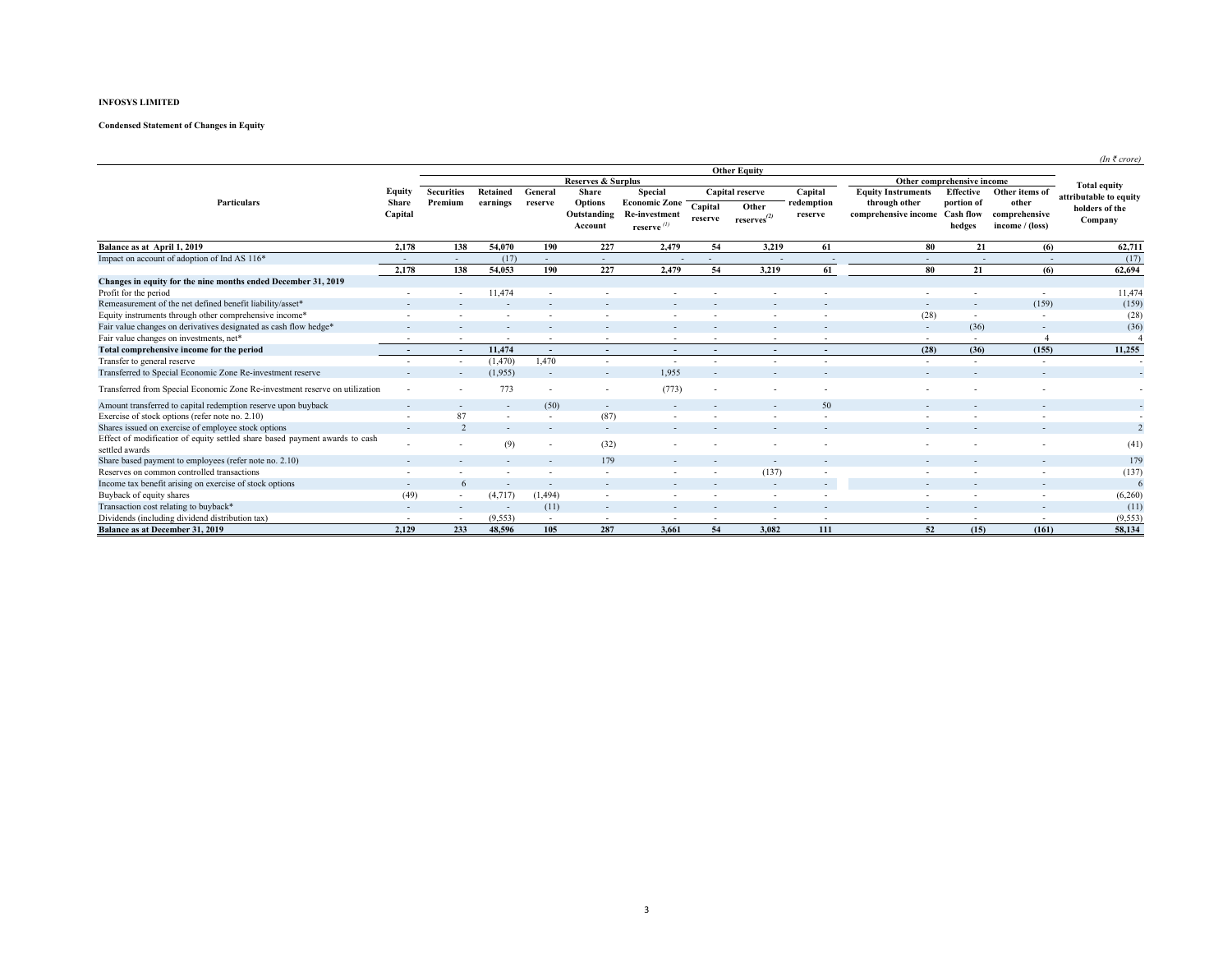# **Condensed Statement of Changes in Equity** *(In*  $\bar{\tau}$  *crore)*

|                                                                                     |                            |                          |                          |                          |                               |                          |                          | <b>Other Equity</b>               |                                                           |                           |                            |                          |                                       |                                          |                                           |
|-------------------------------------------------------------------------------------|----------------------------|--------------------------|--------------------------|--------------------------|-------------------------------|--------------------------|--------------------------|-----------------------------------|-----------------------------------------------------------|---------------------------|----------------------------|--------------------------|---------------------------------------|------------------------------------------|-------------------------------------------|
|                                                                                     |                            |                          |                          |                          | <b>Reserves &amp; Surplus</b> |                          |                          |                                   |                                                           |                           | Other comprehensive income |                          |                                       |                                          |                                           |
| Particulars                                                                         | Equity<br>Share<br>Capital |                          |                          |                          | <b>Share</b>                  | Special                  |                          | Capital reserve                   | Capital                                                   | <b>Equity Instruments</b> | <b>Effective</b>           | Other items of           | attributable to equity                |                                          |                                           |
|                                                                                     |                            |                          |                          |                          | <b>Securities</b><br>Premium  | Retained<br>earnings     | General<br>reserve       | Options<br>Outstanding<br>Account | <b>Economic Zone</b><br>Re-investment<br>reserve $^{(1)}$ | Capital<br>reserve        | Other<br>$reserves^{(2)}$  | redemption<br>reserve    | through other<br>comprehensive income | portion of<br><b>Cash flow</b><br>hedges | other<br>comprehensive<br>income / (loss) |
| Balance as at April 1, 2020                                                         | 2,129                      | 268                      | 52,419                   | 106                      | 297                           | 3,907                    | 54                       | 3,082                             | 111                                                       | 49                        | (15)                       | (173)                    | 62,234                                |                                          |                                           |
| Changes in equity for the nine months ended December 31, 2020                       |                            |                          |                          |                          |                               |                          |                          |                                   |                                                           |                           |                            |                          |                                       |                                          |                                           |
| Profit for the period                                                               |                            |                          | 13,588                   |                          |                               |                          |                          |                                   |                                                           |                           |                            | $\overline{\phantom{a}}$ | 13,588                                |                                          |                                           |
| Remeasurement of the net defined benefit liability/asset*                           |                            |                          |                          |                          |                               |                          |                          |                                   |                                                           | $\overline{\phantom{a}}$  | $\overline{\phantom{0}}$   | 292                      | 292                                   |                                          |                                           |
| Equity instruments through other comprehensive income*                              |                            |                          |                          |                          |                               |                          |                          |                                   |                                                           | 112                       |                            | $\overline{\phantom{a}}$ | 112                                   |                                          |                                           |
| Fair value changes on derivatives designated as cash flow hedge*                    |                            |                          |                          |                          |                               |                          |                          | $\overline{\phantom{a}}$          |                                                           | $\sim$                    | (1)                        | $\overline{\phantom{a}}$ | (1)                                   |                                          |                                           |
| Fair value changes on investments, net*                                             | $\overline{\phantom{a}}$   |                          | $\overline{\phantom{a}}$ | $\sim$                   | $\sim$                        | $\overline{\phantom{a}}$ | $\overline{\phantom{a}}$ | $\sim$                            | $\overline{\phantom{a}}$                                  | $\overline{\phantom{a}}$  | $\overline{\phantom{a}}$   | 32                       | 32                                    |                                          |                                           |
| Total comprehensive income for the period                                           |                            | $\sim$                   | 13.588                   | $\sim$                   | $\overline{\phantom{a}}$      | $\overline{\phantom{a}}$ | $\overline{\phantom{a}}$ | $\overline{\phantom{0}}$          | $\blacksquare$                                            | 112                       | (1)                        | 324                      | 14,023                                |                                          |                                           |
| Transfer to general reserve                                                         |                            |                          | (1, 554)                 | 1,554                    |                               | $\overline{\phantom{a}}$ |                          |                                   |                                                           | $\overline{\phantom{a}}$  |                            |                          |                                       |                                          |                                           |
| Transferred to Special Economic Zone Re-investment reserve                          |                            |                          | (2,317)                  | $\sim$                   | $\overline{\phantom{a}}$      | 2.317                    | $\overline{\phantom{0}}$ | $\overline{\phantom{a}}$          |                                                           | $\overline{\phantom{a}}$  |                            | $\overline{\phantom{a}}$ | $\sim$                                |                                          |                                           |
| Transferred from Special Economic Zone Re-investment reserve on utilization         |                            |                          | 645                      | $\overline{\phantom{a}}$ |                               | (645)                    | $\overline{\phantom{a}}$ |                                   |                                                           |                           |                            |                          | $\sim$                                |                                          |                                           |
| Exercise of stock options (refer note no.2.10)                                      |                            | 142                      |                          |                          | (142)                         |                          |                          |                                   |                                                           |                           |                            |                          | $\overline{\phantom{a}}$              |                                          |                                           |
| Transfer on account of options not exercised                                        |                            |                          |                          | 3                        | (3)                           |                          |                          | $\overline{\phantom{a}}$          |                                                           |                           |                            |                          |                                       |                                          |                                           |
| Shares issued on exercise of employee stock options (refer note no.2.10)            |                            | 6                        |                          |                          |                               |                          |                          |                                   |                                                           |                           |                            |                          | 6                                     |                                          |                                           |
| Effect of modification of share based payment award                                 |                            |                          |                          |                          |                               |                          |                          |                                   |                                                           |                           |                            |                          |                                       |                                          |                                           |
| Employee stock compensation expense (refer to note no. 2.10)                        |                            |                          |                          |                          | 199                           |                          |                          |                                   |                                                           |                           |                            |                          | 199                                   |                                          |                                           |
| Income tax benefit arising on exercise of stock options                             |                            | 15                       |                          | $\overline{\phantom{a}}$ | $\overline{\phantom{a}}$      |                          |                          | $\overline{\phantom{0}}$          | $\overline{\phantom{a}}$                                  |                           |                            | $\overline{\phantom{a}}$ | 15                                    |                                          |                                           |
| Reserves recorded upon business transfer under common control (Refer note<br>2.3.1) |                            |                          |                          |                          |                               |                          |                          | (176)                             | $\overline{\phantom{a}}$                                  |                           |                            |                          | (176)                                 |                                          |                                           |
| Dividends                                                                           | $\overline{\phantom{a}}$   | $\overline{\phantom{a}}$ | (9,158)                  | $\sim$                   | $\sim$                        | $\overline{\phantom{a}}$ | $\sim$                   | $\sim$                            | $\overline{\phantom{a}}$                                  | $\sim$                    | $\sim$                     | $\sim$                   | (9,158)                               |                                          |                                           |
| <b>Balance as at December 31, 2020</b>                                              | 2.129                      | 431                      | 53,623                   | 1.663                    | 358                           | 5,579                    | 54                       | 2.906                             | 111                                                       | 161                       | (16)                       | 151                      | 67.150                                |                                          |                                           |

*\*net of tax*

<sup>(1)</sup> The Special Economic Zone Re-investment Reserve has been created out of the profit of eligible SEZ units in terms of the provisions of Sec 10AA(1)(ii) of Income Tax Act, 1961. The reserve should be utilized by the Co *business in the terms of the Sec 10AA(2) of the Income Tax Act, 1961.* 

*(2) Profit / loss on transfer of business between entities under common control taken to reserve.*

*The accompanying notes form an integral part of the interim condensed standalone financial statements.*

*As per our report of even date attached for Deloitte Haskins & Sells LLP for and on behalf of the Board of Directors of Infosys Limited Chartered Accountants* Firm's Registration No: 117366W/W-100018

Sanjiv V. Pilgaonkar Nandan M. Nandan M. Nilekani Salil Parekh Salil Parekh U.B. Pravin Rao *Partner*

*Chairman Chief Executive Officer Chief Operating Officer*

Membership No. 039826 *and Managing Director and Whole-time Director*

*Director*

D. Sundaram Nilanjan Roy A.G.S. Manikantha *Chief Financial Officer Company Secretary*

Mumbai Bengaluru January 13,2021 January 13,2021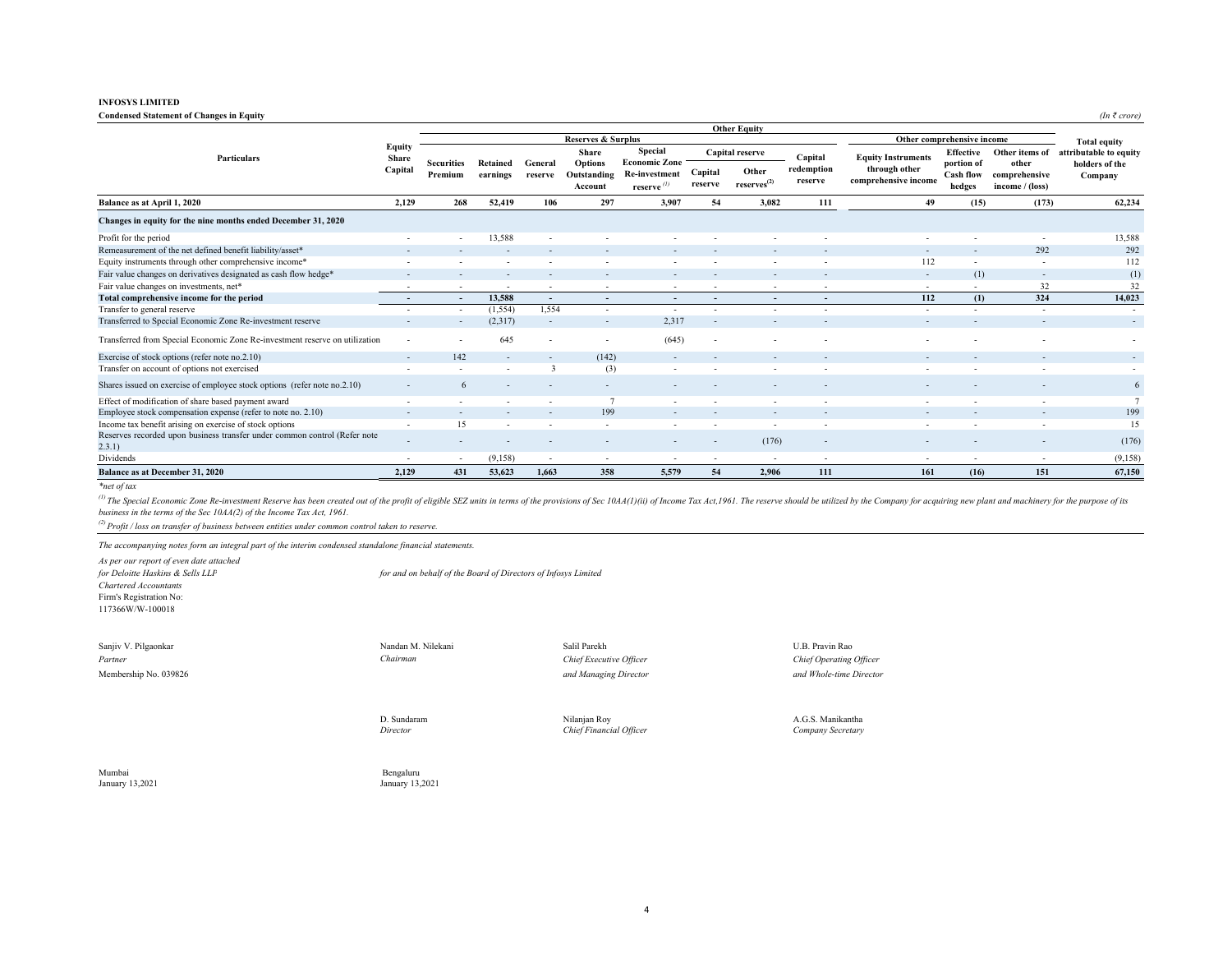# **Condensed Statement of Cash Flows**

# **Accounting Policy**

Cash flows are reported using the indirect method, whereby profit for the period is adjusted for the effects of transactions of a non-cash nature, any deferrals or accruals of past or future operating cash receipts or payments and item of income or expenses associated with investing or financing cash flows. The cash flows from operating, investing and financing activities of the Company are segregated. The Company considers all highly liquid investments that are readily convertible to known amounts of cash to be cash equivalents.

|                                                                                   |           | (In ₹ crore)                   |                |  |  |
|-----------------------------------------------------------------------------------|-----------|--------------------------------|----------------|--|--|
| <b>Particulars</b>                                                                | Note No.  | Nine months ended December 31, |                |  |  |
|                                                                                   |           | 2020                           | 2019           |  |  |
| Cash flow from operating activities:                                              |           |                                |                |  |  |
| Profit for the period                                                             |           | 13,588                         | 11,474         |  |  |
| Adjustments to reconcile net profit to net cash provided by operating activities: |           |                                |                |  |  |
| Depreciation and amortization                                                     | 2.1 & 2.2 | 1,743                          | 1,596          |  |  |
| Income tax expense                                                                | 2.15      | 4,848                          | 3,874          |  |  |
| Impairment loss recognized / (reversed) under expected credit loss model          |           | 145                            | 63             |  |  |
| Finance cost                                                                      |           | 93                             | 83             |  |  |
| Interest and dividend income                                                      |           | (1,406)                        | (1, 142)       |  |  |
| Stock compensation expense                                                        |           | 230                            | 166            |  |  |
| Other adjustments                                                                 |           | (82)                           | (127)          |  |  |
| Exchange differences on translation of assets and liabilities                     |           | (29)                           | (33)           |  |  |
| Changes in assets and liabilities                                                 |           |                                |                |  |  |
| Trade receivables and unbilled revenue                                            |           | (1,222)                        | (3,169)        |  |  |
| Loans, other financial assets and other assets                                    |           | 282                            | 447            |  |  |
| Trade payables                                                                    |           | (36)                           | (370)          |  |  |
| Other financial liabilities, other liabilities and provisions                     |           | 1,030                          | 1,124          |  |  |
| Cash generated from operations                                                    |           | 19,184                         | 13,986         |  |  |
| Income taxes paid                                                                 |           | (4,529)                        | (2,528)        |  |  |
| Net cash generated by operating activities                                        |           | 14,655                         | 11,458         |  |  |
| Cash flow from investing activities:                                              |           |                                |                |  |  |
| Expenditure on property, plant and equipment                                      |           | (1,421)                        | (2, 456)       |  |  |
| Deposits placed with corporations                                                 |           | (130)                          | (92)           |  |  |
| Loans to employees                                                                |           | 87                             | 8              |  |  |
| Loan given to subsidiaries                                                        |           | (76)                           | (1,215)        |  |  |
| Loan repaid by subsidiaries                                                       |           | 328                            | 352            |  |  |
| Proceeds from redemption of debentures                                            |           | 459                            | 257            |  |  |
| Investment in subsidiaries                                                        |           | (1, 362)                       | (1)            |  |  |
| Payment towards business transfer                                                 |           | (66)                           |                |  |  |
| Proceeds from return of investment                                                |           |                                | 6              |  |  |
| Payment of contingent consideration pertaining to acquisition                     |           | (122)                          | $\overline{a}$ |  |  |
| Redemption of escrow pertaining to buyback                                        |           |                                | 257            |  |  |
| Other receipts                                                                    |           | 37                             | 35             |  |  |
| Payments to acquire investments                                                   |           |                                |                |  |  |
| Preference, equity securities and others                                          |           |                                |                |  |  |
| Liquid mutual fund units and fixed maturity plan securities                       |           | (5)<br>(21,007)                | (41)           |  |  |
| Tax free bonds and Government bonds                                               |           |                                | (23,312)       |  |  |
| Non Convertible debentures                                                        |           | (318)<br>(1,146)               | (12)<br>(733)  |  |  |
| Government Securities                                                             |           | (5, 416)                       | (1, 561)       |  |  |
| Others                                                                            |           |                                | (2)            |  |  |
|                                                                                   |           |                                |                |  |  |
| Proceeds on sale of investments<br>Preference and equity securities               |           | 58                             |                |  |  |
| Liquid mutual fund units and fixed maturity plan securities                       |           | 21,247                         | 23,779         |  |  |
| Tax free bonds and Government bonds                                               |           | ÷,                             | 12             |  |  |
| Non-convertible debentures                                                        |           | 944                            | 1,683          |  |  |
| Certificates of deposit                                                           |           | 900                            | 2,175          |  |  |
| Commercial paper                                                                  |           |                                | 500            |  |  |
| <b>Government Securities</b>                                                      |           | 2,305                          | 1,406          |  |  |
| Others                                                                            |           | $\overline{c}$                 |                |  |  |
| Interest received                                                                 |           | 1,073                          | 1,036          |  |  |
| Dividend received from subsidiary                                                 |           | 321                            |                |  |  |
| Net cash (used in) / from investing activities                                    |           | (3,308)                        | 2,081          |  |  |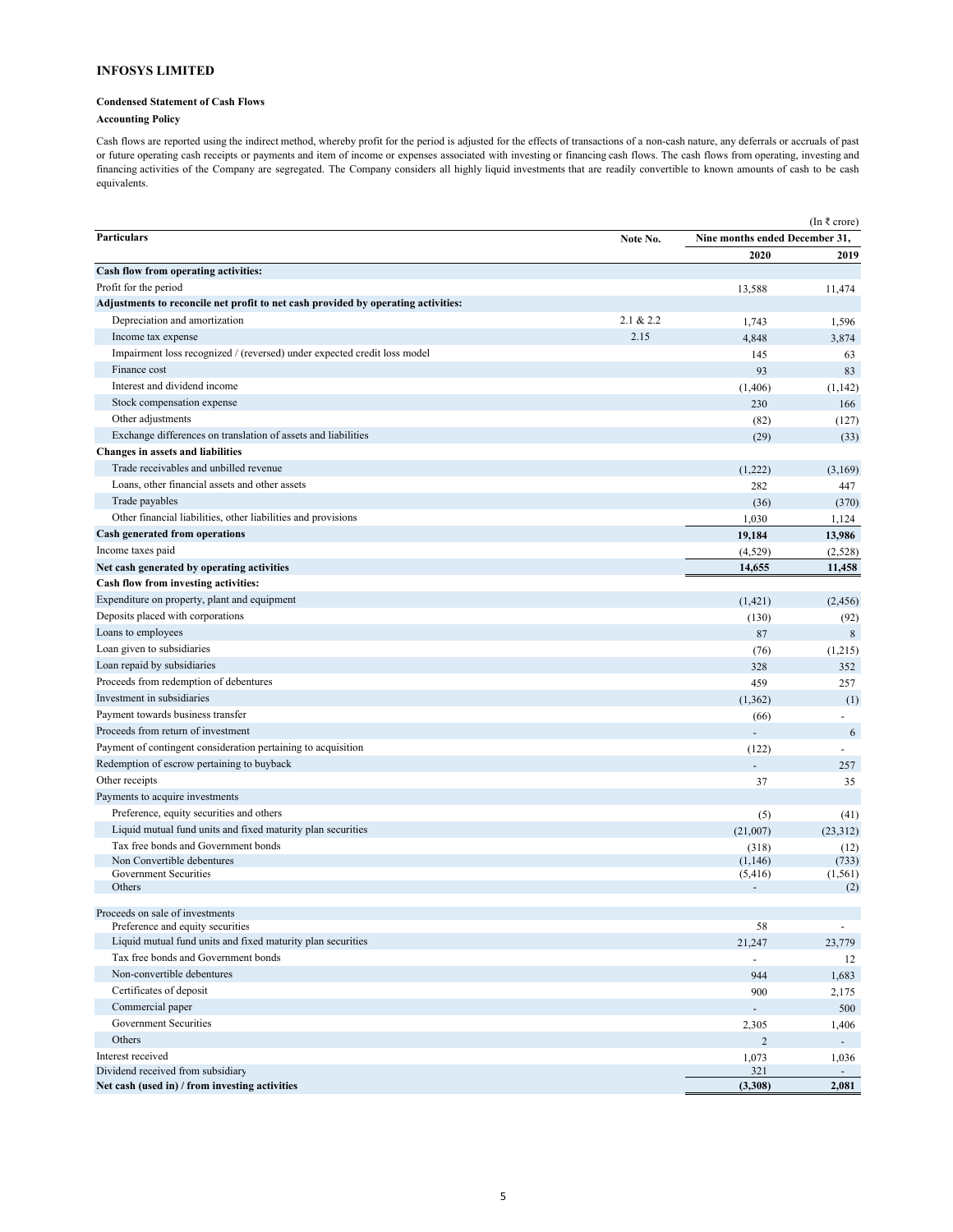# **Cash flow from financing activities:**

| Payment of lease liabilities                                                                | 2.2 | (330)                    | (256)    |
|---------------------------------------------------------------------------------------------|-----|--------------------------|----------|
| Buyback of equity shares including transaction cost                                         |     | $\overline{\phantom{0}}$ | (7, 478) |
| Shares issued on exercise of employee stock options                                         |     | 6                        |          |
| Payment of dividends (including dividend distribution tax)                                  |     | (9,158)                  | (9, 551) |
| Net cash used in financing activities                                                       |     | (9, 482)                 | (17,283) |
| Effect of exchange differences on translation of foreign currency cash and cash equivalents |     |                          | (26)     |
| Net increase / (decrease) in cash and cash equivalents                                      |     | 1.865                    | (3,744)  |
| Cash and cash equivalents at the beginning of the period                                    | 2.7 | 13,562                   | 15,551   |
| Cash and cash equivalents at the end of the period                                          |     | 15,448                   | 11,781   |
| <b>Supplementary information:</b>                                                           |     |                          |          |
| Restricted cash balance                                                                     | 2.7 | 101                      | 110      |

*The accompanying notes form an integral part of the interim condensed standalone financial statements.*

*As per our report of even date attached*

*for* Deloitte Haskins & Sells LLP *for and on behalf of the Board of Directors of Infosys Limited*

*Chartered Accountants* Firm's Registration No: 117366W/W-100018

Sanjiv V. Pilgaonkar Nandan M. Nilekani Salil Parekh U.B. Pravin Rao *Partner Chairman Chief Executive Officer Chief Operating Officer* Membership No. 039826 *and Managing Director and Whole-time Director*

D. Sundaram Nilanjan Roy A.G.S. Manikantha *Director Chief Financial Officer Company Secretary*

Mumbai Bengaluru January 13,2021 January 13,2021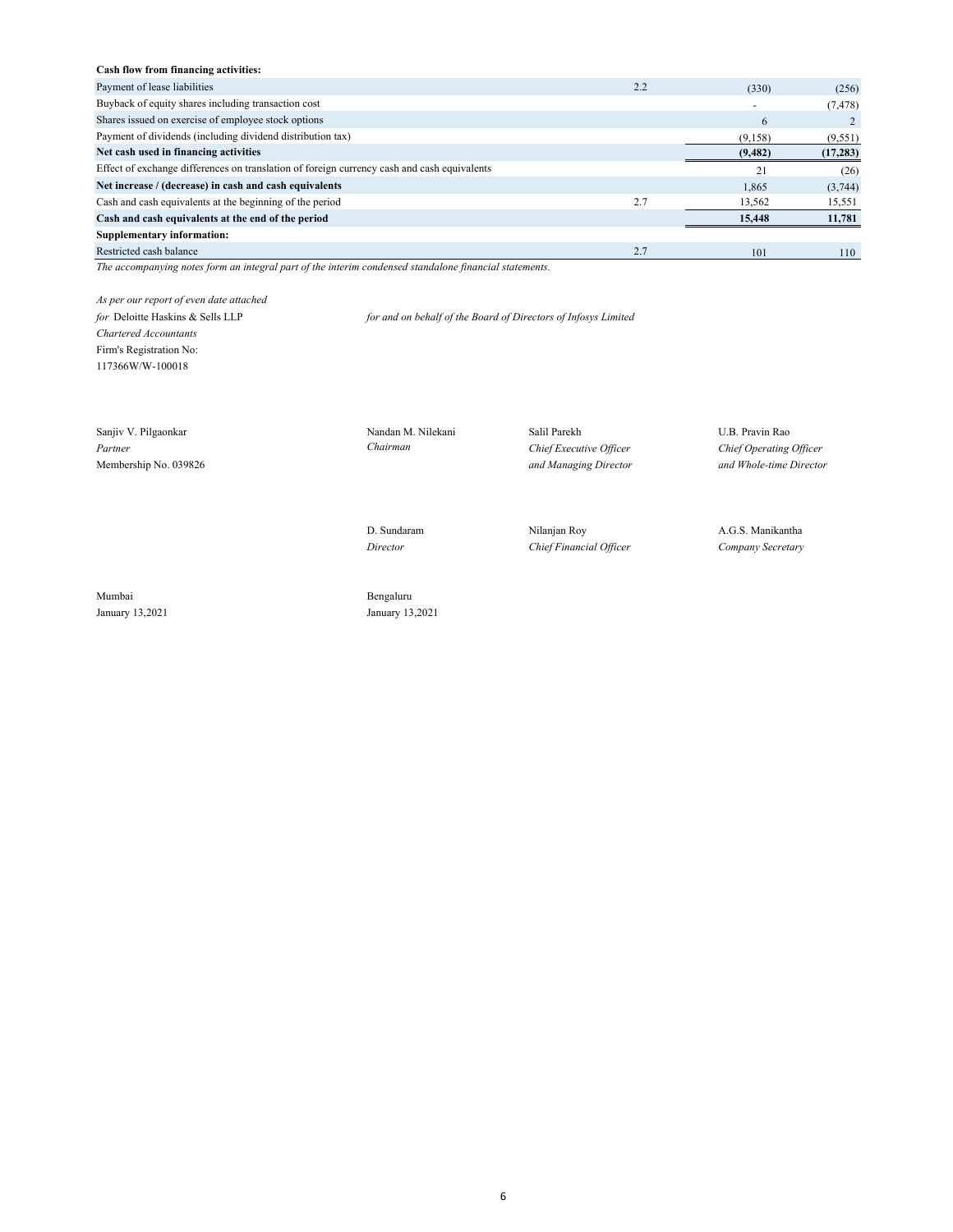#### **Notes to the Interim Condensed Standalone Financial Statements**

# **1. Overview**

# **1.1 Company overview**

Infosys Limited ('the Company' or Infosys) provides consulting, technology, outsourcing and next-generation digital services, to enable clients to execute strategies for their digital transformation.

The Company is a public limited company incorporated and domiciled in India and has its registered office at Electronic city, Hosur Road, Bengaluru 560100, Karnataka, India. The company has its primary listings on the BSE Ltd. and National Stock Exchange of India Limited. The Company's American Depositary Shares (ADS) representing equity shares are listed on the New York Stock Exchange (NYSE).

The interim condensed standalone financial statements are approved for issue by the Company's Board of Directors on January 13,2021.

#### **1.2 Basis of preparation of financial statements**

These interim condensed standalone financial statements are prepared in accordance with Indian Accounting Standard 34 (Ind AS 34), under the historical cost convention on the accrual basis except for certain financial instruments which are measured at fair values, the provisions of the Companies Act, 2013 ('the Act') and guidelines issued by the Securities and Exchange Board of India (SEBI). Accordingly, these interim condensed standalone financial statements do not include all the information required for a complete set of financial statements. These interim condensed standalone financial statements should be read in conjunction with the standalone financial statements and related notes included in the Company's Annual Report for the year ended March 31, 2020. The Ind AS are prescribed under Section 133 of the Act read with Rule 3 of the Companies (Indian Accounting Standards) Rules, 2015 and relevant amendment rules issued there after.

Accounting policies have been consistently applied except where a newly issued accounting standard is initially adopted or a revision to an existing accounting standard requires a change in the accounting policy hitherto in use.

As the quarter and year to date figures are taken from the source and rounded to the nearest digits, the figures reported for the previous quarters might not always add up to the year to date figures reported in this statement.

#### **1.3 Use of estimates and judgments**

The preparation of the interim condensed standalone financial statements in conformity with Ind AS requires the management to make estimates, judgments and assumptions. These estimates, judgments and assumptions affect the application of accounting policies and the reported amounts of assets and liabilities, the disclosures of contingent assets and liabilities at the date of the interim condensed financial statements and reported amounts of revenues and expenses during the period. The application of accounting policies that require critical accounting estimates involving complex and subjective judgments and the use of assumptions in these financial statements have been disclosed in Note no. 1.4. Accounting estimates could change from period to period. Actual results could differ from those estimates. Appropriate changes in estimates are made as management becomes aware of changes in circumstances surrounding the estimates. Changes in estimates are reflected in the financial statements in the period in which changes are made and, if material, their effects are disclosed in the notes to the interim condensed standalone financial statements.

# **Estimation of uncertainties relating to the global health pandemic from COVID-19 (COVID-19):**

The Company has considered the possible effects that may result from the pandemic relating to COVID-19 in the preparation of these interim condensed standalone financial statements including the recoverability of carrying amounts of financial and non financial assets. In developing the assumptions relating to the possible future uncertainties in the global economic conditions because of this pandemic, the Company has, at the date of approval of these condensed financial statements, used internal and external sources of information including credit reports and related information and economic forecasts and expects that the carrying amount of these assets will be recovered. The impact of COVID-19 on the Company's financial statements may differ from that estimated as at the date of approval of these interim condensed standalone financial statements.

#### **1.4 Critical accounting estimates and judgments**

#### **a. Revenue recognition**

The Company's contracts with customers include promises to transfer multiple products and services to a customer. Revenues from customer contracts are considered for recognition and measurement when the contract has been approved, in writing, by the parties to the contract, the parties to contract are committed to perform their respective obligations under the contract, and the contract is legally enforceable. The Company assesses the services promised in a contract and identifies distinct performance obligations in the contract. Identification of distinct performance obligations to determine the deliverables and the ability of the customer to benefit independently from such deliverables, and allocation of transaction price to these distinct performance obligations involves significant judgement.

Fixed price maintenance revenue is recognized ratably on a straight-line basis when services are performed through an indefinite number of repetitive acts over a specified period. Revenue from fixed price maintenance contract is recognized ratably using a percentage of completion method when the pattern of benefits from the services rendered to the customer and Company's costs to fulfil the contract is not even through the period of the contract because the services are generally discrete in nature and not repetitive. The use of method to recognize the maintenance revenues requires judgment and is based on the promises in the contract and nature of the deliverables.

The Company uses the percentage-of-completion method in accounting for other fixed-price contracts. Use of the percentage-of-completion method requires the Company to determine the actual efforts or costs expended to date as a proportion of the estimated total efforts or costs to be incurred. Efforts or costs expended have been used to measure progress towards completion as there is a direct relationship between input and productivity. The estimation of total efforts or costs involves significant judgement and is assessed throughout the period of the contract to reflect any changes based on the latest available information.

Provisions for estimated losses, if any, on uncompleted contracts are recorded in the period in which such losses become probable based on the estimated efforts or costs to complete the contract.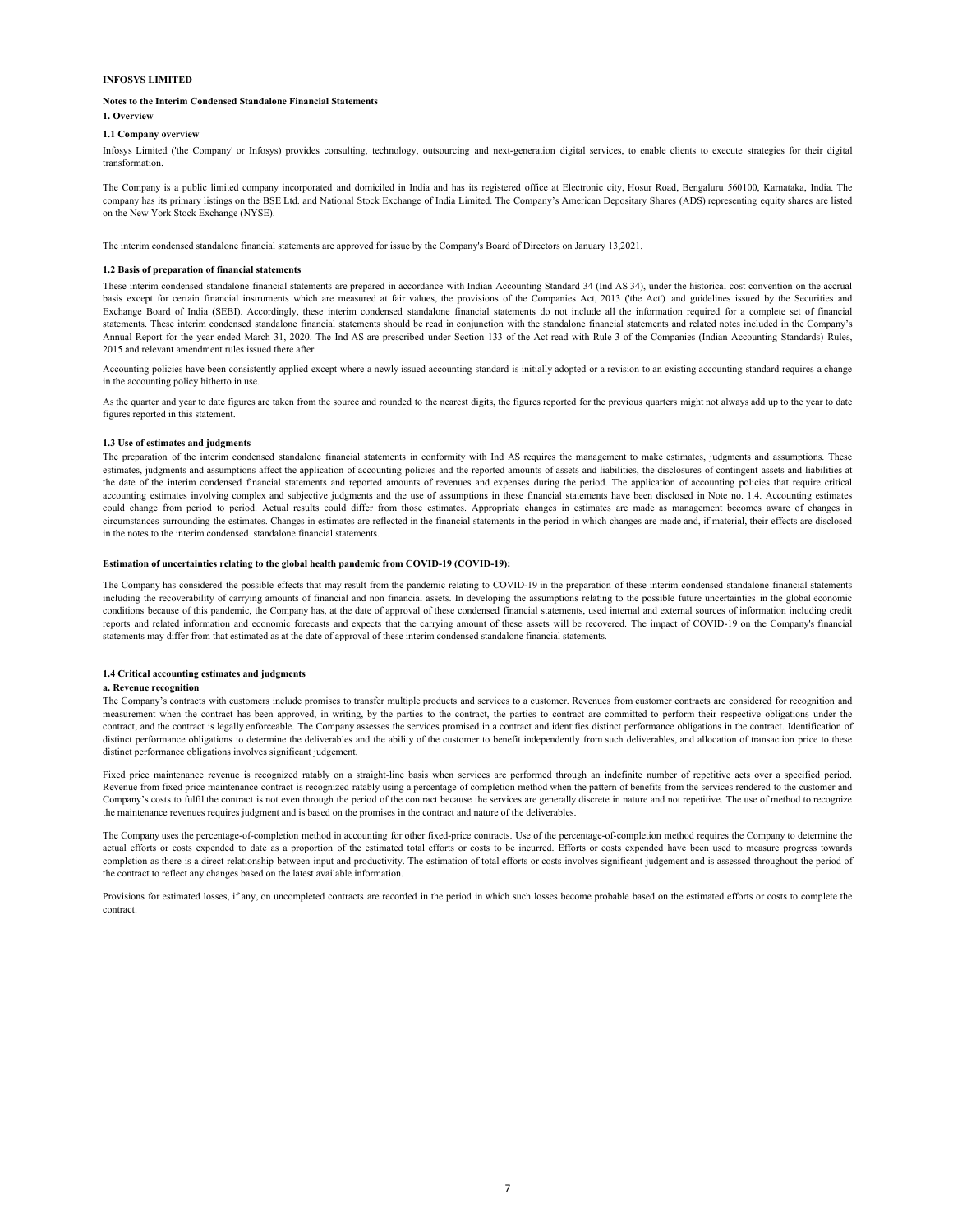#### **b. Income taxes**

The Company's two major tax jurisdictions are India and the U.S., though the Company also files tax returns in other overseas jurisdictions.

Significant judgments are involved in determining the provision for income taxes, including amount expected to be paid/recovered for uncertain tax positions. Also refer note no. 2.15 and note no. 2.20.

In assessing the realizability of deferred income tax assets, management considers whether some portion or all of the deferred income tax assets will not be realized. The ultimate realization of deferred income tax assets is dependent upon the generation of future taxable income during the periods in which the temporary differences become deductible. Management considers the scheduled reversals of deferred income tax liabilities, projected future taxable income and tax planning strategies in making this assessment. Based on the level of historical taxable income and projections for future taxable income over the periods in which the deferred income tax assets are deductible, management believes that the company will realize the benefits of those deductible differences. The amount of the deferred income tax assets considered realizable, however, could be reduced in the near term if estimates of future taxable income during the carry forward period are reduced.

#### **c. Property, plant and equipment**

Property, plant and equipment represent a significant proportion of the asset base of the Company. The charge in respect of periodic depreciation is derived after determining an estimate of an asset's expected useful life and the expected residual value at the end of its life. The useful lives and residual values of Company's assets are determined by the management at the time the asset is acquired and reviewed periodically, including at each financial year end. The lives are based on historical experience with similar assets as well as anticipation of future events, which may impact their life, such as changes in technology. Refer note no. 2.1

#### **d. Leases**

Ind AS 116 requires lessees to determine the lease term as the non-cancellable period of a lease adjusted with any option to extend or terminate the lease, if the use of such option is reasonably certain. The Company makes an assessment on the expected lease term on a lease-by-lease basis and thereby assesses whether it is reasonably certain that any options to extend or terminate the contract will be exercised. In evaluating the lease term, the Company considers factors such as any significant leasehold improvements undertaken over the lease term, costs relating to the termination of the lease and the importance of the underlying asset to Infosys's operations taking into account the location of the underlying asset and the availability of suitable alternatives. The lease term in future periods is reassessed to ensure that the lease term reflects the current economic circumstances. After considering current and future economic conditions, the company has concluded that no material changes are required to lease period relating to the existing lease contracts. Refer note no 2.2

#### **e. Allowance for credit losses on receivables and unbilled revenue**

The Company determines the allowance for credit losses based on historical loss experience adjusted to reflect current and estimated future economic conditions. The Company considered current and anticipated future economic conditions relating to industries the Company deals with and the countries where it operates. In calculating expected credit loss, the Company has also considered credit reports and other related credit information for its customers to estimate the probability of default in future and has taken into account estimates of possible effect from the pandemic relating to COVID-19.

8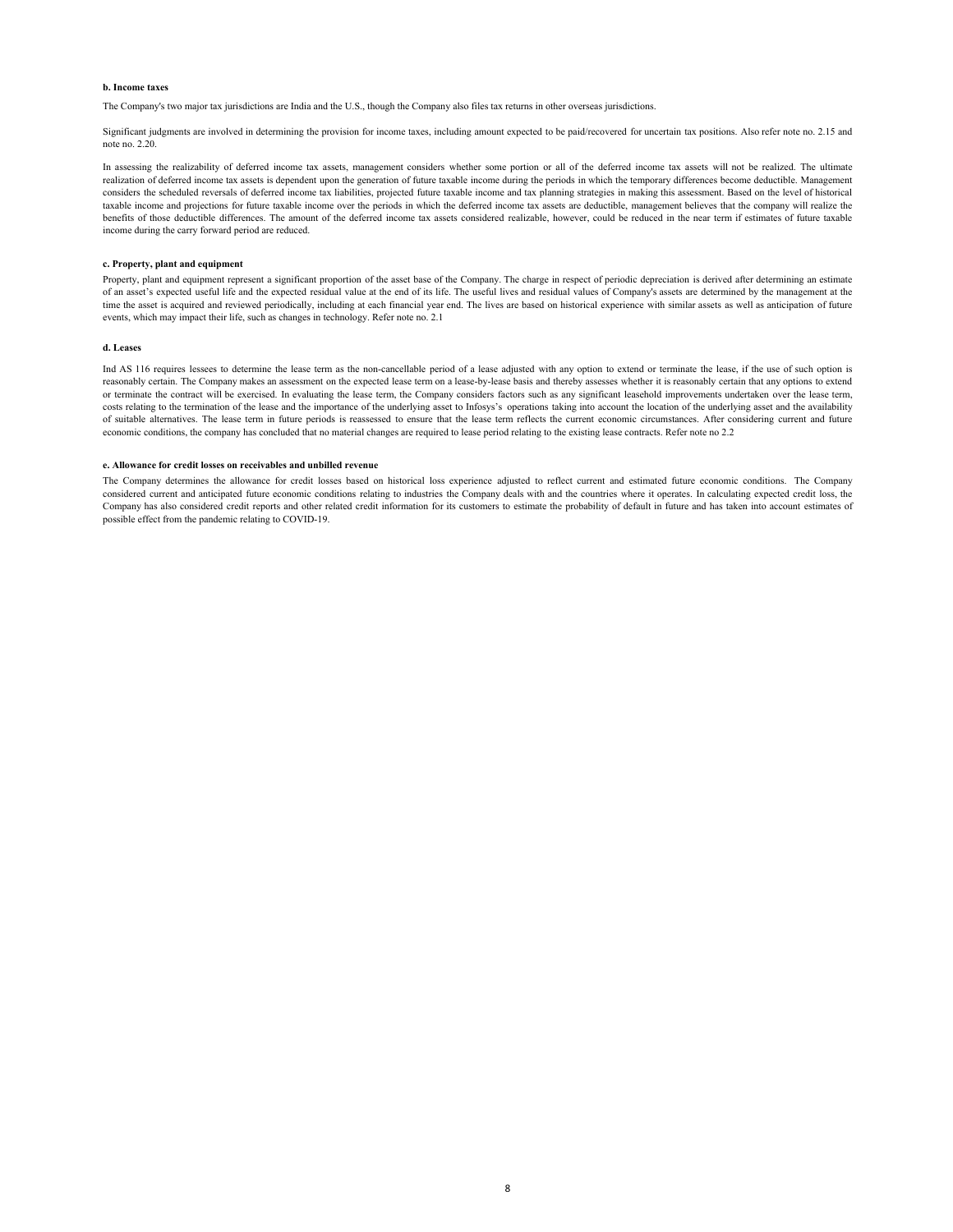#### **2.1 PROPERTY, PLANT AND EQUIPMENT**

#### **Accounting Policy**

Property, plant and equipment are stated at cost, less accumulated depreciation and impairment, if any. Costs directly attributable to acquisition are capitalized until the property, plant and equipment are ready for use, as intended by the management. The Company depreciates property, plant and equipment over their estimated useful lives using the straight-line method. The estimated useful lives of assets are as follows:

| Building $^{(1)}$                              | $22-25$ years                                   |
|------------------------------------------------|-------------------------------------------------|
| Plant and machinery <sup>(1)(2)</sup>          | 5 years                                         |
| Office equipment                               | 5 years                                         |
| Computer equipment <sup><math>(1)</math></sup> | 3-5 years                                       |
| Furniture and fixtures $\binom{D}{A}$          | 5 years                                         |
| Vehicles <sup><math>(D)</math></sup>           | 5 years                                         |
| Leasehold improvements                         | Lower of useful life of the asset or lease term |

*(1) Based on technical evaluation, the management believes that the useful lives as given above best represent the period over which management expects to use these assets. Hence, the useful lives for these assets is different from the useful lives as prescribed under Part C of Schedule II of the Companies Act 2013.* 

*(2) Includes Solar plant with a useful life of 20 years*

Depreciation methods, useful lives and residual values are reviewed periodically, including at each financial year end.

Advances paid towards the acquisition of property, plant and equipment outstanding at each Balance Sheet date is classified as capital advances under other non-current assets and the cost of assets not ready to use before such date are disclosed under 'Capital work-in-progress'. Subsequent expenditures relating to property, plant and equipment is capitalized only when it is probable that future economic benefits associated with these will flow to the Company and the cost of the item can be measured reliably. Repairs and maintenance costs are recognized in the Statement of Profit and Loss when incurred. The cost and related accumulated depreciation are eliminated from the financial statements upon sale or retirement of the asset and the resultant gains or losses are recognized in the Statement of Profit and Loss.

#### **Impairment**

Property, plant and equipment are evaluated for recoverability whenever events or changes in circumstances indicate that their carrying amounts may not be recoverable. For the purpose of impairment testing, the recoverable amount (i.e. the higher of the fair value less cost to sell and the value-in-use) is determined on an individual asset basis unless the asset does not generate cash flows that are largely independent of those from other assets. In such cases, the recoverable amount is determined for the Cash Generating Unit (CGU) to which the asset belongs.

If such assets are considered to be impaired, the impairment to be recognized in the Statement of Profit and Loss is measured by the amount by which the carrying value of the assets exceeds the estimated recoverable amount of the asset. An impairment loss is reversed in the Statement of Profit and Loss if there has been a change in the estimates used to determine the recoverable amount. The carrying amount of the asset is increased to its revised recoverable amount, provided that this amount does not exceed the carrying amount that would have been determined (net of any accumulated depreciation) had no impairment loss been recognized for the asset in prior years.

| The changes in the carrying value of property, plant and equipment for the three months ended December 31, 2020 are as follows:<br>(In ₹ crore) |                      |                          |                                       |                                    |                                      |                                             |                           |                          |           |  |  |
|-------------------------------------------------------------------------------------------------------------------------------------------------|----------------------|--------------------------|---------------------------------------|------------------------------------|--------------------------------------|---------------------------------------------|---------------------------|--------------------------|-----------|--|--|
| <b>Particulars</b>                                                                                                                              | <b>Land-Freehold</b> | Buildings $(1)(2)$       | <b>Plant</b> and<br>$machinerv^{(2)}$ | Office<br>Equipment <sup>(2)</sup> | Computer<br>equipment <sup>(2)</sup> | Furniture<br>and<br>fixtures <sup>(2)</sup> | Leasehold<br>Improvements | <b>Vehicles</b>          | Total     |  |  |
| Gross carrying value as at October 1, 2020                                                                                                      | 1,386                | 9,088                    | 3,061                                 | 1,119                              | 6,248                                | 1,888                                       | 740                       | 43                       | 23,573    |  |  |
| <b>Additions</b>                                                                                                                                | 4                    | 217                      | 28                                    | 19                                 | 139                                  | 29                                          | 6                         | $\overline{\phantom{a}}$ | 442       |  |  |
| Additions through Business transfer (Refer note<br>2.3.1)                                                                                       |                      |                          |                                       |                                    |                                      |                                             |                           |                          |           |  |  |
| Deletions                                                                                                                                       |                      |                          | (4)                                   | (5)                                | (61)                                 | (7)                                         | (6)                       | $\overline{\phantom{a}}$ | (83)      |  |  |
| Gross carrying value as at December 31, 2020                                                                                                    | 1,390                | 9,305                    | 3,085                                 | 1,133                              | 6,326                                | 1,910                                       | 740                       | 43                       | 23,932    |  |  |
| Accumulated depreciation as at October 1, 2020                                                                                                  | ٠.                   | (3,286)                  | (2,193)                               | (841)                              | (4, 564)                             | (1,346)                                     | (303)                     | (29)                     | (12, 562) |  |  |
| Depreciation                                                                                                                                    |                      | (86)                     | (69)                                  | (28)                               | (205)                                | (50)                                        | (38)                      | (2)                      | (478)     |  |  |
| Accumulated depreciation on deletions                                                                                                           |                      | $\overline{\phantom{0}}$ | $\overline{4}$                        | 5                                  | 59                                   |                                             | 6                         | $\overline{\phantom{a}}$ | 81        |  |  |
| Accumulated depreciation as at December 31,<br>2020                                                                                             | -                    | (3,372)                  | (2,258)                               | (864)                              | (4,710)                              | (1,389)                                     | (335)                     | (31)                     | (12,959)  |  |  |
| Carrying value as at October 1, 2020                                                                                                            | 1,386                | 5,802                    | 868                                   | 278                                | 1,684                                | 542                                         | 437                       | 14                       | 11,011    |  |  |
| Carrying value as at December 31, 2020                                                                                                          | 1.390                | 5,933                    | 827                                   | 269                                | 1.616                                | 521                                         | 405                       | 12                       | 10,973    |  |  |

| The changes in the carrying value of property, plant and equipment for the three months ended December 31, 2019 are as follows: |                          |                          |                                |                                    |                                                   |                                                    |                           |                          |           |  |
|---------------------------------------------------------------------------------------------------------------------------------|--------------------------|--------------------------|--------------------------------|------------------------------------|---------------------------------------------------|----------------------------------------------------|---------------------------|--------------------------|-----------|--|
| <b>Particulars</b>                                                                                                              | <b>Land-Freehold</b>     | Buildings $(1)(2)$       | Plant and<br>$machinerv^{(2)}$ | Office<br>Equipment <sup>(2)</sup> | Computer<br>equipment <sup><math>(2)</math></sup> | <b>Furniture</b><br>and<br>fixtures <sup>(2)</sup> | Leasehold<br>Improvements | <b>Vehicles</b>          | Total     |  |
| Gross carrying value as at October 1, 2019                                                                                      | 1.312                    | 8.473                    | 2,878                          | 1.018                              | 5,354                                             | 1.715                                              | 613                       | 41                       | 21,404    |  |
| <b>Additions</b>                                                                                                                |                          | 38                       | 39                             | 25                                 | 244                                               | 52                                                 | 33                        |                          | 434       |  |
| Deletions                                                                                                                       | -                        | $\overline{\phantom{a}}$ | $\scriptstyle{(1)}$            | (1)                                | (12)                                              | (1)                                                | $\overline{\phantom{a}}$  | $\overline{\phantom{a}}$ | (15)      |  |
| Gross carrying value as at December 31, 2019                                                                                    | 1.314                    | 8.511                    | 2.916                          | 1,042                              | 5,586                                             | 1.766                                              | 646                       | 42                       | 21,823    |  |
| Accumulated depreciation as at October 1, 2019                                                                                  | $\blacksquare$           | (2,952)                  | (1,906)                        | (730)                              | (3,891)                                           | (1,139)                                            | (198)                     | (24)                     | (10, 840) |  |
| Depreciation                                                                                                                    | $\overline{\phantom{a}}$ | (80)                     | (74)                           | (30)                               | (177)                                             | (53)                                               | (32)                      | (1)                      | (447)     |  |
| Accumulated depreciation on deletions                                                                                           | ٠                        |                          |                                |                                    | 12                                                |                                                    | $\overline{\phantom{a}}$  | $\overline{\phantom{a}}$ | 15        |  |
| Accumulated depreciation as at December 31,<br>2019                                                                             | -                        | (3,032)                  | (1,979)                        | (759)                              | (4,056)                                           | (1,191)                                            | (230)                     | (25)                     | (11, 272) |  |
| Carrying value as at October 1, 2019                                                                                            | 1,312                    | 5,521                    | 972                            | 288                                | 1.463                                             | 576                                                | 415                       | 17                       | 10,564    |  |
| Carrying value as at December 31, 2019                                                                                          | 1.314                    | 5.479                    | 937                            | 283                                | 1.530                                             | 575                                                | 416                       | 17                       | 10.551    |  |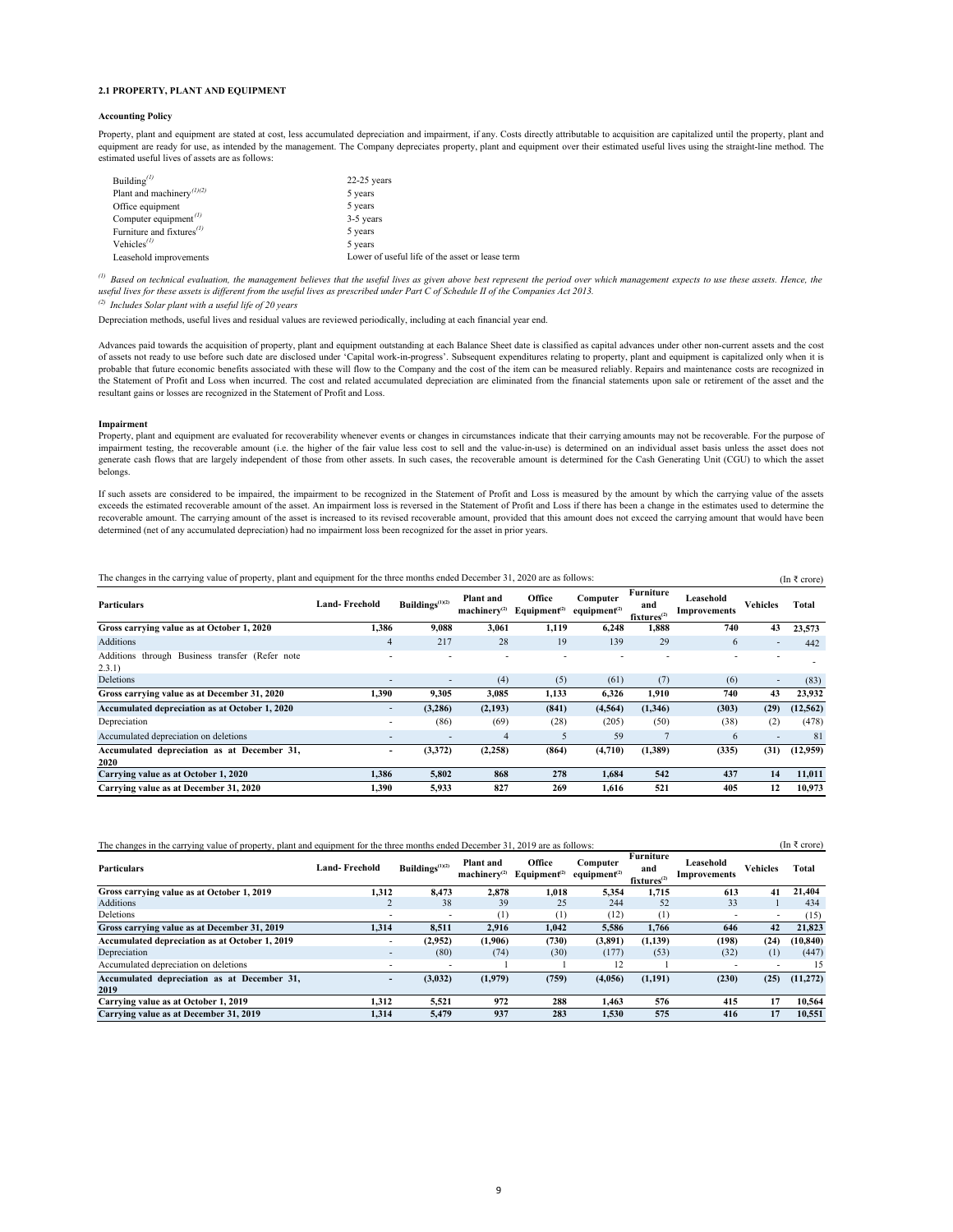The changes in the carrying value of property, plant and equipment for the nine months ended December 31, 2020 are as follows: (In ₹ crore)

| <b>Particulars</b>                                         | Land-<br>Freehold        | Buildings $(1)(2)$ | Plant and<br>$machinerv^{(2)}$ | Office<br>Equipment <sup>(2)</sup> | Computer<br>equipment <sup><math>(2)</math></sup> | Furniture<br>and<br>fixtures <sup>(2)</sup> | Leasehold<br>Improvements | <b>Vehicles</b>          | Total    |
|------------------------------------------------------------|--------------------------|--------------------|--------------------------------|------------------------------------|---------------------------------------------------|---------------------------------------------|---------------------------|--------------------------|----------|
| Gross carrying value as at April 1, 2020                   | 1,316                    | 9,038              | 3,038                          | 1,094                              | 5,690                                             | 1,875                                       | 669                       | 43                       | 22,763   |
| <b>Additions</b>                                           | 74                       | 267                | 54                             | 47                                 | 724                                               | 46                                          | 86                        |                          | 1,298    |
| Additions through Business transfer (Refer note<br>(2.3.1) |                          |                    |                                |                                    | 6                                                 | -                                           | $\overline{2}$            | $\overline{\phantom{a}}$ |          |
| Deletions                                                  |                          |                    | (7)                            | (8)                                | (94)                                              | (11)                                        | (17)                      |                          | (137)    |
| Gross carrying value as at December 31, 2020               | 1.390                    | 9,305              | 3,085                          | 1,133                              | 6,326                                             | 1.910                                       | 740                       | 43                       | 23,932   |
| Accumulated depreciation as at April 1, 2020               | $\overline{\phantom{a}}$ | (3, 114)           | (2,053)                        | (787)                              | (4,197)                                           | (1,246)                                     | (248)                     | (26)                     | (11,671) |
| Depreciation                                               | $\overline{\phantom{a}}$ | (258)              | (211)                          | (85)                               | (605)                                             | (153)                                       | (104)                     | (5)                      | (1,421)  |
| Accumulated depreciation on deletions                      |                          |                    | 6                              |                                    | 92                                                | 10                                          |                           |                          | 133      |
| Accumulated depreciation as at December 31,                | $\qquad \qquad$          | (3,372)            | (2,258)                        | (864)                              | (4,710)                                           | (1,389)                                     | (335)                     | (31)                     | (12,959) |
| 2020                                                       |                          |                    |                                |                                    |                                                   |                                             |                           |                          |          |
| Carrying value as at April 1, 2020                         | 1.316                    | 5.924              | 985                            | 307                                | 1.493                                             | 629                                         | 421                       | 17                       | 11,092   |
| Carrying value as at December 31, 2020                     | 1.390                    | 5.933              | 827                            | 269                                | 1.616                                             | 521                                         | 405                       | 12                       | 10.973   |

The changes in the carrying value of property, plant and equipment for the nine months ended December 31, 2019 are as follows:

| <b>Particulars</b>                                                                                                            | Land-<br>Freehold        | Land-<br>Leasehold | Buildings <sup>(1)(2)</sup> | <b>Plant</b> and<br>$machinerv^{(2)}$ | Office<br>Equipment <sup>(2)</sup> | Computer<br>equipment <sup><math>(2)</math></sup> | Furniture<br>and<br>fixtures <sup>(2)</sup> | Leasehold<br><b>Improvements</b> | <b>Vehicles</b>          | <b>Total</b> |
|-------------------------------------------------------------------------------------------------------------------------------|--------------------------|--------------------|-----------------------------|---------------------------------------|------------------------------------|---------------------------------------------------|---------------------------------------------|----------------------------------|--------------------------|--------------|
| Gross carrying value as at April 1, 2019                                                                                      | 1.305                    | 593                | 8.070                       | 2,612                                 | 938                                | 5,052                                             | 1.454                                       | 414                              | 37                       | 20,475       |
| Additions                                                                                                                     |                          |                    | 441                         | 306                                   | 106                                | 629                                               | 317                                         | 232                              |                          | 2,045        |
| Reclassification on account of adoption of Ind AS<br>116 (Refer to note $2.2$ )                                               |                          | (593)              |                             |                                       |                                    |                                                   |                                             |                                  |                          | (593)        |
| Deletions                                                                                                                     | $\overline{\phantom{0}}$ |                    | $\overline{\phantom{0}}$    | (2)                                   | (2)                                | (95)                                              | (5)                                         | $\overline{\phantom{a}}$         | $\overline{\phantom{a}}$ | (104)        |
| Gross carrying value as at December 31, 2019                                                                                  | 1.314                    |                    | 8,511                       | 2,916                                 | 1.042                              | 5,586                                             | 1.766                                       | 646                              | 42                       | 21,823       |
| <b>Accumulated depreciation as at April 1, 2019</b>                                                                           |                          | (32)               | (2,797)                     | (1,762)                               | (672)                              | (3,605)                                           | (1,039)                                     | (153)                            | (21)                     | (10, 081)    |
| Depreciation                                                                                                                  |                          |                    | (235)                       | (219)                                 | (89)                               | (546)                                             | (157)                                       | (77)                             | (4)                      | (1,327)      |
| Reclassification on account of adoption of Ind AS<br>116 (Refer to note $2.2$ )                                               | $\overline{\phantom{a}}$ | 32                 |                             |                                       |                                    |                                                   |                                             |                                  |                          | 32           |
| Accumulated depreciation on deletions                                                                                         |                          |                    |                             |                                       |                                    | 95                                                | 5                                           |                                  |                          | 104          |
| Accumulated depreciation as at December 31,                                                                                   |                          |                    | (3,032)                     | (1,979)                               | (759)                              | (4,056)                                           | (1,191)                                     | (230)                            | (25)                     | (11,272)     |
| 2019                                                                                                                          |                          |                    |                             |                                       |                                    |                                                   |                                             |                                  |                          |              |
| Carrying value as at April 1, 2019                                                                                            | 1.305                    | 561                | 5.273                       | 850                                   | 266                                | 1.447                                             | 415                                         | 261                              | 16                       | 10,394       |
| Carrying value as at December 31, 2019                                                                                        | 1.314                    |                    | 5,479                       | 937                                   | 283                                | 1.530                                             | 575                                         | 416                              | 17                       | 10,551       |
| Buildings include ₹250/- being the value of five shares of ₹50/- each in Mittal Towers Premises Co-operative Society Limited. |                          |                    |                             |                                       |                                    |                                                   |                                             |                                  |                          |              |

*(2) Includes certain assets provided on cancellable operating lease to subsidiaries.* 

The aggregate depreciation has been included under depreciation and amortization expense in the interim condensed statement of Profit and Loss.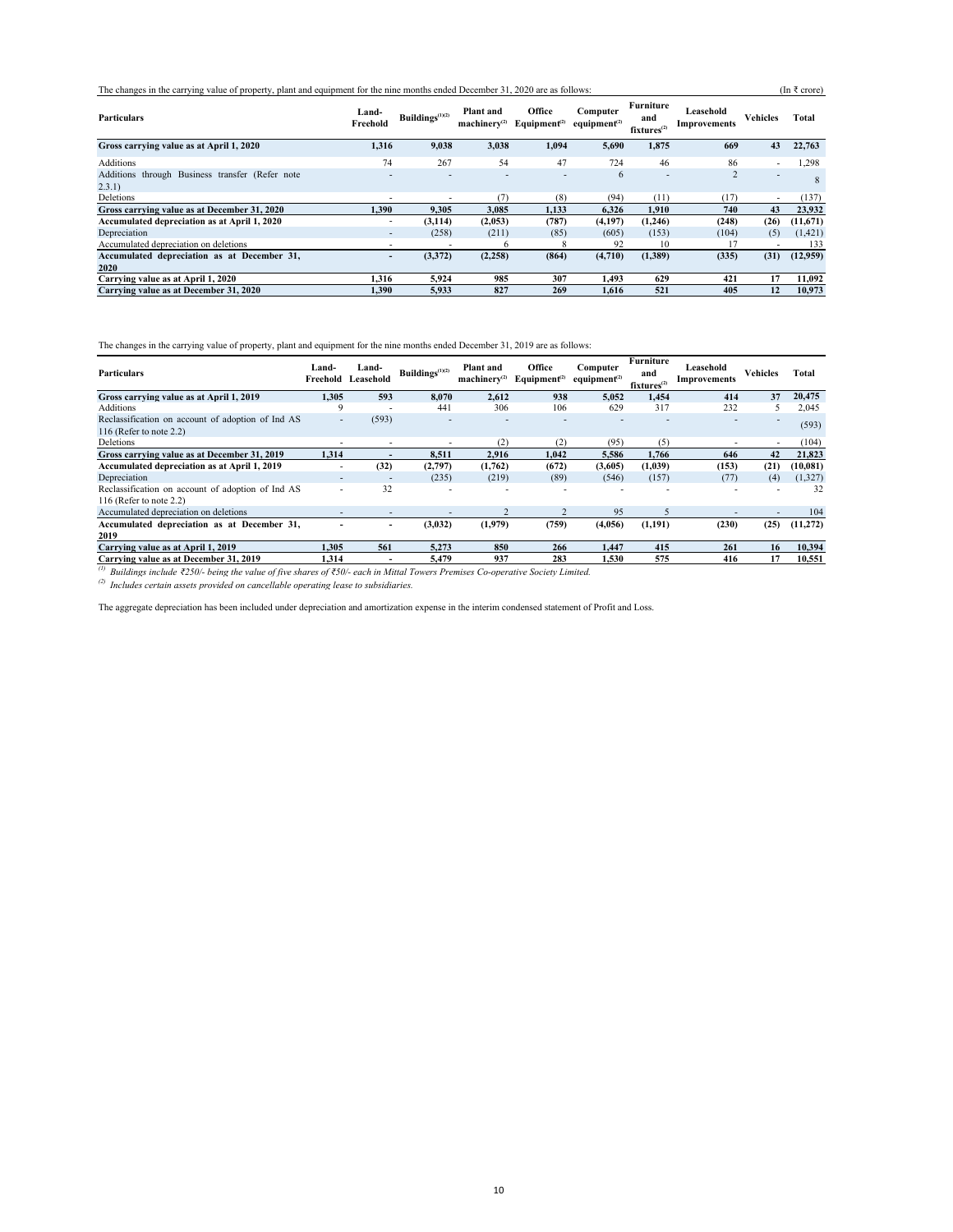#### **2.2 LEASES**

#### **Accounting Policy**

#### **The Company as a lessee**

The Company's lease asset classes primarily consist of leases for land and buildings. The Company assesses whether a contract contains a lease, at inception of a contract. A contract is, or contains, a lease if the contract conveys the right to control the use of an identified asset for a period of time in exchange for consideration. To assess whether a contract conveys the right to control the use of an identified asset, the Company assesses whether: (i) the contract involves the use of an identified asset (ii) the Company has substantially all of the economic benefits from use of the asset through the period of the lease and (iii) the Company has the right to direct the use of the asset.

At the date of commencement of the lease, the Company recognizes a right-of-use asset ("ROU") and a corresponding lease liability for all lease arrangements in which it is a lessee, except for leases with a term of twelve months or less (short-term leases) and low value leases. For these short-term and low value leases, the Company recognizes the lease payments as an operating expense on a straight-line basis over the term of the lease.

Certain lease arrangements includes the options to extend or terminate the lease before the end of the lease term. ROU assets and lease liabilities includes these options when it is reasonably certain that they will be exercised.

The right-of-use assets are initially recognized at cost, which comprises the initial amount of the lease liability adjusted for any lease payments made at or prior to the commencement date of the lease plus any initial direct costs less any lease incentives. They are subsequently measured at cost less accumulated depreciation and impairment losses.

Right-of-use assets are depreciated from the commencement date on a straight-line basis over the shorter of the lease term and useful life of the underlying asset. Right of use assets are evaluated for recoverability whenever events or changes in circumstances indicate that their carrying amounts may not be recoverable. For the purpose of impairment testing, the recoverable amount (i.e. the higher of the fair value less cost to sell and the value-in-use) is determined on an individual asset basis unless the asset does not generate cash flows that are largely independent of those from other assets. In such cases, the recoverable amount is determined for the Cash Generating Unit (CGU) to which the asset belongs.

The lease liability is initially measured at amortized cost at the present value of the future lease payments. The lease payments are discounted using the interest rate implicit in the lease or, if not readily determinable, using the incremental borrowing rates in the country of domicile of these leases. Lease liabilities are remeasured with a corresponding adjustment to the related right of use asset if the Company changes its assessment if whether it will exercise an extension or a termination option.

Lease liability and ROU asset have been separately presented in the Balance Sheet and lease payments have been classified as financing cash flows.

#### **The Company as a lessor**

Leases for which the Company is a lessor is classified as a finance or operating lease. Whenever the terms of the lease transfer substantially all the risks and rewards of ownership to the lessee, the contract is classified as a finance lease. All other leases are classified as operating leases.

When the Company is an intermediate lessor, it accounts for its interests in the head lease and the sublease separately. The sublease is classified as a finance or operating lease by reference to the right-of-use asset arising from the head lease.

For operating leases, rental income is recognized on a straight line basis over the term of the relevant lease.

Following are the changes in the carrying value of right of use assets for the three months ended December 31, 2020:

|                                                        |      |                              |           | $\mu$ $\mu$ $\mu$ |
|--------------------------------------------------------|------|------------------------------|-----------|-------------------|
| <b>Particulars</b>                                     |      | <b>Category of ROU asset</b> |           |                   |
|                                                        | Land | <b>Buildings</b>             | Computers |                   |
| <b>Balance as at October 1, 2020</b>                   | 559  | 2,305                        | 66        | 2,930             |
| Additions*                                             |      | 406                          | 49        | 455               |
| Additions through Business transfer (Refer note 2.3.1) |      |                              |           |                   |
| Deletion                                               |      | (43)                         |           | (43)              |
| Depreciation                                           |      | (97)                         | (6)       | (104)             |
| <b>Balance as at December 31, 2020</b>                 | 558  | 2,571                        | 109       | 3,238             |

 $($ In  $\overline{z}$  crore)

 $(\ln \frac{3}{2} - \text{core})$ 

*\*Net of lease incentives of ₹ 1 crore related to lease of buildings*

Following are the changes in the carrying value of right of use assets for the three months ended December 31, 2019:

| <b>Particulars</b>                     | <b>Category of ROU asset</b> |                  |                | $\mu$ $\mu$ $\sigma$ $\sigma$<br>Total |
|----------------------------------------|------------------------------|------------------|----------------|----------------------------------------|
|                                        | Land                         | <b>Buildings</b> | Computers      |                                        |
| <b>Balance as at October 1, 2019</b>   | 556                          | 2,047            | $\alpha$<br>رے | 2,628                                  |
| Additions                              |                              | 60               | 22<br>∸        | 82                                     |
| Deletion                               |                              | (48)             |                | (48)                                   |
| Depreciation                           |                              | (85)             |                | (91)                                   |
| <b>Balance as at December 31, 2019</b> | 555                          | 1.974            | 42             | 2,571                                  |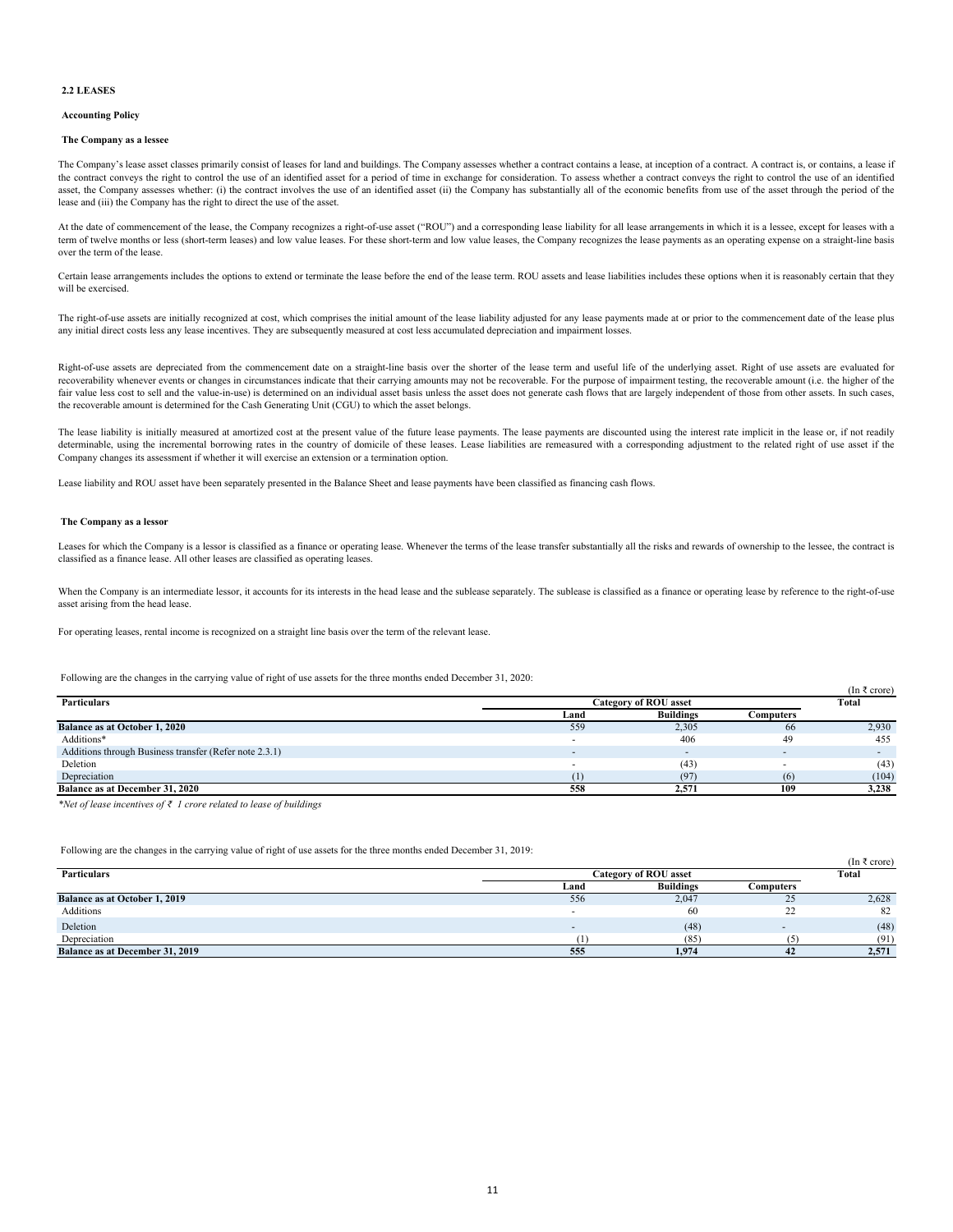Following are the changes in the carrying value of right of use assets for the nine months ended December 31, 2020:

|                              |                  |           | (In $\bar{\tau}$ crore) |
|------------------------------|------------------|-----------|-------------------------|
| <b>Category of ROU asset</b> |                  |           | Total                   |
| Land                         | <b>Buildings</b> | Computers |                         |
| 554                          | 2,209            |           | 2,805                   |
|                              | 722              | 81        | 810                     |
|                              |                  |           |                         |
|                              | (89)             |           | (89)                    |
|                              | (279)            | (14)      | (296)                   |
| 558                          | 2.571            | 109       | 3,238                   |
|                              |                  |           |                         |

*\*Net of lease incentives of ₹84 crore related to lease of buildings*

Following are the changes in the carrying value of right of use assets for the nine months ended December 31, 2019:

|                                                                       |                              |                  |           | (In $\bar{\tau}$ crore) |
|-----------------------------------------------------------------------|------------------------------|------------------|-----------|-------------------------|
| <b>Particulars</b>                                                    | <b>Category of ROU asset</b> |                  |           | Total                   |
|                                                                       | Land                         | <b>Buildings</b> | Computers |                         |
| Balance as at April 1, 2019                                           |                              | 1,861            |           | 1,861                   |
| Reclassified on account of adoption of Ind AS 116 (refer to note 2.1) | 561                          |                  |           | 561                     |
| Additions                                                             |                              | 401              | 48        | 449                     |
| Deletions                                                             | (3)                          | (48)             |           | (51)                    |
| Depreciation                                                          |                              | (240)            | (6)       | (249)                   |
| <b>Balance as at December 31, 2019</b>                                | 555                          | 1.974            | 42        | 2,571                   |

The aggregate depreciation expense on ROU assets is included under depreciation and amortization expense in the interim condensed statement of Profit and Loss.

The following is the break-up of current and non-current lease liabilities as at December 31, 2020 and March 31, 2020:

| The reflecting to the create up of early and non-early near reactingly as at Becember 5.1, 2020 and march 5.1, 2020. |                          |                       |
|----------------------------------------------------------------------------------------------------------------------|--------------------------|-----------------------|
|                                                                                                                      |                          | (In ₹ crore)          |
| <b>Particulars</b>                                                                                                   | As at                    |                       |
|                                                                                                                      | <b>December 31, 2020</b> | <b>March 31, 2020</b> |
| Current lease liabilities                                                                                            | 460                      | 390                   |
| Non-current lease liabilities                                                                                        | 3.221                    | 2.775                 |
| <b>Total</b>                                                                                                         | 3.681                    | 3.165                 |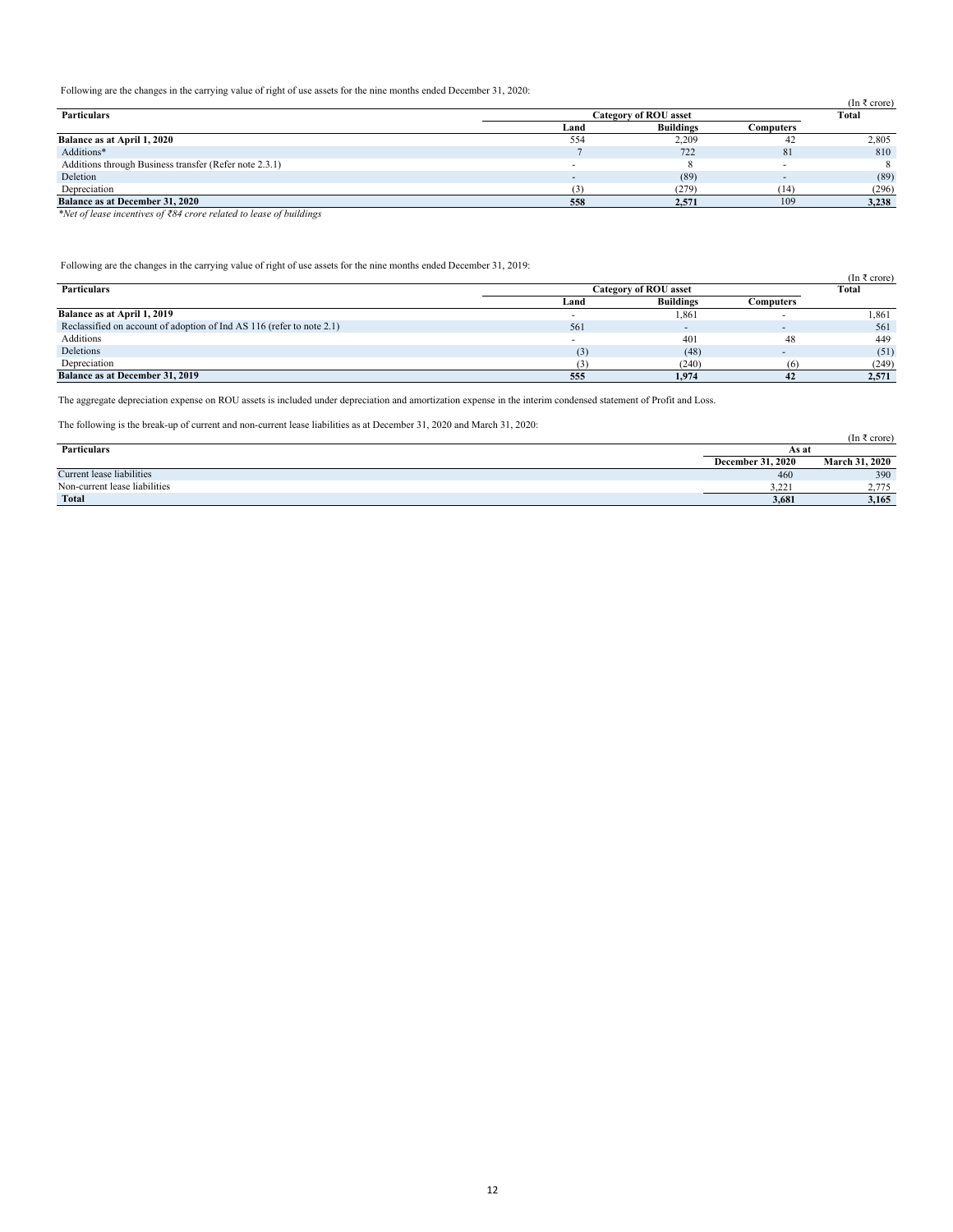# **2.3 INVESTMENTS**

*(In ₹ crore)*

| Particulars                                                                                                                                | As at                                             | $\mu$ $\mu$ $\mu$ $\mu$ $\mu$ $\mu$ |
|--------------------------------------------------------------------------------------------------------------------------------------------|---------------------------------------------------|-------------------------------------|
| <b>Non-current investments</b>                                                                                                             | December 31, 2020                                 | March 31, 2020                      |
| Equity instruments of subsidiaries                                                                                                         | 8,915                                             | 7,553                               |
| Debentures of subsidiary                                                                                                                   | 700                                               | 1,159                               |
| Redeemable Preference shares of subsidiary                                                                                                 | 1,318                                             | 1,318                               |
| Preference securities and equity instruments                                                                                               | 156                                               | 103                                 |
| Others<br>Tax free bonds                                                                                                                   | 43<br>2,133                                       | 30<br>1,825                         |
| Government bonds                                                                                                                           | 14                                                | 13                                  |
| Non-convertible debentures                                                                                                                 | 1,410                                             | 1,251                               |
| Government Securities                                                                                                                      | 3,869                                             | 664                                 |
| <b>Total non-current investments</b>                                                                                                       | 18,558                                            | 13,916                              |
| <b>Current investments</b><br>Liquid mutual fund units                                                                                     | 2,260                                             | 2,019                               |
| Certificates of deposit                                                                                                                    | ÷.                                                | 886                                 |
| Fixed maturity plans securities                                                                                                            | $\overline{\phantom{a}}$                          | 428                                 |
| Non-convertible debentures                                                                                                                 | 703                                               | 673                                 |
| <b>Total current investments</b><br><b>Total carrying value</b>                                                                            | 2,963<br>21,521                                   | 4,006<br>17,922                     |
|                                                                                                                                            |                                                   |                                     |
| Particulars                                                                                                                                | (In ₹ crore, except as otherwise stated)<br>As at |                                     |
|                                                                                                                                            | December 31, 2020                                 | March 31, 2020                      |
| <b>Non-current investments</b>                                                                                                             |                                                   |                                     |
| Unquoted                                                                                                                                   |                                                   |                                     |
| <b>Investment carried at cost</b><br>Investments in equity instruments of subsidiaries                                                     |                                                   |                                     |
| <b>Infosys BPM Limited</b>                                                                                                                 | 660                                               | 660                                 |
| 3,38,23,444 (3,38,23,444) equity shares of ₹10/- each, fully paid up                                                                       |                                                   |                                     |
| Infosys Technologies (China) Co. Limited                                                                                                   | 333                                               | 333                                 |
| Infosys Technologies, S. de R.L. de C.V., Mexico                                                                                           | 65                                                | 65                                  |
| 17,49,99,990 (17,49,99,990) equity shares of MXN 1 par value, fully paid up<br>Infosys Technologies (Sweden) AB                            | 76                                                | 76                                  |
| 1,000 (1,000) equity shares of SEK 100 par value, fully paid                                                                               |                                                   |                                     |
| Infosys Technologies (Shanghai) Company Limited                                                                                            | 900                                               | 900                                 |
| Infosys Public Services, Inc.                                                                                                              | 99                                                | 99                                  |
| 3,50,00,000 (3,50,00,000) shares of USD 0.50 par value, fully paid                                                                         |                                                   |                                     |
| Infosys Consulting Holding AG<br>23,350 (23,350) - Class A shares of CHF 1,000 each and                                                    | 1,323                                             | 1,323                               |
| 26,460 (26,460) - Class B Shares of CHF 100 each, fully paid up                                                                            |                                                   |                                     |
| Infosys Americas Inc.                                                                                                                      | $\overline{1}$                                    | 1                                   |
| 10,000 (10,000) shares of USD 10 per share, fully paid up                                                                                  |                                                   |                                     |
| EdgeVerve Systems Limited                                                                                                                  | 1,312                                             | 1,312                               |
| 1,31,18,40,000 (1,31,18,40,000) equity shares of ₹10/- each, fully paid up<br>Infosys Nova Holdings LLC <sup>(1)</sup>                     | 2,520                                             | 1,335                               |
| Infosys Consulting Pte Ltd                                                                                                                 | 10                                                | 10                                  |
| 1,09,90,000 (1,09,90,000) shares of SGD 1.00 par value, fully paid                                                                         |                                                   |                                     |
| <b>Brilliant Basics Holding Limited</b>                                                                                                    | 59                                                | 59                                  |
| $1,346$ (1,346) shares of GBP 0.005 each, fully paid up                                                                                    |                                                   |                                     |
| Infosys Arabia Limited<br>70 (70) shares                                                                                                   | $\overline{2}$                                    | 2                                   |
| Kallidus Inc.                                                                                                                              | 150                                               | 150                                 |
| 10,21,35,416 (10,21,35,416) shares                                                                                                         |                                                   |                                     |
| Skava Systems Private Limited                                                                                                              | 59                                                | 59                                  |
| 25,000 (25,000) shares of ₹10/- each, fully paid up                                                                                        |                                                   |                                     |
| Panaya Inc.<br>2 (2) shares of USD 0.01 per share, fully paid up                                                                           | 582                                               | 582                                 |
| Infosys Chile SpA                                                                                                                          | $7\phantom{.0}$                                   | $7\phantom{.0}$                     |
| $100(100)$ shares                                                                                                                          |                                                   |                                     |
| WongDoody Holding Company Inc                                                                                                              | 380                                               | 359                                 |
| 2,000 (2,000) shares                                                                                                                       |                                                   |                                     |
| Infosys Luxembourg S.a r.l.                                                                                                                | $\overline{4}$                                    | $\overline{4}$                      |
| 5,000 (3,700) shares                                                                                                                       |                                                   |                                     |
| Infosys Austria GmBH (formerly known as Lodestone Management Consultants GmbH)<br>80,000 (80,000) shares of EUR 1 par value, fully paid up |                                                   | $\sim$                              |
| <b>Infosys Consulting Brazil</b>                                                                                                           | 337                                               | 183                                 |
| 27,50,71,070 (16,49,15,570) shares of BRL 1 per share, fully paid up                                                                       |                                                   |                                     |
| Infosys Romania                                                                                                                            | 34                                                | 34                                  |
| 99,183 (99,183) shares of RON 100 per share, fully paid up                                                                                 |                                                   |                                     |
| Infosys Bulgaria                                                                                                                           | $\overline{2}$                                    | $\omega_{\rm{eff}}$                 |
| 4,58,000 (Nil) shares of BGN 1 per share, fully paid up<br>Investment in Redeemable Preference shares of subsidiary                        |                                                   |                                     |
| Infosys Consulting Pte Ltd                                                                                                                 | 1,318                                             | 1,318                               |
| 24,92,00,000 (24,92,00,000) shares of SGD 1 per share, fully paid up                                                                       |                                                   |                                     |
|                                                                                                                                            | 10,233                                            | 8,871                               |
| Investment carried at amortized cost                                                                                                       |                                                   |                                     |
| Investment in debentures of subsidiary<br>EdgeVerve Systems Limited                                                                        |                                                   |                                     |
| 7,00,00,000 (11,59,00,000) Unsecured redeemable, non-convertible debentures of $\bar{\tau}$ 100/- each fully paid up                       | 700                                               | 1,159                               |
|                                                                                                                                            | 700                                               | 1,159                               |
| Investments carried at fair value through profit or loss                                                                                   |                                                   |                                     |
| Others <sup><math>(2)</math></sup>                                                                                                         | 43                                                | 30                                  |
|                                                                                                                                            | 43                                                | 30                                  |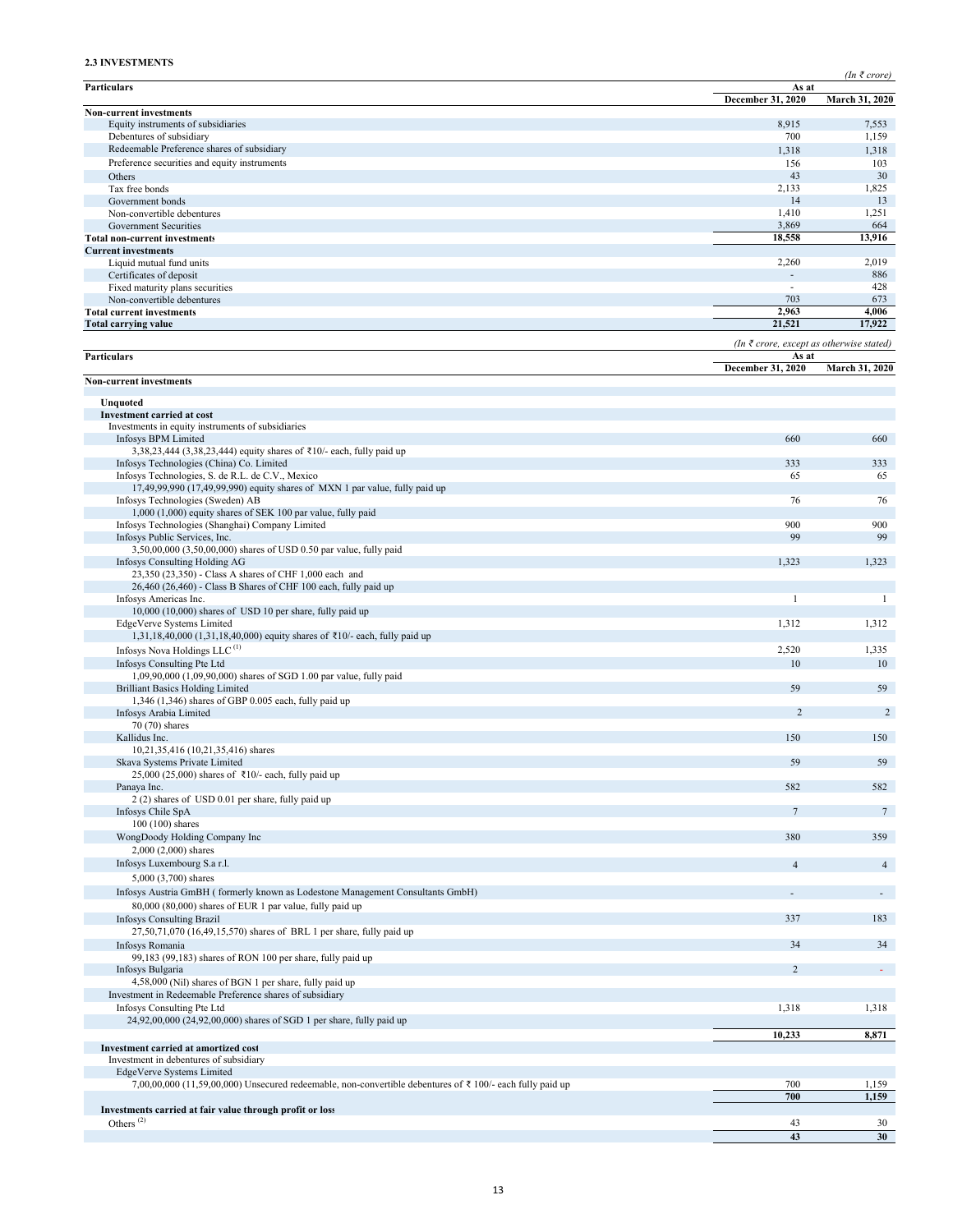| Investment carried at fair value through other comprehensive income                                                 |                            |            |
|---------------------------------------------------------------------------------------------------------------------|----------------------------|------------|
| Preference securities                                                                                               | 154                        | 101        |
| Equity instruments                                                                                                  | 2                          | 2          |
|                                                                                                                     | 156                        | 103        |
| <b>Ouoted</b><br>Investments carried at amortized cost                                                              |                            |            |
| Tax free bonds                                                                                                      | 2,133                      | 1,825      |
| Government bonds                                                                                                    | 14                         | 13         |
|                                                                                                                     | 2,147                      | 1,838      |
|                                                                                                                     |                            |            |
| Investments carried at fair value through other comprehensive income<br>Non-convertible debentures                  | 1,410                      | 1,251      |
| Government Securities                                                                                               | 3,869                      | 664        |
|                                                                                                                     | 5.279                      | 1.915      |
|                                                                                                                     |                            |            |
| <b>Total non-current investments</b>                                                                                | 18,558                     | 13,916     |
| <b>Current investments</b>                                                                                          |                            |            |
|                                                                                                                     |                            |            |
| <b>Unquoted</b>                                                                                                     |                            |            |
| Investments carried at fair value through profit or loss                                                            |                            |            |
| Liquid mutual fund units                                                                                            | 2,260                      | 2,019      |
|                                                                                                                     | 2,260                      | 2,019      |
| Investments carried at fair value through other comprehensive incom-                                                |                            |            |
| Certificates of deposit                                                                                             | ÷.                         | 886        |
|                                                                                                                     | L,                         | 886        |
| <b>Ouoted</b>                                                                                                       |                            |            |
| Investments carried at fair value through profit or loss                                                            |                            |            |
| Fixed maturity plans securities                                                                                     | $\omega$<br>$\overline{a}$ | 428<br>428 |
| Investments carried at fair value through other comprehensive income                                                |                            |            |
| Non-convertible debentures                                                                                          | 703                        | 673        |
|                                                                                                                     | 703                        | 673        |
|                                                                                                                     |                            |            |
| <b>Total current investments</b>                                                                                    | 2,963                      | 4,006      |
|                                                                                                                     |                            |            |
| <b>Total investments</b>                                                                                            | 21,521                     | 17,922     |
| Aggregate amount of quoted investments                                                                              | 8,129                      | 4,854      |
| Market value of quoted investments (including interest accrued), current                                            | 703                        | 1,101      |
| Market value of quoted investments (including interest accrued), non current                                        | 7.812                      | 4,048      |
|                                                                                                                     |                            |            |
| Aggregate amount of unquoted investments                                                                            | 13,392                     | 13,068     |
| $\alpha$ Aggregate amount of impairment in value of investments                                                     | 121                        | 121        |
| Reduction in the fair value of assets held for sale                                                                 | 854                        | 854        |
| Adjustment in respect of excess of carrying amount over recoverable amount on reclassification from "Held for Sale" | 469                        | 469        |
|                                                                                                                     |                            |            |
| Investments carried at cost                                                                                         | 10,233                     | 8,871      |
| Investments carried at amortized cost                                                                               | 2,847                      | 2,997      |
| Investments carried at fair value through other comprehensive income                                                | 6,138                      | 3,577      |
| Investments carried at fair value through profit or loss                                                            | 2,303                      | 2,477      |

(2) Uncalled capital commitments outstanding as of December 31, 2020 and March 31, 2020 was ₹10 crore and ₹15 crore, respectively.

*Refer note no. 2.9 for accounting policies on financial instruments.*

|  | <b>Method of fair valuation:</b> |
|--|----------------------------------|
|  |                                  |

| <b>Method of fair valuation:</b>          |                                                                             |                          | $(In \; \bar{\tau} \; crore)$ |
|-------------------------------------------|-----------------------------------------------------------------------------|--------------------------|-------------------------------|
| <b>Class of investment</b>                | Method                                                                      | Fair value as at         |                               |
|                                           |                                                                             | <b>December 31, 2020</b> | <b>March 31, 2020</b>         |
| Liquid mutual fund units                  | Quoted price                                                                | 2.260                    | 2,019                         |
| Fixed maturity plan securities            | Market observable inputs                                                    |                          | 428                           |
| Tax free bonds and government bonds       | Quoted price and market observable inputs                                   | 2.533                    | 2,135                         |
| Non-convertible debentures                | Quoted price and market observable inputs                                   | 2.113                    | 1.924                         |
| Government Securities                     | Quoted price                                                                | 3.869                    | 664                           |
| Certificate of deposits                   | Market observable inputs                                                    |                          | 886                           |
| Unquoted equity and preference securities | Discounted cash flows method, Market multiples method, Option pricing model | 156                      | 103                           |
| Others                                    | Discounted cash flows method, Market multiples method, Option pricing model | 43                       | 30                            |

Note : Certain quoted investments are classified as Level 2 in the absence of active market for such investments.

#### **2.3.1 Business transfer- Kallidus Inc. and Skava Systems Private Limited**

On October 11, 2019, the Board of Directors of Infosys authorized the Company to execute a Business Transfer Agreement and related documents with its wholly-owned subsidiaries, Kallidus Inc. and Skava Systems Private Limited (together referred to as "Skava"), to transfer the business of Skava to Infosys Limited, for a consideration based on an independent valuation. The company entered into a business transfer agreement to transfer the business of Kallidus Inc. and Skava Systems Private Limited for a consideration of ₹171 crore and ₹66 crore respectively on securing the requisite regulatory approvals.

 $(I_n \neq I_{\text{current}})$ The transaction was between a holding company and a wholly owned subsidiary, the resultant impact on account of business transfer was recorded in 'Business Transfer Adjustment Reserve' during the three months ended September 30, 2020. Subsequently the Board of Skava has approved voluntary winding up of the entity. The table below details out the assets and liabilities taken over upon business transfer:

|                                    |       |                               |    | ( <i>in crore</i> ) |
|------------------------------------|-------|-------------------------------|----|---------------------|
|                                    |       | Skava Systems                 |    |                     |
| Particulars                        |       | Kallidus Inc. Private Limited |    | Total               |
| Goodwill                           | 89    |                               | 49 | 138                 |
| Intangible assets                  |       |                               |    | 54                  |
| Deferred tax assets/(liabilities)  | (14)  |                               |    | (13)                |
| Net assets / (liabilities), others | (152) |                               | 34 | (118)               |
| Total                              | (23)  |                               | 84 | 61                  |
| Less: Consideration payable        |       |                               | 66 | 237                 |
| Business transfer reserve          | (194) |                               | 18 | (176)               |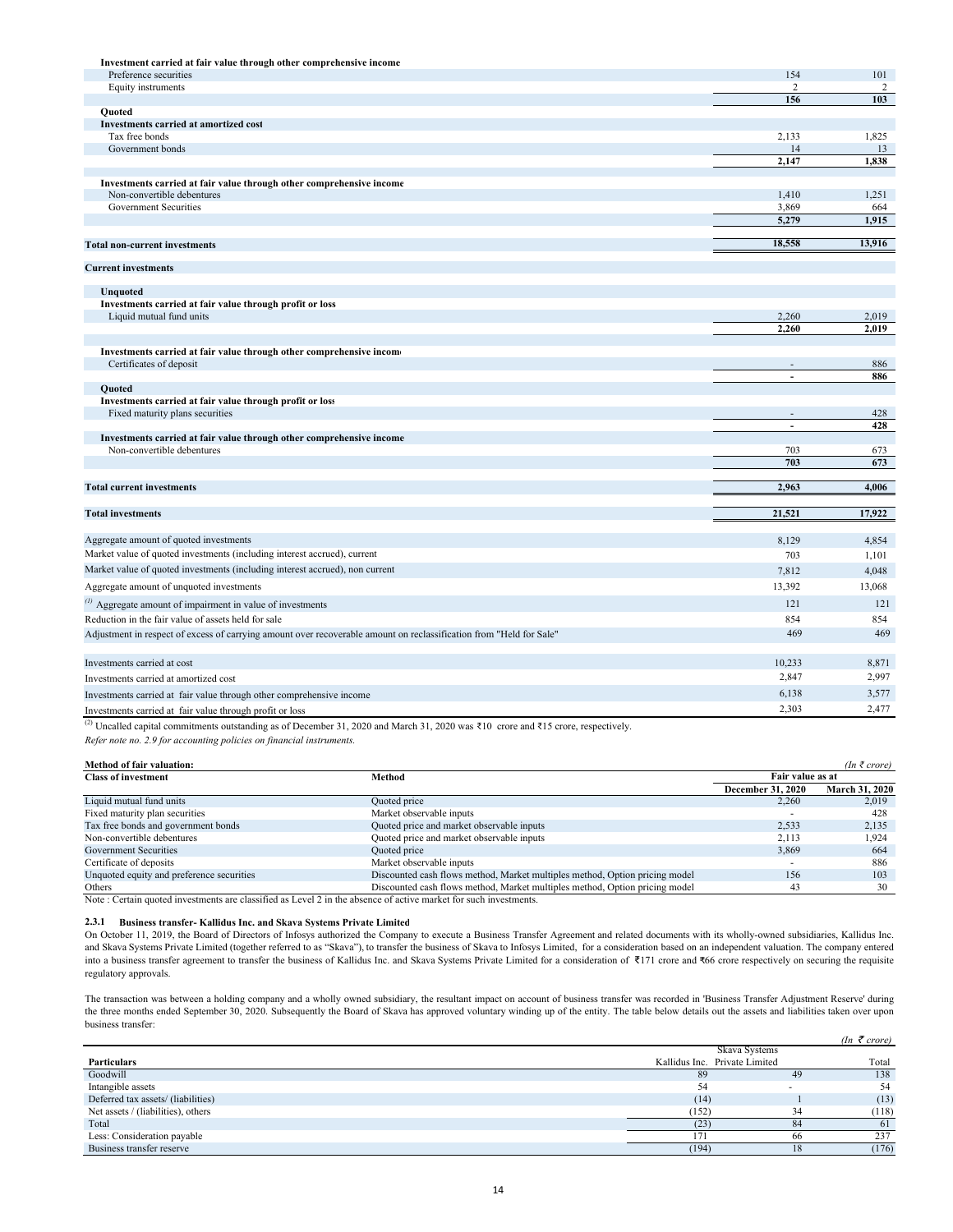# **2.4 LOANS**

|                                                 |                   | $(In \; \bar{\tau} \; crore)$ |
|-------------------------------------------------|-------------------|-------------------------------|
| <b>Particulars</b>                              |                   | As at                         |
|                                                 | December 31, 2020 | <b>March 31, 2020</b>         |
| <b>Non-Current</b>                              |                   |                               |
| Loan receivables considered good - Unsecured    |                   |                               |
| Loans to subsidiaries                           |                   | 277                           |
| Other Loans                                     |                   |                               |
| Loans to employees                              | 27                | 21                            |
|                                                 | 27                | 298                           |
| Unsecured, considered doubtful                  |                   |                               |
| Other Loans                                     |                   |                               |
| Loans to employees                              | 21                | 24                            |
|                                                 | 48                | 322                           |
| Less: Allowance for doubtful loans to employees | 21                | 24                            |
| <b>Total non - current loans</b>                | 27                | 298                           |
|                                                 |                   |                               |
| <b>Current</b>                                  |                   |                               |
| Loan receivables considered good - Unsecured    |                   |                               |
| Loans to subsidiaries                           | 97                | 103                           |
| Other Loans                                     |                   |                               |
| Loans to employees                              | 112               | 204                           |

# **Total current loans 307 209 Total Loans 605 236**

# **2.5 OTHER FINANCIAL ASSETS**

|                                                                                    |                   | $(In \; \bar{\tau} \; crore)$ |
|------------------------------------------------------------------------------------|-------------------|-------------------------------|
| <b>Particulars</b>                                                                 |                   | As at                         |
|                                                                                    | December 31, 2020 | <b>March 31, 2020</b>         |
| Non-current                                                                        |                   |                               |
| Security deposits <sup>(1)</sup>                                                   | 45                | 46                            |
| Net investment in Sublease of right of use asset <sup>(1)</sup>                    | 357               | 398                           |
| Rental deposits <sup>(1)</sup>                                                     | 161               | 169                           |
| Total non-current other financial assets                                           | 563               | 613                           |
| Current                                                                            |                   |                               |
| Security deposits <sup>(1)</sup>                                                   |                   |                               |
| Rental deposits <sup>(1)</sup>                                                     | 12                | 4                             |
| Restricted deposits <sup>(1)*</sup>                                                | 1,773             | 1,643                         |
| Unbilled revenues $(1)(5)$ #                                                       | 2,069             | 1,973                         |
| Interest accrued but not due (1)                                                   | 513               | 441                           |
| Foreign currency forward and options contracts $(2)(3)$                            | 137               | 19                            |
| Net investment in Sublease of right of use asset <sup>(1)</sup>                    | 36                | 35                            |
| Others $(1)(4)$                                                                    | 307               | 282                           |
| <b>Total current other financial assets</b>                                        | 4,848             | 4,398                         |
| <b>Total other financial assets</b>                                                | 5,411             | 5,011                         |
| <sup>(1)</sup> Financial assets carried at amortized cost                          | 5,274             | 4,992                         |
| $^{(2)}$ Financial assets carried at fair value through other comprehensive income | 6                 | 9                             |
|                                                                                    |                   |                               |
| <sup>(3)</sup> Financial assets carried at fair value through Profit or Loss       | 131               | 10                            |
| $\overset{(4)}{ }$ Includes dues from subsidiaries                                 | 36                | 65                            |
| $^{(5)}$ Includes dues from subsidiaries                                           | 64                | 84                            |

\* Restricted deposits represent deposit with financial institutions to settle employee related obligations as and when they arise during the normal course of business.

**#** Classified as financial asset as right to consideration is unconditional and is due only after a passage of time.

# **2.6 TRADE RECEIVABLES**

|                                                                      |                          | $(In \; \bar{\tau} \; correct)$ |  |
|----------------------------------------------------------------------|--------------------------|---------------------------------|--|
| <b>Particulars</b>                                                   | As at                    |                                 |  |
|                                                                      | December 31, 2020        | <b>March 31, 2020</b>           |  |
| Current                                                              |                          |                                 |  |
| Unsecured                                                            |                          |                                 |  |
| Considered good <sup><math>(2)</math></sup>                          | 16,682                   | 15,459                          |  |
| Considered doubtful                                                  | 590                      | 491                             |  |
|                                                                      | 17,272                   | 15,950                          |  |
| Less: Allowances for credit losses                                   | 590                      | 491                             |  |
| Total trade receivables $^{(1)}$                                     | 16,682                   | 15,459                          |  |
| $\alpha$ Includes dues from companies where directors are interested | $\overline{\phantom{a}}$ |                                 |  |
| $^{(2)}$ Includes dues from subsidiaries                             | 350                      | 408                             |  |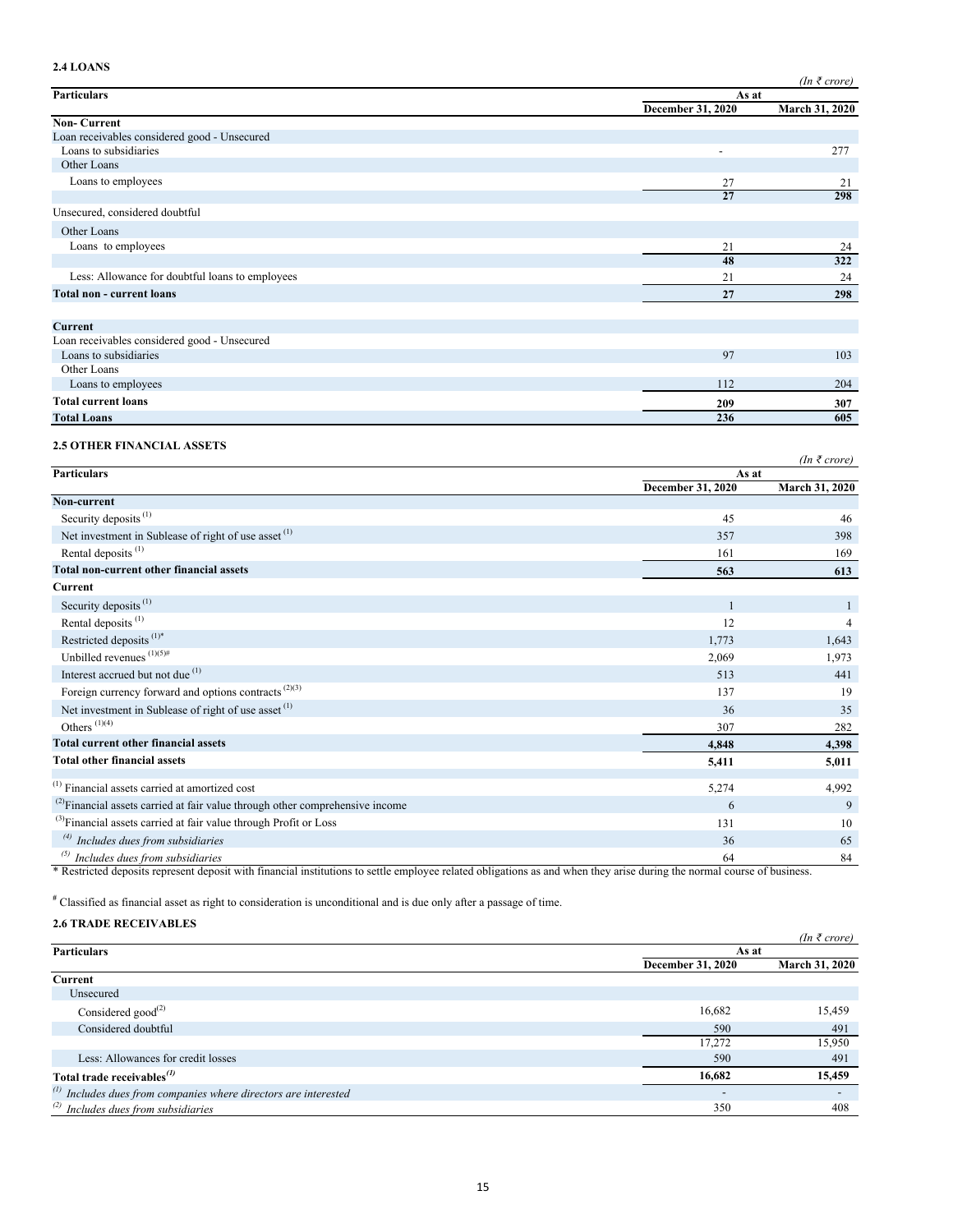# **2.7 CASH AND CASH EQUIVALENTS**

|                                                                      |                   | $(In \; \bar{\tau} \; correct)$ |
|----------------------------------------------------------------------|-------------------|---------------------------------|
| <b>Particulars</b>                                                   |                   | As at                           |
|                                                                      | December 31, 2020 | March 31, 2020                  |
| Balances with banks                                                  |                   |                                 |
| In current and deposit accounts                                      | 10.514            | 8,048                           |
| Cash on hand                                                         |                   |                                 |
| Others                                                               |                   |                                 |
| Deposits with financial institutions                                 | 4.934             | 5,514                           |
| <b>Total Cash and cash equivalents</b>                               | 15,448            | 13,562                          |
| Balances with banks in unpaid dividend accounts                      | 30                | 30                              |
| Deposit with more than 12 months maturity                            | 10.746            | 6,171                           |
| Balances with banks held as margin money deposits against guarantees | 7 <sub>i</sub>    | 71                              |

Cash and cash equivalents as at December 31, 2020 and March 31, 2020 include restricted cash and bank balances of ₹101 crore and ₹101 crore, respectively. The restrictions are primarily on account of bank balances held as margin money deposits against guarantees.

The deposits maintained by the Company with banks and financial institutions comprise of time deposits, which can be withdrawn by the Company at any point without prior notice or penalty on the principal.

# **2.8 OTHER ASSETS**

|                                                                                                                                   |                   | $(In \; \bar{\tau} \; crore)$ |
|-----------------------------------------------------------------------------------------------------------------------------------|-------------------|-------------------------------|
| <b>Particulars</b>                                                                                                                | As at             |                               |
|                                                                                                                                   | December 31, 2020 | <b>March 31, 2020</b>         |
| Non-current                                                                                                                       |                   |                               |
| Capital advances                                                                                                                  | 148               | 310                           |
| Advances other than capital advance                                                                                               |                   |                               |
| Others                                                                                                                            |                   |                               |
| Prepaid expenses                                                                                                                  | 31                | 51                            |
| Defined benefit assets                                                                                                            | 29                | 143                           |
| Deferred contract cost                                                                                                            | 45                | 10                            |
| Other receivables                                                                                                                 | 6                 |                               |
| Withholding taxes and others                                                                                                      | 765               | 759                           |
| Total non-current other assets                                                                                                    | 1,024             | 1,273                         |
| <b>Current</b>                                                                                                                    |                   |                               |
| Advances other than capital advance                                                                                               |                   |                               |
| Payment to vendors for supply of goods                                                                                            | 26                | 129                           |
| Others                                                                                                                            |                   |                               |
| Prepaid expenses <sup>(1)</sup>                                                                                                   | 801               | 736                           |
| Unbilled revenues $^{(2)}$                                                                                                        | 3,679             | 3,856                         |
| Deferred contract cost                                                                                                            | 32                | 11                            |
| Withholding taxes and others                                                                                                      | 1,424             | 1,356                         |
| Other receivables                                                                                                                 |                   |                               |
| <b>Total current other assets</b>                                                                                                 | 5,966             | 6,088                         |
| <b>Total other assets</b>                                                                                                         | 6,990             | 7,361                         |
| Includes dues from subsidiaries                                                                                                   | 226               | 168                           |
| Classified as non financial asset as the contractual right to consideration is dependent on completion of contractual milestones. |                   |                               |

Withholding taxes and others primarily consist of input tax credits and Cenvat recoverable from Government of India. As at December 31, 2020 Cenvat recoverable includes ₹ 355 crore which are pending adjudication. The Company expects these amounts to be sustainable on adjudication and recoverable on final resolution.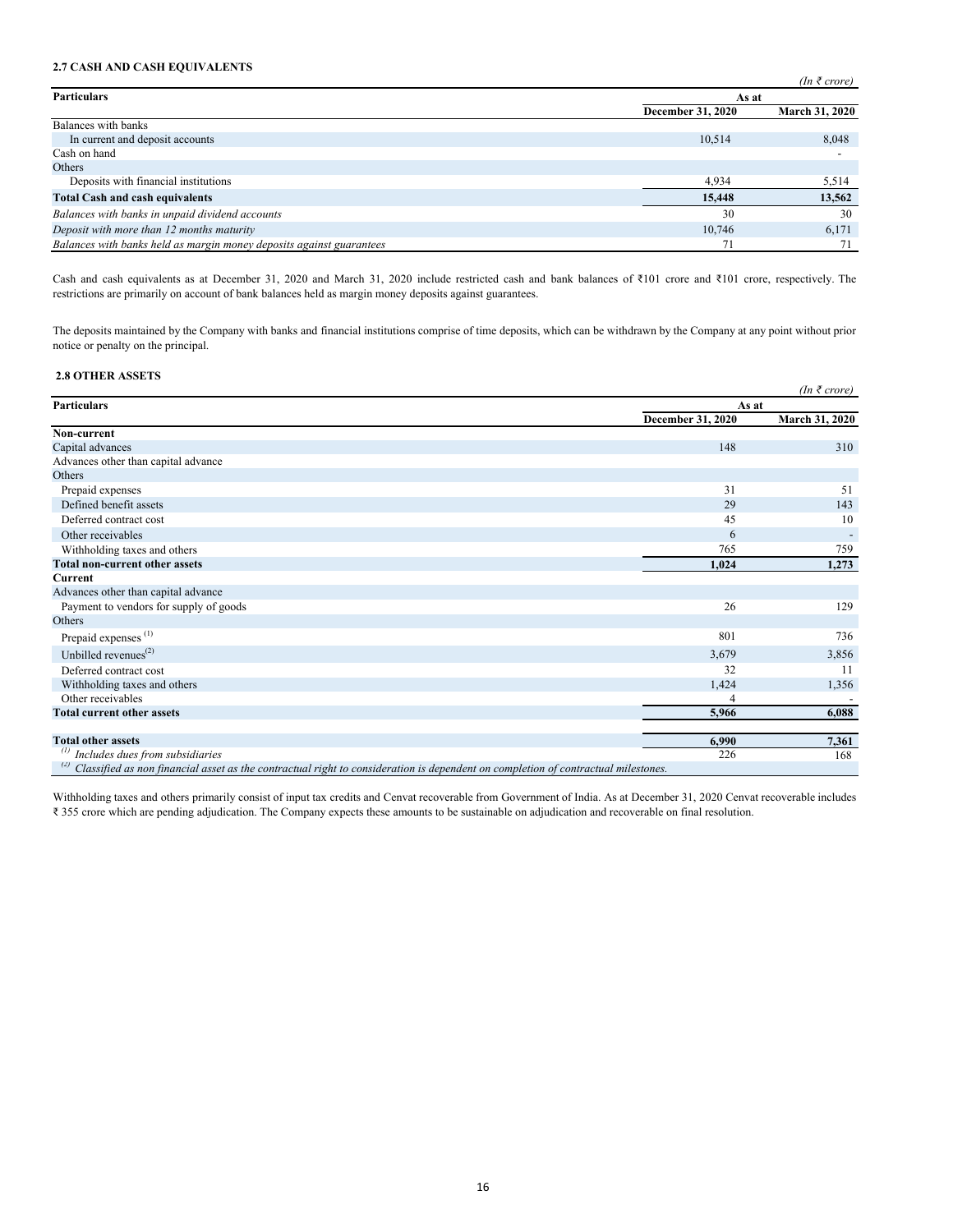# **2.9 FINANCIAL INSTRUMENTS**

### **Accounting Policy**

#### **2.9.1 Initial recognition**

The Company recognizes financial assets and financial liabilities when it becomes a party to the contractual provisions of the instrument. All financial assets and liabilities are recognized at fair value on initial recognition, except for trade receivables which are initially measured at transaction price. Transaction costs that are directly attributable to the acquisition or issue of financial assets and financial liabilities, which are not at fair value through profit or loss, are added to the fair value on initial recognition. Regular way purchase and sale of financial assets are accounted for at trade date.

# **2.9.2 Subsequent measurement**

# **a. Non-derivative financial instruments**

#### *(i) Financial assets carried at amortized cost*

A financial asset is subsequently measured at amortized cost if it is held within a business model whose objective is to hold the asset in order to collect contractual cash flows and the contractual terms of the financial asset give rise on specified dates to cash flows that are solely payments of principal and interest on the principal amount outstanding.

#### *(ii) Financial assets at fair value through other comprehensive income (FVOCI)*

A financial asset is subsequently measured at fair value through other comprehensive income if it is held within a business model whose objective is achieved by both collecting contractual cash flows and selling financial assets and the contractual terms of the financial asset give rise on specified dates to cash flows that are solely payments of principal and interest on the principal amount outstanding. The Company has made an irrevocable election for its investments which are classified as equity instruments to present the subsequent changes in fair value in other comprehensive income based on its business model.

### *(iii) Financial assets at fair value through profit or loss*

A financial asset which is not classified in any of the above categories are subsequently fair valued through profit or loss.

#### *(iv) Financial liabilities*

Financial liabilities are subsequently carried at amortized cost using the effective interest method, except for contingent consideration recognized in a business combination which is subsequently measured at fair value through profit or loss. For trade and other payables maturing within one year from the Balance Sheet date, the carrying amounts approximate fair value due to the short maturity of these instruments.

#### *(v) Investment in subsidiaries*

Investment in subsidiaries is carried at cost in the separate financial statements.

#### **b. Derivative financial instruments**

The Company holds derivative financial instruments such as foreign exchange forward and option contracts to mitigate the risk of changes in exchange rates on foreign currency exposures. The counterparty for these contracts is generally a bank.

### *(i) Financial assets or financial liabilities, at fair value through profit or loss.*

This category includes derivative financial assets or liabilities which are not designated as hedges.

Although the Company believes that these derivatives constitute hedges from an economic perspective, they may not qualify for hedge accounting under Ind AS 109, Financial Instruments. Any derivative that is either not designated as hedge, or is so designated but is ineffective as per Ind AS 109, is categorized as a financial asset or financial liability, at fair value through profit or loss.

Derivatives not designated as hedges are recognized initially at fair value and attributable transaction costs are recognized in net profit in the Statement of Profit and Loss when incurred. Subsequent to initial recognition, these derivatives are measured at fair value through profit or loss and the resulting exchange gains or losses are included in other income. Assets/ liabilities in this category are presented as current assets/current liabilities if they are either held for trading or are expected to be realized within 12 months after the Balance Sheet date.

#### *(ii) Cash flow hedge*

The Company designates certain foreign exchange forward and options contracts as cash flow hedges to mitigate the risk of foreign exchange exposure on highly probable forecast cash transactions.

When a derivative is designated as a cash flow hedge instrument, the effective portion of changes in the fair value of the derivative is recognized in other comprehensive income and accumulated in the cash flow hedge reserve. Any ineffective portion of changes in the fair value of the derivative is recognized immediately in the net profit in the Statement of Profit and Loss. If the hedging instrument no longer meets the criteria for hedge accounting, then hedge accounting is discontinued prospectively. If the hedging instrument expires or is sold, terminated or exercised, the cumulative gain or loss on the hedging instrument recognized in cash flow hedge reserve till the period the hedge was effective remains in cash flow hedge reserve until the forecasted transaction occurs. The cumulative gain or loss previously recognized in the cash flow hedge reserve is transferred to the net profit in the Statement of Profit and Loss upon the occurrence of the related forecasted transaction. If the forecasted transaction is no longer expected to occur, then the amount accumulated in cash flow hedge reserve is reclassified to net profit in the Statement of Profit and Loss.

#### **2.9.3 Derecognition of financial instruments**

The Company derecognizes a financial asset when the contractual rights to the cash flows from the financial asset expire or it transfers the financial asset and the transfer qualifies for derecognition under Ind AS 109. A financial liability (or a part of a financial liability) is derecognized from the Company's Balance Sheet when the obligation specified in the contract is discharged or cancelled or expires.

# **2.9.4 Fair value of financial instruments**

In determining the fair value of its financial instruments, the Company uses a variety of methods and assumptions that are based on market conditions and risks existing at each reporting date. The methods used to determine fair value include discounted cash flow analysis, available quoted market prices and dealer quotes. All methods of assessing fair value result in general approximation of value, and such value may never actually be realized.

Refer to table 'Financial instruments by category' below for the disclosure on carrying value and fair value of financial assets and liabilities. For financial assets and liabilities maturing within one year from the Balance Sheet date and which are not carried at fair value, the carrying amounts approximate fair value due to the short maturity of these instruments.

#### **2.9.5 Impairment**

The Company recognizes loss allowances using the expected credit loss (ECL) model for the financial assets and unbilled revenues which are not fair valued through profit or loss. Loss allowance for trade receivables and unbilled revenues with no significant financing component is measured at an amount equal to lifetime ECL. For all other financial assets, expected credit losses are measured at an amount equal to the 12-month ECL, unless there has been a significant increase in credit risk from initial recognition in which case those are measured at lifetime ECL. The amount of expected credit losses (or reversal) that is required to adjust the loss allowance at the reporting date to the amount that is required to be recognized is recognized as an impairment gain or loss in statement of profit or loss.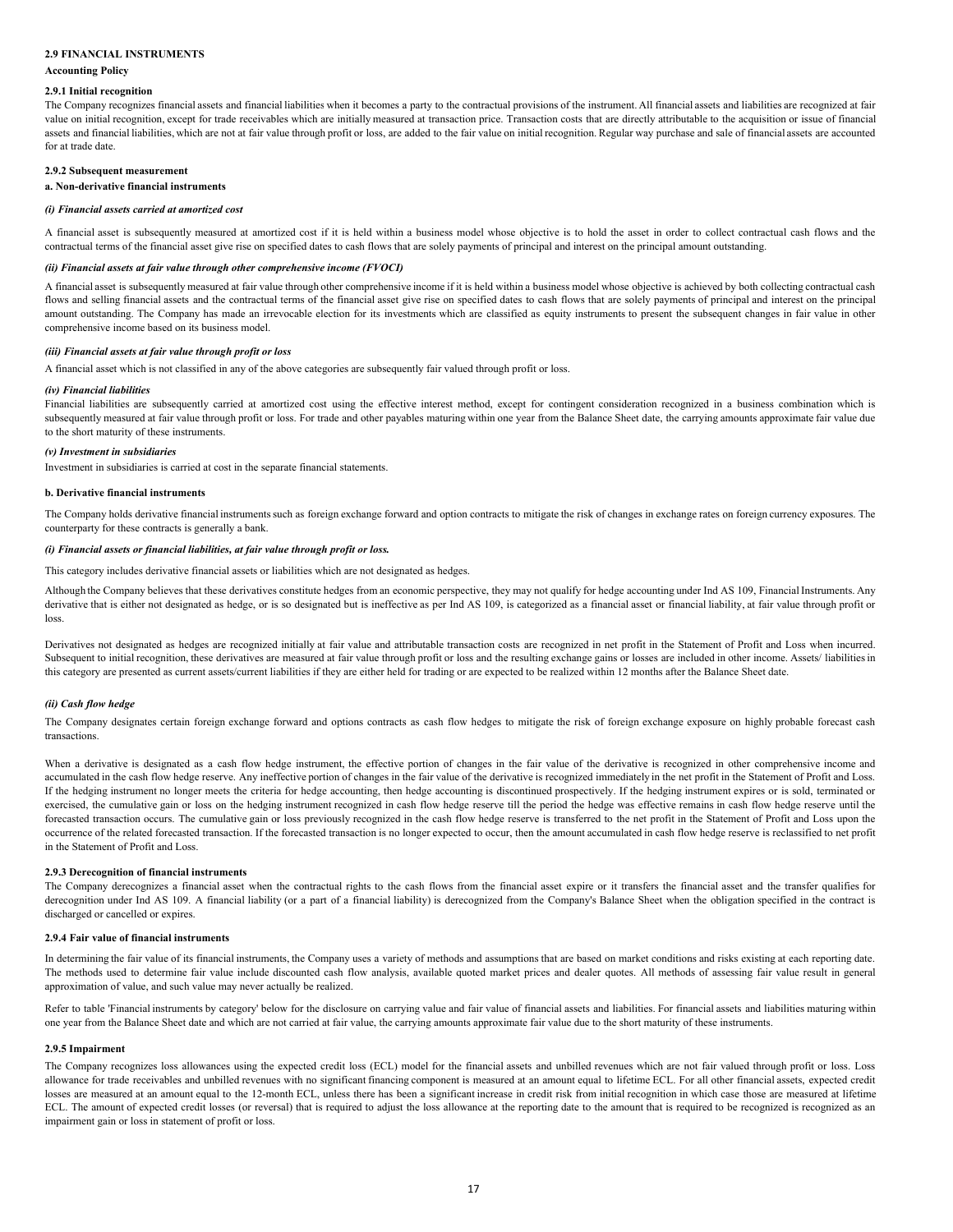# **Financial instruments by category**

The carrying value and fair value of financial instruments by categories as at December 31, 2020 are as follows:

| <b>Particulars</b>                                         | Amortized<br>cost        | Financial assets/liabilities at fair<br>value through profit or loss |                          |                                                                        | Financial assets/liabilities at fair<br>value through OCI |        | $\mu$ v $\mu$ $\sigma$ e $\mu$<br>Total carrying Total fair value |
|------------------------------------------------------------|--------------------------|----------------------------------------------------------------------|--------------------------|------------------------------------------------------------------------|-----------------------------------------------------------|--------|-------------------------------------------------------------------|
|                                                            |                          | <b>Designated</b><br>upon initial<br>recognition                     | Mandatory                | <b>Equity</b><br>instruments<br>designated upon<br>initial recognition | Mandatory                                                 | value  |                                                                   |
| Assets:                                                    |                          |                                                                      |                          |                                                                        |                                                           |        |                                                                   |
| Cash and cash equivalents (Refer Note no. 2.7)             | 15,448                   |                                                                      | $\overline{a}$           | $\blacksquare$                                                         |                                                           | 15,448 | 15,448                                                            |
| Investments (Refer note no.2.3)                            |                          |                                                                      |                          |                                                                        |                                                           |        |                                                                   |
| Preference securities, Equity instruments and others       | $\overline{\phantom{a}}$ | $\sim$                                                               | 43                       | 156                                                                    |                                                           | 199    | 199                                                               |
| Tax free bonds and government bonds                        | 2,147                    | $\overline{\phantom{a}}$                                             | -                        | ٠                                                                      |                                                           | 2,147  | $2,533$ <sup>(2)</sup>                                            |
| Liquid mutual fund units                                   |                          | ٠                                                                    | 2,260                    | $\overline{\phantom{a}}$                                               |                                                           | 2,260  | 2,260                                                             |
| Redeemable, non-convertible debentures <sup>(1)</sup>      | 700                      | $\overline{\phantom{a}}$                                             | $\sim$                   | $\overline{\phantom{a}}$                                               |                                                           | 700    | 700                                                               |
| Non convertible debentures                                 | $\overline{\phantom{a}}$ | $\sim$                                                               | $\sim$                   | $\sim$                                                                 | 2,113                                                     | 2,113  | 2,113                                                             |
| Government Securities                                      | ٠                        | $\overline{\phantom{a}}$                                             | $\overline{\phantom{a}}$ | $\overline{\phantom{a}}$                                               | 3,869                                                     | 3,869  | 3,869                                                             |
| Trade receivables (Refer Note no. 2.6)                     | 16,682                   | $\sim$                                                               | $\overline{\phantom{a}}$ | $\overline{\phantom{a}}$                                               |                                                           | 16,682 | 16,682                                                            |
| Loans (Refer note no. 2.4)                                 | 236                      | $\overline{\phantom{a}}$                                             | $\overline{\phantom{a}}$ | $\sim$                                                                 | ٠                                                         | 236    | 236                                                               |
| Other financial assets (Refer Note no. 2.5) <sup>(4)</sup> | 5,274                    | ٠                                                                    | 131                      | ٠                                                                      | 6                                                         | 5,411  | $5,342$ <sup>(3)</sup>                                            |
| Total                                                      | 40,487                   | $\overline{\phantom{a}}$                                             | 2,434                    | 156                                                                    | 5,988                                                     | 49,065 | 49,382                                                            |
| <b>Liabilities:</b>                                        |                          |                                                                      |                          |                                                                        |                                                           |        |                                                                   |
| Trade payables (Refer Note no. 2.12)                       | 1,531                    | $\sim$                                                               | $\overline{\phantom{a}}$ | $\overline{\phantom{a}}$                                               | $\overline{\phantom{a}}$                                  | 1,531  | 1,531                                                             |
| Lease liabilities (Refer Note no. 2.2)                     | 3,681                    | $\overline{\phantom{0}}$                                             | -                        | $\overline{\phantom{a}}$                                               |                                                           | 3,681  | 3,681                                                             |
| Other financial liabilities (Refer Note no. 2.11)          | 5,446                    | $\overline{\phantom{m}}$                                             | 22                       | $\overline{\phantom{0}}$                                               | 20                                                        | 5,488  | 5,488                                                             |
| <b>Total</b>                                               | 10,658                   | $\overline{\phantom{a}}$                                             | 22                       | ٠                                                                      | 20                                                        | 10,700 | 10,700                                                            |

*(In ₹ crore)*

 *(1) The carrying value of debentures approximates fair value as the instruments are at prevailing market rates*

 *(2) On account of fair value changes including interest accrued*

 *(3) Excludes interest accrued on tax free bonds and government bonds carried at amortized cost of ₹ 69 crore*

 *(4) Excludes unbilled revenue on contracts where the right to consideration is dependent on completion of contractual milestones*

The carrying value and fair value of financial instruments by categories as at March 31, 2020 were as follows:

| <b>Particulars</b>                                    |                          | Amortized Financial assets/liabilities at fair   |                          | Financial assets/liabilities at fair                                   |                          |        | Total carrying Total fair value |
|-------------------------------------------------------|--------------------------|--------------------------------------------------|--------------------------|------------------------------------------------------------------------|--------------------------|--------|---------------------------------|
|                                                       | cost                     | value through profit or loss                     |                          | value through OCI                                                      |                          | value  |                                 |
|                                                       |                          | <b>Designated</b><br>upon initial<br>recognition | Mandatory                | <b>Equity</b><br>instruments<br>designated upon<br>initial recognition | Mandatory                |        |                                 |
| Assets:                                               |                          |                                                  |                          |                                                                        |                          |        |                                 |
| Cash and cash equivalents (Refer Note no. 2.7)        | 13,562                   |                                                  |                          |                                                                        |                          | 13,562 | 13,562                          |
| Investments (Refer Note no. 2.3)                      |                          |                                                  |                          |                                                                        |                          |        |                                 |
| Preference securities, Equity instruments and others  |                          |                                                  | 30                       | 103                                                                    |                          | 133    | 133                             |
| Tax free bonds and government bonds                   | 1,838                    |                                                  |                          |                                                                        |                          | 1,838  | 2,135<br>(2)                    |
| Liquid mutual fund units                              |                          | $\overline{\phantom{a}}$                         | 2,019                    | $\sim$                                                                 | ٠                        | 2,019  | 2,019                           |
| Redeemable, non-convertible debentures <sup>(1)</sup> | 1,159                    |                                                  |                          | ٠                                                                      |                          | 1,159  | 1,159                           |
| Fixed maturity plan securities                        | $\sim$                   |                                                  | 428                      | ٠                                                                      | $\overline{\phantom{0}}$ | 428    | 428                             |
| Certificates of deposit                               | $\sim$                   | $\overline{a}$                                   | $\overline{\phantom{a}}$ | $\blacksquare$                                                         | 886                      | 886    | 886                             |
| Government Securities                                 | $\sim$                   |                                                  | $\overline{\phantom{a}}$ | $\overline{\phantom{a}}$                                               | 664                      | 664    | 664                             |
| Non convertible debentures                            | $\overline{\phantom{a}}$ |                                                  | $\overline{\phantom{a}}$ | $\overline{\phantom{a}}$                                               | 1,924                    | 1,924  | 1,924                           |
| Trade receivables (Refer Note no. 2.6)                | 15.459                   |                                                  |                          |                                                                        | $\overline{\phantom{0}}$ | 15,459 | 15,459                          |
| Loans (Refer note no. 2.4)                            | 605                      |                                                  | ٠                        | ٠                                                                      | $\overline{\phantom{a}}$ | 605    | 605                             |
| Other financial assets (Refer Note no. $2.5)^{(4)}$ ) | 4,992                    |                                                  | 10                       |                                                                        | 9                        | 5,011  | $4,929$ <sup>(3)</sup>          |
| <b>Total</b>                                          | 37,615                   |                                                  | 2,487                    | 103                                                                    | 3,483                    | 43,688 | 43,903                          |
|                                                       |                          |                                                  |                          |                                                                        |                          |        |                                 |
| <b>Liabilities:</b>                                   |                          |                                                  |                          |                                                                        |                          |        |                                 |
| Trade payables (Refer note no. 2.12)                  | 1,529                    |                                                  | $\overline{\phantom{a}}$ |                                                                        |                          | 1,529  | 1,529                           |
| Lease Liabilities (Refer note no. 2.2)                | 3,165                    | $\overline{\phantom{a}}$                         | $\overline{\phantom{a}}$ | $\blacksquare$                                                         | $\overline{\phantom{0}}$ | 3,165  | 3,165                           |
| Other financial liabilities (Refer Note no. 2.11)     | 5,844                    | $\overline{\phantom{a}}$                         | 592                      | ٠                                                                      | 20                       | 6,456  | 6,456                           |
| Total                                                 | 10,538                   |                                                  | 592                      | $\overline{a}$                                                         | 20                       | 11,150 | 11,150                          |

*(1) The carrying value of debentures approximates fair value as the instruments are at prevailing market rates*

*(2) On account of fair value changes including interest accrued*

*(3) Excludes interest accrued on tax free bonds and government bonds carried at amortized cost of ₹ 82 crore*

*(4) Excludes unbilled revenue on contracts where the right to consideration is dependent on completion of contractual milestones*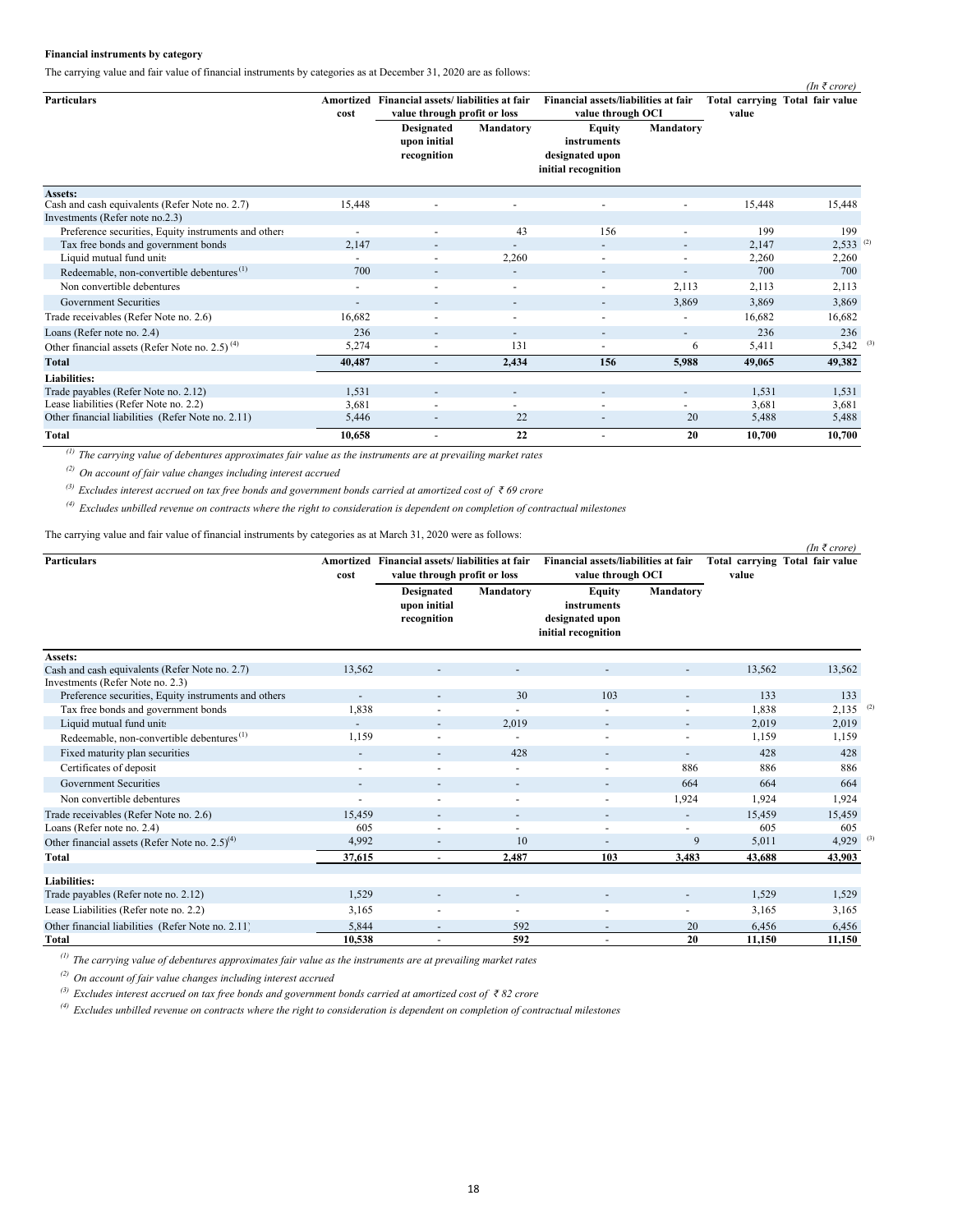#### **Fair value hierarchy**

**Level 1** - Quoted prices (unadjusted) in active markets for identical assets or liabilities

Level 2 – Inputs other than quoted prices included within Level 1 that are observable for the asset or liability, either directly (i.e. as prices) or indirectly (i.e. derived from prices).

Level 3 - Inputs for the assets or liabilities that are not based on observable market data (unobservable inputs)

The fair value hierarchy of assets and liabilities as at December 31, 2020 is as follows

|                                                                                                                               |                       |                                      |                                   | $(In \, \bar{\tau} \, core)$ |  |
|-------------------------------------------------------------------------------------------------------------------------------|-----------------------|--------------------------------------|-----------------------------------|------------------------------|--|
| <b>Particulars</b>                                                                                                            | <b>As at December</b> | Fair value measurement at end of the |                                   |                              |  |
|                                                                                                                               | 31, 2020              | <b>Level 1</b>                       | reporting period using<br>Level 2 | Level 3                      |  |
| <b>Assets</b>                                                                                                                 |                       |                                      |                                   |                              |  |
| Investments in tax free bonds (Refer note no. 2.3)                                                                            | 2,519                 | 1,396                                | 1,123                             |                              |  |
| Investments in government bonds (Refer note no. 2.3)                                                                          | 14                    | 14                                   | $\overline{a}$                    | $\overline{\phantom{a}}$     |  |
| Investments in liquid mutual fund units (Refer note no. 2.3)                                                                  | 2,260                 | 2,260                                | $\overline{\phantom{a}}$          |                              |  |
| Investments in non convertible debentures (Refer note no. 2.3)                                                                | 2,113                 | 1,687                                | 426                               | $\overline{\phantom{a}}$     |  |
| Investments in government securities (Refer note no. 2.3)                                                                     | 3,869                 | 3,869                                |                                   |                              |  |
| Investments in equity instruments (Refer note no. 2.3)                                                                        | $\overline{2}$        |                                      |                                   | 2                            |  |
| Investments in preference securities (Refer note no. 2.3)                                                                     | 154                   |                                      |                                   | 154                          |  |
| Other investments (Refer note no. 2.3)                                                                                        | 43                    |                                      |                                   | 43                           |  |
| Derivative financial instruments - gain on outstanding foreign exchange forward and option contracts (Refer note<br>no. 2.5)  | 137                   |                                      | 137                               | $\overline{\phantom{0}}$     |  |
| <b>Liabilities</b>                                                                                                            |                       |                                      |                                   |                              |  |
| Derivative financial instruments - loss on outstanding foreign exchange forward and option contracts (Refer note<br>no. 2.11) | 34                    | $\overline{\phantom{0}}$             | 34                                |                              |  |
| Liability towards contingent consideration (Refer note no. 2.11)                                                              | 8                     |                                      |                                   | 8                            |  |

During the nine months ended December 31, 2020, tax free bonds of ₹168 crore were transferred from Level 2 to Level 1 of fair value hierarchy since these were valued based on quoted price. Further tax free bonds and non-convertible debentures of ₹ 1,496 crore were transferred from Level 1 to Level 2 of fair value hierarchy, since these were valued based on market observable inputs.

*(In ₹ crore)*

The fair value hierarchy of assets and liabilities as at March 31, 2020 was as follows:

| <b>Particulars</b>                                                                                                           | <b>March 31, 2020</b> | Fair value measurement at end of the reporting | period using | $\mu$ $\mu$ $\mu$ $\sigma$ $\sigma$ $\sigma$ |
|------------------------------------------------------------------------------------------------------------------------------|-----------------------|------------------------------------------------|--------------|----------------------------------------------|
|                                                                                                                              |                       | Level 1                                        | Level 2      | Level 3                                      |
| <b>Assets</b>                                                                                                                |                       |                                                |              |                                              |
| Investments in government securities (Refer Note no. 2.3)                                                                    | 664                   | 664                                            |              | ۰.                                           |
| Investments in tax free bonds (Refer Note no. 2.3)                                                                           | 2,122                 | 1,960                                          | 162          |                                              |
| Investments in liquid mutual fund units (Refer Note no. 2.3)                                                                 | 2,019                 | 2,019                                          |              |                                              |
| Investments in government bonds (Refer Note no. 2.3)                                                                         | 13                    | 13                                             |              |                                              |
| Investments in fixed maturity plan securities (Refer Note no. 2.3)                                                           | 428                   |                                                | 428          |                                              |
| Investments in certificates of deposit (Refer Note no. 2.3)                                                                  | 886                   |                                                | 886          |                                              |
| Investments in non convertible debentures (Refer Note no. 2.3)                                                               | 1,924                 | 1,558                                          | 366          |                                              |
| Investments in equity instruments (Refer Note no. 2.3)                                                                       | 2                     |                                                |              |                                              |
| Investments in preference securities (Refer Note no. 2.3)                                                                    | 101                   |                                                |              | 101                                          |
| Other investments (Refer Note no. 2.3)                                                                                       | 30                    |                                                |              | 30                                           |
| Derivative financial instruments - gain on outstanding foreign exchange forward and option<br>contracts (Refer Note no. 2.5) | 19                    |                                                | 19           |                                              |
| <b>Liabilities</b>                                                                                                           |                       |                                                |              |                                              |
| Derivative financial instruments - loss on outstanding foreign exchange forward and option<br>contracts (Refer note 2.11)    | 461                   |                                                | 461          |                                              |
| Liability towards contingent consideration (Refer note no. $2.11$ ) <sup>1)</sup>                                            | 151                   |                                                | -            | 151                                          |

 *(1) Discount rate pertaining to contingent consideration is 14%*

During the year ended March 31, 2020, tax free bonds and non-convertible debentures of ₹518 crore were transferred from Level 2 to Level 1 of fair value hierarchy, since these were valued based on Quoted price, and tax free bonds of ₹50 crore were transferred from Level 1 to Level 2 of fair value hierarchy, since these were valued based on market observable inputs.

A one percentage point change in the unobservable inputs used in fair valuation of Level 3 assets and liabilities does not have a significant impact in its value.

Majority of investments of the Company are fair valued based on Level 1 or Level 2 inputs. These investments primarily include investment in liquid mutual fund units, fixed maturity plan securities, certificates of deposit, commercial papers, quoted bonds issued by government and quasi-government organizations and non-convertible debentures. The Company invests after considering counterparty risks based on multiple criteria including Tier I capital, Capital Adequacy Ratio, Credit Rating, Profitability, NPA levels and Deposit base of banks and financial institutions. These risks are monitored regularly as per its risk management program.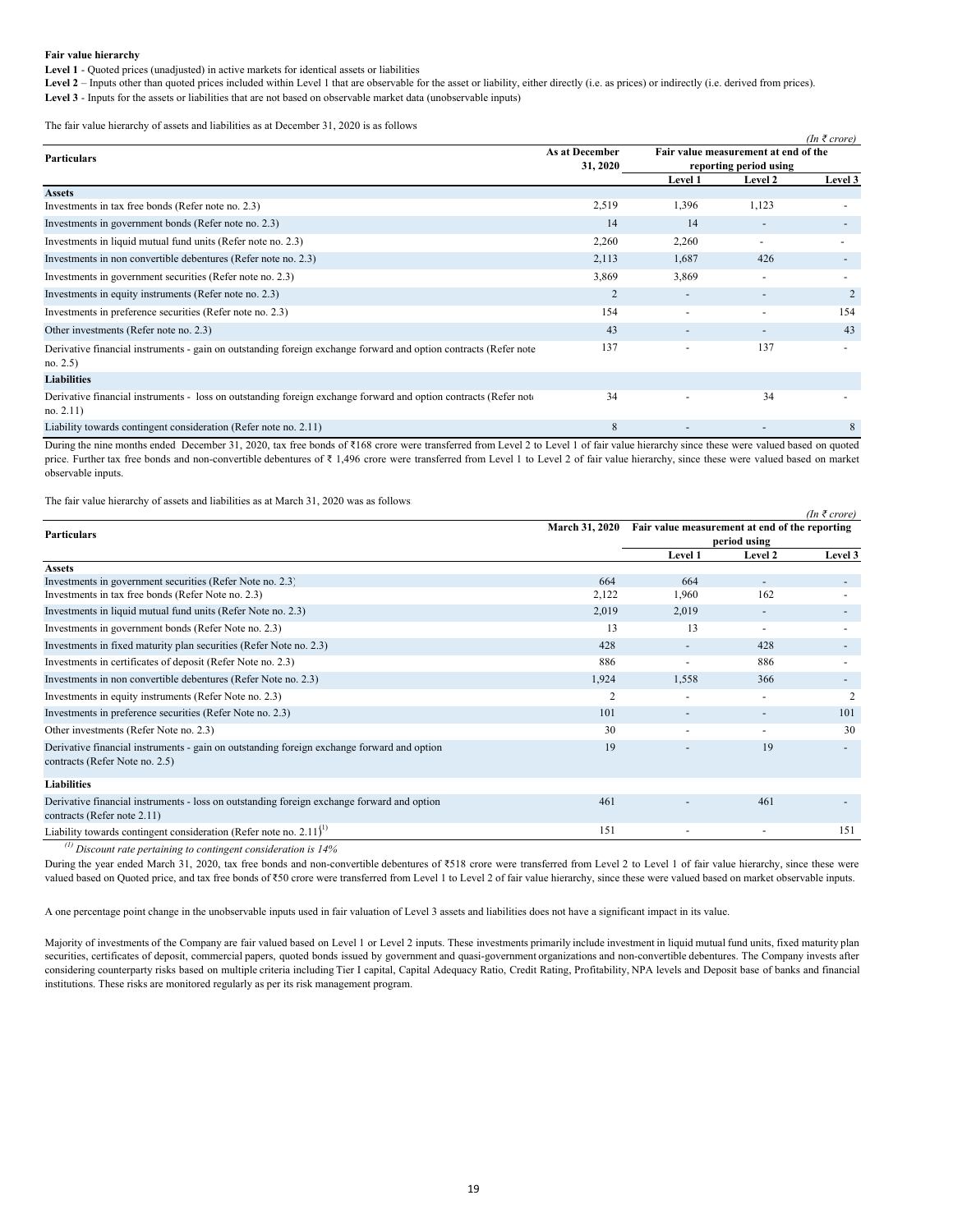# **2.10 EQUITY**

#### **Accounting policy**

#### **Ordinary Shares**

Ordinary shares are classified as equity share capital . Incremental costs directly attributable to the issuance of new ordinary shares, share options and buyback are recognized as a deduction from equity, net of any tax effects.

### **Description of reserves**

**Retained earnings**

Retained earnings represent the amount of accumulated earnings of the Company.

#### **Securities premium**

The amount received in excess of the par value of equity shares has been classified as securities premium.

#### **Share options outstanding account**

The Share options outstanding account is used to record the fair value of equity-settled share based payment transactions with employees. The amounts recorded in share options outstanding account are transferred to securities premium upon exercise of stock options and transferred to general reserve on account of stock options not exercised by employees.

#### **Other reserves**

The Special Economic Zone Re-investment reserve has been created out of the profit of the eligible SEZ unit in terms of the provisions of Sec 10AA (1)(ii) of Income Tax Act, 1961. The reserve should be utilized by the Company for acquiring new plant and machinery for the purpose of its business in terms of the provisions of the Sec 10AA (2) of the Income Tax Act, 1961.

#### **Capital redemption reserve**

In accordance with section 69 of the Indian Companies Act, 2013, the Company creates capital redemption reserve equal to the nominal value of the shares bought back as an appropriation from general reserve.

#### **Other components of equity**

Other components of equity consist of remeasurement of net defined benefit liability / asset, equity instruments fair valued through other comprehensive income, changes on fair valuation of investments and changes in fair value of derivatives designated as cash flow hedges, net of taxes.

#### **Cash flow hedge reserve**

When a derivative is designated as a cash flow hedging instrument, the effective portion of changes in the fair value of the derivative is recognized in other comprehensive income and accumulated in the cash flow hedging reserve. The cumulative gain or loss previously recognized in the cash flow hedging reserve is transferred to the statement of Profit and Loss upon the occurrence of the related forecasted transaction.

# **2.10.1 EQUITY SHARE CAPITAL**

|                                                              |                   | (In $\bar{\tau}$ crore, except as otherwise stated) |  |  |
|--------------------------------------------------------------|-------------------|-----------------------------------------------------|--|--|
| Particulars                                                  |                   | As at                                               |  |  |
|                                                              | December 31, 2020 | March 31, 2020                                      |  |  |
| Authorized                                                   |                   |                                                     |  |  |
| Equity shares, ₹5/- par value                                |                   |                                                     |  |  |
| 480,00,00,000 (480,00,00,000) equity shares                  | 2,400             | 2,400                                               |  |  |
|                                                              |                   |                                                     |  |  |
| Issued, Subscribed and Paid-Up                               |                   |                                                     |  |  |
| Equity shares, $\overline{\xi}$ 5/- par value <sup>(1)</sup> | 2,129             | 2,129                                               |  |  |
| 425,95,87,833 (425,89,92,566) equity shares fully paid-up    |                   |                                                     |  |  |
|                                                              | 2.129             | 2.129                                               |  |  |

Forfeited shares amounted to ₹1,500/- (₹1,500/-) *(1) Refer note no. 2.19 for details of basic and diluted shares*

The Company has only one class of shares referred to as equity shares having a par value of ₹5/-. Each holder of equity shares is entitled to one vote per share. The equity shares represented by American Depository Shares (ADS) carry similar rights to voting and dividends as the other equity shares. Each ADS represents one underlying equity share.

In the event of liquidation of the company, the holders of equity shares will be entitled to receive any of the remaining assets of the company in proportion to the number of equity shares held by the shareholders, after distribution of all preferential amounts. However, no such preferential amounts exist currently.

The reconciliation of the number of shares outstanding and the amount of share capital as at December 31, 2020 and March 31, 2020 is set out below:

|                                                          |                         |                          | (in $\bar{\tau}$ crore, except as stated otherwise) |        |
|----------------------------------------------------------|-------------------------|--------------------------|-----------------------------------------------------|--------|
| <b>Particulars</b>                                       | As at December 31, 2020 |                          | As at March 31, 2020                                |        |
|                                                          | <b>Number of shares</b> | Amount                   | umber of shares                                     | Amount |
| As at the beginning of the period                        | 425,89,92,566           | 2.129                    | 435.62.79.444                                       | 2,178  |
| Add: Shares issued on exercise of employee stock options | 5.95.267                | $\overline{\phantom{a}}$ | 5.80.388                                            |        |
| Less: Shares bought back                                 |                         |                          | 9.78.67.266                                         | 49     |
| As at the end of the period                              | 425,95,87,833           | 2.129                    | 425,89,92,566                                       | 2.129  |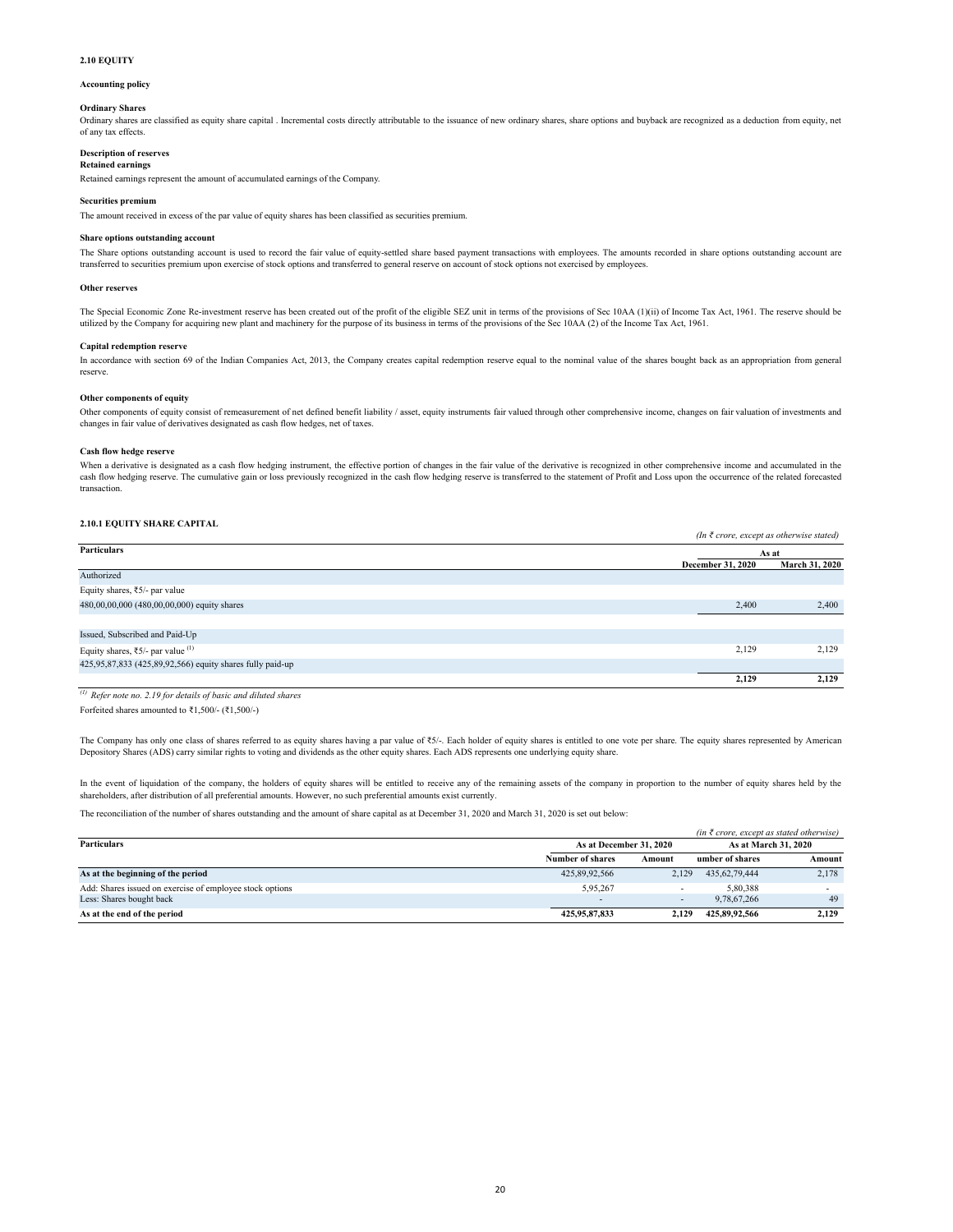#### **Capital Allocation Policy**

Effective from fiscal 2020, the company expects to return approximately 85% of the free cash flow cumulatively over a 5-year period through a combination of semi annual dividends and/or share buyback and/or special dividends, subject to applicable laws and requisite approvals, if any. Free cash flow is defined as net cash provided by operating activities less capital expenditure as per the consolidated statement of cash flows prepared under IFRS. Dividend and buyback include applicable taxes.

The Company's objective when managing capital is to safeguard its ability to continue as a going concern and to maintain an optimal capital structure so as to maximize shareholder value. In order to maintain or achieve an optimal capital structure, the Company may adjust the amount of dividend payment, return capital to shareholders, issue new shares or buy back issued shares. As of December 31,<br>2020, the Company has

#### **2.10.2 DIVIDEND**

The final dividend on shares is recorded as a liability on the date of approval by the shareholders and interim dividends are recorded as a liability on the date of declaration by the Company's Board of Directors. Income tax consequences of dividends on financial instruments classified as equity will be recognized according to where the entity originally recognized those past transactions or events that generated distributable profits.

The Company declares and pays dividends in Indian rupees. The Finance Act 2020 has repealed the Dividend Distribution Tax (DDT). Companies are now required to pay/distribute dividend after deducting applicable taxes. The remittance of dividends outside India is also subject to withholding tax at applicable rates.

The amount of per share dividend recognized as distribution to equity shareholders is as follows:  $(in \bar{\tau})$ 

| <b>Particulars</b>               |                          | Three months ended December 31, | Nine months ended December 31, |       |
|----------------------------------|--------------------------|---------------------------------|--------------------------------|-------|
|                                  | 2020                     | 2019                            | 2020                           | 2019  |
| Interim Dividend for fiscal 2021 | 12.00                    | $\overline{\phantom{a}}$        | 12.00                          |       |
| Final dividend for fiscal 2020   | $\overline{\phantom{0}}$ | $\overline{\phantom{a}}$        | 9.50                           |       |
| Interim Dividend for fiscal 2020 |                          | 8.00                            |                                | 8.00  |
| Final dividend for fiscal 2019   | $\overline{\phantom{a}}$ | $\overline{\phantom{a}}$        |                                | 10.50 |

The Board of Directors in their meeting on April 20, 2020 recommended a final dividend of ₹9.50/- per equity share for the financial year ended March 31, 2020. The same was approved by the shareholders at the Annual General Meeting held on June 27, 2020 which resulted in a cash outflow of ₹4,046 crore.

During the three months ended December 31, 2020, the Company received ₹321 crore as dividend from its majority owned subsidiary. The Board of Directors in their meeting on October 14, 2020 declared an interim dividend of ₹12/- per equity share which resulted in a net cash outflow of ₹5,112 crore.

#### **2.10.3 Employee Stock Option Plan (ESOP):**

#### **Accounting Policy**

The Company recognizes compensation expense relating to share-based payments in net profit based on estimated fair-values of the awards on the grant date. The estimated fair value of awards is recognized as an expense in the statement of profit and loss on a straight-line basis over the requisite service period for each separately vesting portion of the award as if the award was in-substance, multiple awards with a corresponding increase to share options outstanding account.

#### **Infosys Expanded Stock Ownership Program 2019 (the 2019 Plan) :**

On June 22, 2019 pursuant to approval by the shareholders in the Annual General Meeting, the Board has been authorized to introduce, offer, issue and provide share-based incentives to eligible employees of the Company and its subsidiaries under the 2019 Plan. The maximum number of shares under the 2019 plan shall not exceed 5,00,00,000 equity shares. To implement the 2019 Plan , up to 4,50,00,000 equity shares may be issued by way of secondary acquisition of shares by Infosys Expanded Stock Ownership Trust. The restricted stock units (RSUs) granted under the 2019 plan shall vest based on the achievement of defined annual performance parameters as determined by the administrator (Nomination and remuneration committee). The performance parameters will be based on a combination of relative<br>total shareholders retu the above performance parameters will be distinct for the purposes of calculation of quantity of shares to vest based on performance. These instruments will generally vest between a minimum of 1 to maximum of 3 years from the grant date.

#### **2015 Stock Incentive Compensation Plan (the 2015 Plan) :**

On March 31, 2016, pursuant to the approval by the shareholders through postal ballot, the Board was authorized to introduce, offer, issue and allot share-based incentives to eligible employees of the Company and its subsidiaries under the 2015 Stock Incentive Compensation Plan (the 2015 Plan). The maximum number of shares under the 2015 plan shall not exceed 2,40,38,883 equity shares (this includes 1,12,23,576 equity shares which are held by the trust towards the 2011 Plan as at March 31, 2016). The Company expects to grant the instruments under the 2015 Plan over the period of 4 to 7 years. The plan numbers mentioned above would further be adjusted for the September 2018 bonus issue.

The equity settled and cash settled RSUs and stock options would vest generally over a period of 4 years and shall be exercisable within the period as approved by the Nomination and Remuneration Committee (NARC). The exercise price of the RSUs will be equal to the par value of the shares and the exercise price of the stock options would be the market price as on the date of grant.

Controlled trust holds 16,296,404 and 1,82,39,356 shares as at December 31, 2020 and March 31, 2020, respectively under the 2015 plan. Out of these shares, 2,00,000 equity shares each have been earmarked for welfare activities of the employees as at December 31, 2020 and March 31, 2020.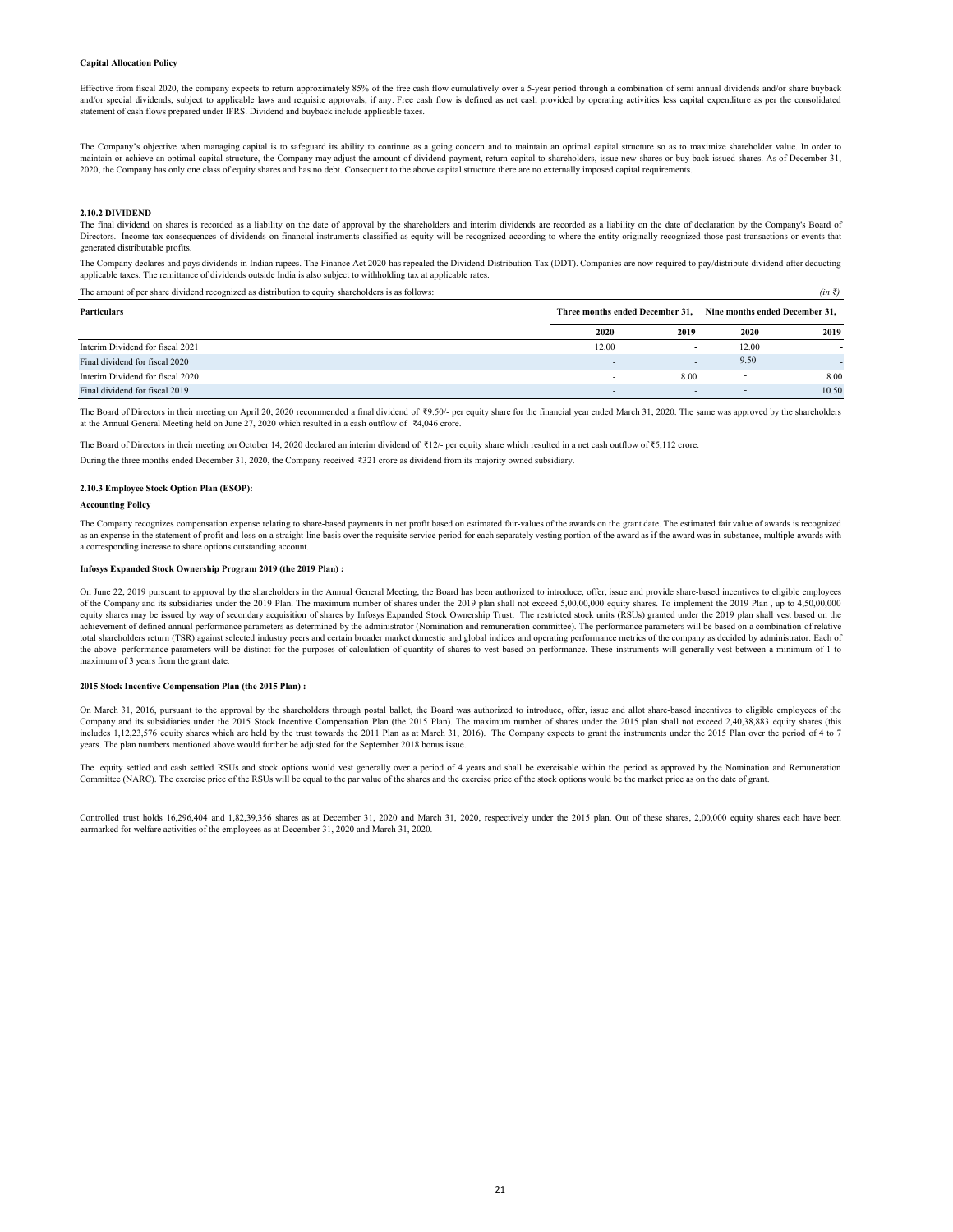The following is the summary of grants during the three months and nine months ended December 31, 2020 and December 31, 2019 :

|                           | $2019$ plan                     |                          |                                |                          | $2015$ plan                     |                          |                                |           |
|---------------------------|---------------------------------|--------------------------|--------------------------------|--------------------------|---------------------------------|--------------------------|--------------------------------|-----------|
| <b>Particulars</b>        | Three months ended December 31. |                          | Nine months ended December 31. |                          | Three months ended December 31. |                          | Nine months ended December 31. |           |
|                           | 2020                            | 2019                     | 2020                           | 2019                     | 2020                            | 2019                     | 2020                           | 2019      |
| Equity settled RSU        |                                 |                          |                                |                          |                                 |                          |                                |           |
| <b>KMPs</b>               | $\overline{\phantom{a}}$        | $\overline{\phantom{a}}$ | 207,808                        | 187,793                  | $\overline{\phantom{a}}$        | $\overline{\phantom{a}}$ | 204,097                        | 212,096   |
| Employees other than KMPs | $\overline{\phantom{0}}$        |                          |                                |                          | 33,900                          | 1,939,180                | 58,500                         | 1,976,030 |
|                           |                                 | -                        | 207,808                        | 187,793                  | 33,900                          | 1,939,180                | 262,597                        | 2,188,126 |
| <b>Cash settled RSU</b>   |                                 |                          |                                |                          |                                 |                          |                                |           |
| <b>KMPs</b>               | ٠                               | $\overline{\phantom{a}}$ | $\sim$                         | $\sim$                   | $\overline{\phantom{a}}$        | $\overline{\phantom{a}}$ | $\overline{\phantom{0}}$       | -         |
| Employees other than KMPs | $\overline{\phantom{a}}$        | $\overline{\phantom{0}}$ | -                              | $\overline{\phantom{0}}$ | $\overline{\phantom{0}}$        | 98,480                   |                                | 98,480    |
|                           | $\overline{\phantom{0}}$        | -                        | -                              | $\overline{\phantom{0}}$ | $\overline{\phantom{0}}$        | 98.480                   |                                | 98,480    |
| <b>Total Grants</b>       | $\overline{\phantom{0}}$        |                          | 207,808                        | 187,793                  | 33,900                          | 2,037,660                | 262,597                        | 2,286,606 |

#### *Notes on grants to KMP:*

**CEO & MD**

#### **Under the 2015 plan:**

In accordance with the employee agreement which has been approved by the shareholders, the CEO is eligible to receive an annual grant of RSUs of fair value ₹3.25 crore which will vest overtime in three equal annual installments upon the completion of each year of service from the respective grant date. Though the annual time based grants for the remaining employment term ending on March 31, 2023 have not been granted as of December 31, 2020, since the service commencement date precedes the grant date, the company has recorded employment stock compensation expense in accordance with Ind AS 102, Share based payments.

The Board, on April 20, 2020, based on the recommendations of the nomination and remuneration committee, in accordance with the terms of his employment agreement, approved the grant of performancebased RSUs of fair value of ₹13 crore for fiscal 2021 under the 2015 Plan. These RSUs will vest in line with the employment agreement based on achievement of certain performance targets. Accordingly, 1,92,964 performance based RSU's were granted effective May 2, 2020.

### **Under the 2019 plan:**

The Board, on April 20, 2020, based on the recommendations of the Nomination and Remuneration Committee, approved performance-based grant of RSUs amounting to ₹10 crore for fiscal year 2021 under the 2019 Plan. These RSUs will vest in line with the employment agreement based on achievement of certain performance targets. Accordingly, 1,48,434 performance based RSU's were granted effective May 2, 2020.

#### **COO and Whole time director**

#### **Under the 2019 plan:**

The Board, on April 20, 2020, based on the recommendations of the Nomination and Remuneration Committee, approved performance-based grant of RSUs amounting to ₹4 crore for fiscal 2021 under the 2019 Plan. These RSUs will vest in line with the employment agreement based on achievement of certain performance targets. Accordingly, 59,374 performance based RSU's were granted effective May 2, 2020.

**Other KMPs**

#### **Under the 2015 plan:**

On April 20, 2020, based on the recommendations of the Nomination and Remuneration Committee, in accordance with employment agreement, the Board, approved performance-based grant of 11,133 RSUs to other KMP under the 2015 Plan. The grants were made effective May 2, 2020. The performance based RSUs will vest over three years based on certain performance targets.

*(in ₹ crore)*

#### **Break-up of employee stock compensation expense**

|                                                                         |      |                                                                |      | 1 1 1 1 1 |
|-------------------------------------------------------------------------|------|----------------------------------------------------------------|------|-----------|
| Particulars                                                             |      | Three months ended December 31, Nine months ended December 31, |      |           |
|                                                                         | 2020 | 2019                                                           | 2020 | 2019      |
| Granted to:                                                             |      |                                                                |      |           |
| <b>KMP</b>                                                              | 20   |                                                                | 56   | 45        |
| Employees other than KMP                                                |      | 45                                                             | 174  | 121       |
| Total $^{(1)}$                                                          | 76   | 59                                                             | 230  | 166       |
| $\mu^{(l)}$ Cash sattled stock comparation amongs included in the above |      |                                                                |      |           |

*Cash settled stock compensation expense included in the above* 

The fair value of the awards are estimated using the Black-Scholes Model for time and non-market performance based options and Monte Carlo simulation model is used for TSR based options.

The inputs to the model include the share price at date of grant, exercise price, expected volatility, expected dividends, expected term and the risk free rate of interest. Expected volatility during the expected term of the options is based on historical volatility of the observed market prices of the Company's publicly traded equity shares during a period equivalent to the expected term of the options. Expected volatility of the comparative company have been modelled based on historical movements in the market prices of their publicly traded equity shares during a period equivalent to the expected term of the options. Correlation coefficient is calculated between each peer entity and the indices as a whole or between each entity in the peer group.

The fair value of each equity settled award is estimated on the date of grant with the following assumptions:

| <b>Particulars</b>                                              |                       | For options granted in |                               |                     |
|-----------------------------------------------------------------|-----------------------|------------------------|-------------------------------|---------------------|
|                                                                 | <b>Fiscal 2021-</b>   | <b>Fiscal 2021-</b>    | <b>Fiscal 2020-</b>           | <b>Fiscal 2020-</b> |
|                                                                 | <b>Equity Shares-</b> |                        | <b>ADS-RSU Equity Shares-</b> | <b>ADS-RSU</b>      |
|                                                                 | RSU                   |                        | RSU                           |                     |
| Weighted average share price $(\xi)$ / (\$ ADS)                 | 683                   | 11.55                  | 728                           | 10.52               |
| Exercise price $(\xi)$ (\$ ADS)                                 | 5.00                  | 0.07                   | 5.00                          | 0.07                |
| Expected volatility $(\%)$                                      | $30 - 40$             | $30-43$                | $22 - 30$                     | $22 - 26$           |
| Expected life of the option (years)                             | $1-4$                 | $1-4$                  | $1-4$                         | $1 - 4$             |
| Expected dividends (%)                                          | $2 - 3$               | $2 - 3$                | $2 - 3$                       | $2 - 3$             |
| Risk-free interest rate $(\% )$                                 | $4 - 5$               | $0.1 - 0.3$            | $6 - 7$                       | $1 - 3$             |
| Weighted average fair value as on grant date $(\xi)$ / (\$ ADS) | 574                   | 10.68                  | 607                           | 7.84                |

The expected life of the RSU/ESOP is estimated based on the vesting term and contractual term of the RSU/ESOP, as well as expected exercise behavior of the employee who receives the RSU/ESOP.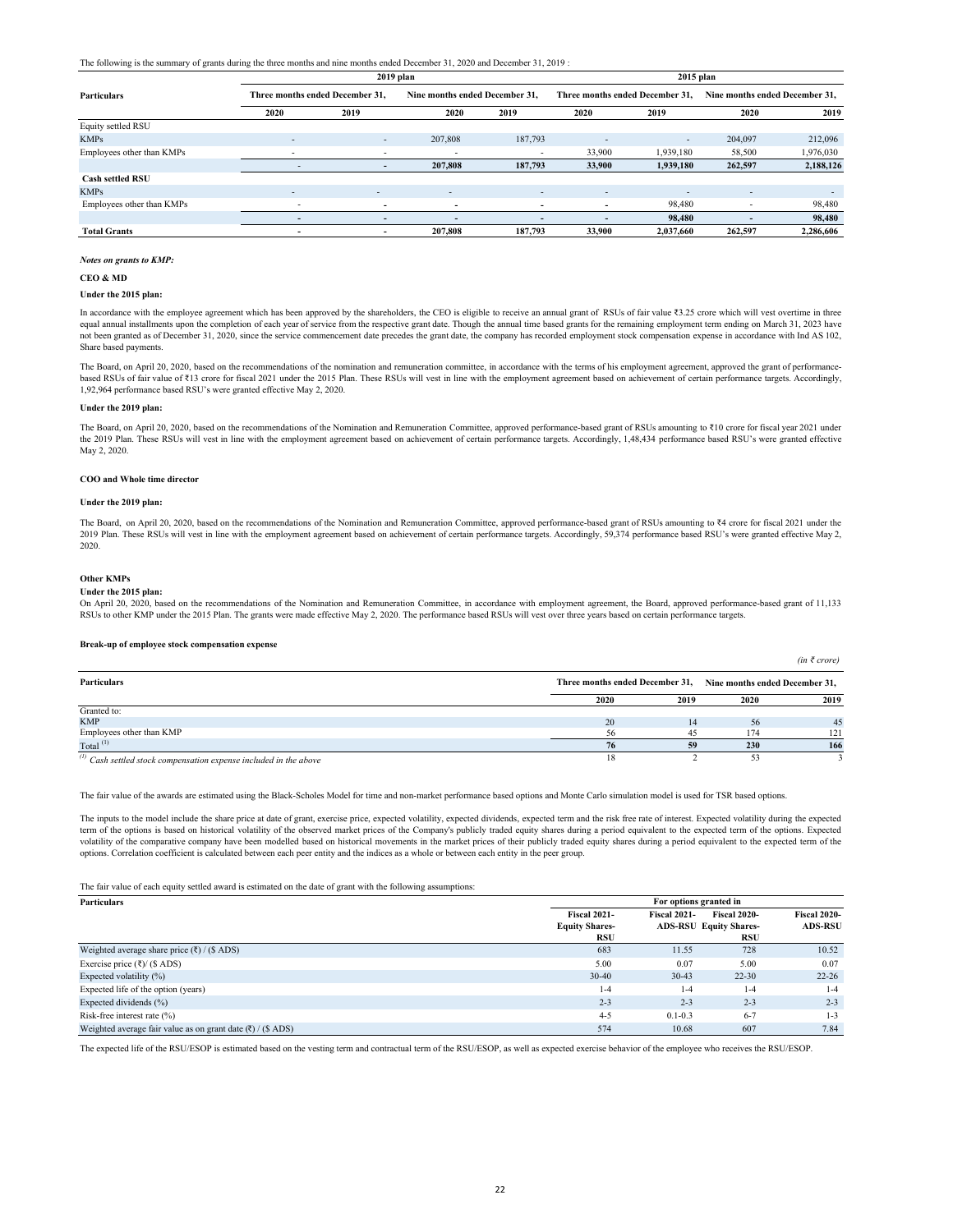# **2.11 OTHER FINANCIAL LIABILITIES**

|                                                                                       |                          | $(In \; \bar{\tau} \; crore)$ |  |  |  |
|---------------------------------------------------------------------------------------|--------------------------|-------------------------------|--|--|--|
| <b>Particulars</b>                                                                    | As at                    |                               |  |  |  |
|                                                                                       | <b>December 31, 2020</b> | March 31, 2020                |  |  |  |
| Non-current<br>Others                                                                 |                          |                               |  |  |  |
| Compensated absences                                                                  | 56                       | 32                            |  |  |  |
|                                                                                       |                          |                               |  |  |  |
| Accrued compensation to employees <sup>(1)</sup>                                      | 43                       | 12                            |  |  |  |
| Other payables <sup>(1)</sup>                                                         | 5                        | 5                             |  |  |  |
| <b>Total non-current other financial liabilities</b>                                  | 104                      | 49                            |  |  |  |
| Current                                                                               |                          |                               |  |  |  |
| Unpaid dividends <sup>(1)</sup>                                                       | 30                       | 30                            |  |  |  |
| Others                                                                                |                          |                               |  |  |  |
| Accrued compensation to employees <sup>(1)</sup>                                      | 2,222                    | 2,264                         |  |  |  |
| Accrued expenses (1)(4)                                                               | 2,453                    | 2,646                         |  |  |  |
| Retention monies $(1)$                                                                | 17                       | 30                            |  |  |  |
| Payable for acquisition of business - Contingent consideration <sup>(2)</sup>         | 8                        | 151                           |  |  |  |
| Capital creditors <sup>(1)</sup>                                                      | 182                      | 254                           |  |  |  |
| Compensated absences                                                                  | 1,658                    | 1,497                         |  |  |  |
| Other payables $(1)(5)$                                                               | 494                      | 603                           |  |  |  |
| Foreign currency forward and options contracts <sup>(2)(3)</sup>                      | 34                       | 461                           |  |  |  |
| <b>Total current other financial liabilities</b>                                      | 7.098                    | 7,936                         |  |  |  |
| <b>Total other financial liabilities</b>                                              | 7.202                    | 7,985                         |  |  |  |
| $\binom{(1)}{r}$ Financial liability carried at amortized cost                        | 5,446                    | 5,844                         |  |  |  |
| $^{(2)}$ Financial liability carried at fair value through profit or loss             | 22                       | 592                           |  |  |  |
| $^{(3)}$ Financial liability carried at fair value through other comprehensive income | 20                       | 20                            |  |  |  |
| $\alpha$ <sup>(4)</sup> Includes dues to subsidiaries                                 | 3                        | $\overline{2}$                |  |  |  |
| $^{(5)}$ Includes dues to subsidiaries                                                | 243                      | 47                            |  |  |  |
| Contingent consideration on undiscounted basis                                        | 8                        | 152                           |  |  |  |

# **2.12 TRADE PAYABLES**

|                                                |                          | $(In \; \bar{\tau} \; crore)$ |
|------------------------------------------------|--------------------------|-------------------------------|
| <b>Particulars</b>                             | As at                    |                               |
|                                                | <b>December 31, 2020</b> | <b>March 31, 2020</b>         |
| Trade payables <sup>(1)</sup>                  | 1,531                    | 1,529                         |
| <b>Total trade payables</b>                    | 1,531                    | 1,529                         |
| $\binom{11}{11}$ Includes dues to subsidiaries | 415                      | 271                           |

# **2.13 OTHER LIABILITIES**

| <b>2.13 OTHER LIABILITIES</b>                |                          |                |
|----------------------------------------------|--------------------------|----------------|
|                                              |                          | (In ₹core)     |
| <b>Particulars</b>                           | As at                    |                |
|                                              | December 31, 2020        | March 31, 2020 |
| Non current                                  |                          |                |
| Liability on defined benefit plans           | 147                      | 185            |
| Others                                       |                          |                |
| Deferred income                              | 18                       | 22             |
| Withholding taxes and others                 | 353                      |                |
| <b>Total non - current other liabilities</b> | 518                      | 207            |
|                                              |                          |                |
| <b>Current</b>                               |                          |                |
| Liability on defined benefit plans           | $\overline{\phantom{a}}$ | 64             |
| Unearned revenue                             | 3,050                    | 2,140          |
| Client deposits                              |                          | 9              |
| Others                                       |                          |                |
| Withholding taxes and others                 | 2,133                    | 1,344          |
| <b>Total current other liabilities</b>       | 5,183                    | 3,557          |
| <b>Total other liabilities</b>               | 5,701                    | 3,764          |
|                                              |                          |                |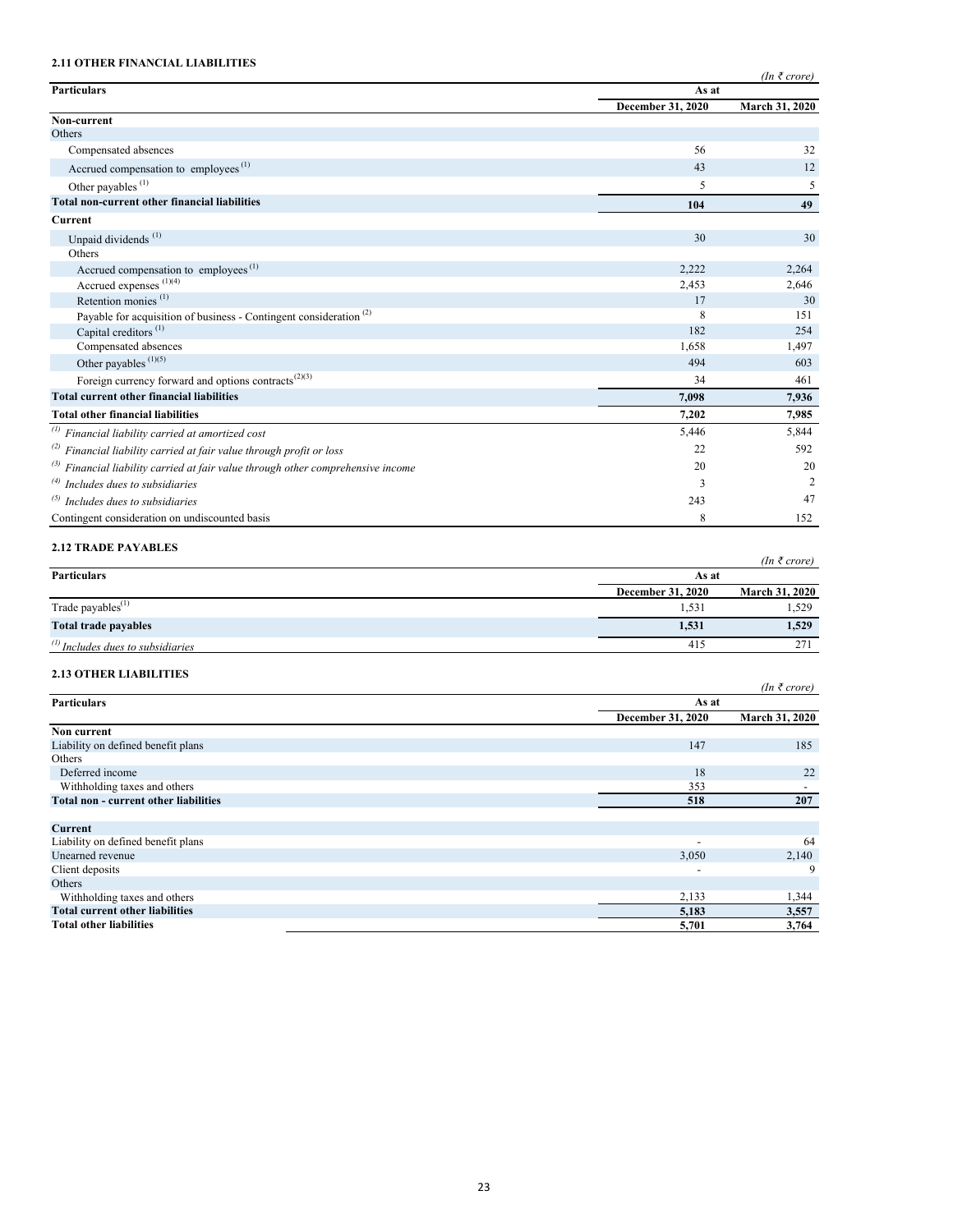# **2.14 PROVISIONS**

# **Accounting Policy**

A provision is recognized if, as a result of a past event, the Company has a present legal or constructive obligation that is reasonably estimable, and it is probable that an outflow of economic benefits will be required to settle the obligation. Provisions are determined by discounting the expected future cash flows at a pre-tax rate that reflects current market assessments of the time value of money and the risks specific to the liability.

### **a. Post sales client support**

The Company provides its clients with a fixed-period post sales support on its fixed-price, fixed-timeframe contracts. Costs associated with such support services are accrued at the time related revenues are recorded in the Statement of Profit and Loss. The Company estimates such costs based on historical experience and estimates are reviewed on a periodic basis for any material changes in assumptions and likelihood of occurrence.

# **b. Onerous contracts**

Provisions for onerous contracts are recognized when the expected benefits to be derived by the Company from a contract are lower than the unavoidable costs of meeting the future obligations under the contract. The provision is measured at the present value of the lower of the expected cost of terminating the contract and the expected net cost of continuing with the contract. Before a provision is established, the Company recognizes any impairment loss on the assets associated with that contract.

# **Provision for post-sales client support and other provisions**

|                                      |                          | $(In \; \bar{\tau} \; crore)$ |
|--------------------------------------|--------------------------|-------------------------------|
| Particulars                          |                          | As at                         |
|                                      | <b>December 31, 2020</b> | <b>March 31, 2020</b>         |
| Current                              |                          |                               |
| Others                               |                          |                               |
| Post-sales client support and others | 640                      | 506                           |
| <b>Total provisions</b>              | 640                      | 506                           |

Provision for post sales client support and other provisions represents cost associated with providing post sales support services which are accrued at the time of recognition of revenues and are expected to be utilized over a period of 1 year.

# **2.15 INCOME TAXES**

# **Accounting Policy**

Income tax expense comprises current and deferred income tax. Income tax expense is recognized in net profit in the Statement of Profit and Loss except to the extent that it relates to items recognized directly in equity, in which case it is recognized in other comprehensive income. Current income tax for current and prior periods is recognized at the amount expected to be paid to or recovered from the tax authorities, using the tax rates and tax laws that have been enacted or substantively enacted by the Balance Sheet date. Deferred income tax assets and liabilities are recognized for all temporary differences arising between the tax bases of assets and liabilities and their carrying amounts in the financial statements. Deferred tax assets are reviewed at each reporting date and are reduced to the extent that it is no longer probable that the related tax benefit will be realized.

Deferred income tax assets and liabilities are measured using tax rates and tax laws that have been enacted or substantively enacted by the Balance Sheet date and are expected to apply to taxable income in the years in which those temporary differences are expected to be recovered or settled. The effect of changes in tax rates on deferred income tax assets and liabilities is recognized as income or expense in the period that includes the enactment or the substantive enactment date. A deferred income tax asset is recognized to the extent that it is probable that future taxable profit will be available against which the deductible temporary differences and tax losses can be utilized. Deferred income taxes are not provided on the undistributed earnings of subsidiaries and branches where it is expected that the earnings of the subsidiary or branch will not be distributed in the foreseeable future.

The Company offsets current tax assets and current tax liabilities, where it has a legally enforceable right to set off the recognized amounts and where it intends either to settle on a net basis, or to realize the asset and settle the liability simultaneously. The income tax provision for the interim period is made based on the best estimate of the annual average tax rate expected to be applicable for the full financial year. Tax benefits of deductions earned on exercise of employee share options in excess of compensation charged to income are credited to securities premium.

| Income tax expense in the statement of profit and loss comprises: |                                 |       |                                | (In ₹ core) |
|-------------------------------------------------------------------|---------------------------------|-------|--------------------------------|-------------|
| <b>Particulars</b>                                                | Three months ended December 31. |       | Nine months ended December 31. |             |
|                                                                   | 2020                            | 2019  | 2020                           | 2019        |
| Current taxes                                                     | 1,750                           | .408  | 4,502                          | 4.040       |
| Deferred taxes                                                    |                                 | 70'   | 346                            | (166)       |
| Income tax expense                                                | 1,811                           | 1,329 | 4.848                          | 3,874       |

Income tax expense for the three months ended December 31, 2020 and December 31, 2019 includes reversal (net of provisions) of ₹14 crore and ₹13 crore, respectively. These reversals pertains to prior periods on account of adjudication of certain disputed matters in favor of the Company and upon filing of return across various jurisdictions.

Income tax expense for the nine months ended December 31, 2020 and December 31, 2019 includes reversal (net of provisions) of ₹239 crore and ₹124 crore, respectively. These reversals pertains to prior periods on account of adjudication of certain disputed matters in favor of the Company and upon filing of return across various jurisdictions.

Deferred income tax for the three months and nine months ended December 31, 2020 and December 31, 2019, substantially relates to origination and reversal of temporary differences.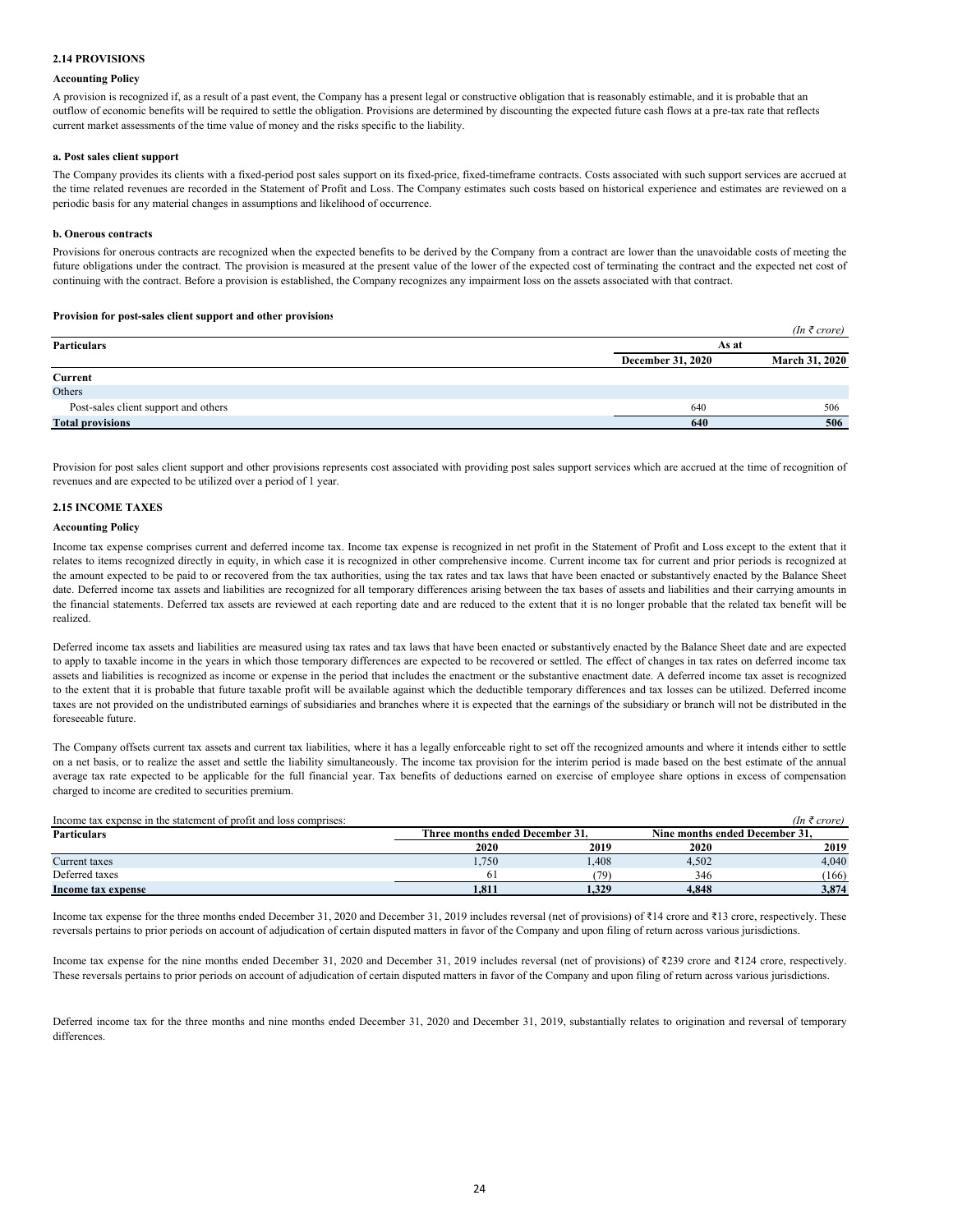#### **2.16 REVENUE FROM OPERATIONS**

#### **Accounting Policy**

The Company derives revenues primarily from IT services comprising software development and related services, maintenance, consulting and package implementation, and from licensing of software products and platforms across the Company's core and digital offerings (together called as "software related services"). Contracts with customers are either on a time-and-material, unit of work, fixed-price or on a fixed-timeframe basis.

Revenues from customer contracts are considered for recognition and measurement when the contract has been approved by the parties, in writing, to the contract, the parties to contract are committed to perform their respective obligations under the contract, and the contract is legally enforceable. Revenue is recognized upon transfer of control of promised products or services ("performance obligations") to customers in an amount that reflects the consideration the Company has received or expects to receive in exchange for these products or services ("transaction price"). When there is uncertainty as to collectability, revenue recognition is postponed until such uncertainty is resolved.

The Company assesses the services promised in a contract and identifies distinct performance obligations in the contract. The Company allocates the transaction price to each distinct performance obligation based on the relative standalone selling price. The price that is regularly charged for an item when sold separately is the best evidence of its standalone selling price. In the absence of such evidence, the primary method used to estimate standalone selling price is the expected cost plus a margin, under which the Company estimates the cost of satisfying the performance obligation and then adds an appropriate margin based on similar services.

The Company's contracts may include variable consideration including rebates, volume discounts and penalties. The Company includes variable consideration as part of transaction price when there is a basis to reasonably estimate the amount of the variable consideration and when it is probable that a significant reversal of cumulative revenue recognized will not occur when the uncertainty associated with the variable consideration is resolved.

Revenue on time-and-material and unit of work based contracts, are recognized as the related services are performed. Fixed price maintenance revenue is recognized ratably either on a straight-line basis when services are performed through an indefinite number of repetitive acts over a specified period or ratably using a percentage of completion method when the pattern of benefits from the services rendered to the customer and Company's costs to fulfil the contract is not even through the period of contract because the services are generally discrete in nature and not repetitive. Revenue from other fixed-price, fixed-timeframe contracts, where the performance obligations are satisfied over time is recognized using the percentage-of-completion method. Efforts or costs expended have been used to determine progress towards completion as there is a direct relationship between input and productivity. Progress towards completion is measured as the ratio of costs or efforts incurred to date (representing work performed) to the estimated total costs or efforts. Estimates of transaction price and total costs or efforts are continuously monitored over the term of the contracts and are recognized in net profit in the period when these estimates change or when the estimates are revised. Revenues and the estimated total costs or efforts are subject to revision as the contract progresses. Provisions for estimated losses, if any, on uncompleted contracts are recorded in the period in which such losses become probable based on the estimated efforts or costs to complete the contract.

The billing schedules agreed with customers include periodic performance based billing and / or milestone based progress billings. Revenues in excess of billing are classified as unbilled revenue while billing in excess of revenues are classified as contract liabilities (which we refer to as unearned revenues).

In arrangements for software development and related services and maintenance services, by applying the revenue recognition criteria for each distinct performance obligation, the arrangements with customers generally meet the criteria for considering software development and related services as distinct performance obligations. For allocating the transaction price, the Company measures the revenue in respect of each performance obligation of a contract at its relative standalone selling price. The price that is regularly charged for an item when sold separately is the best evidence of its standalone selling price. In cases where the Company is unable to determine the standalone selling price, the Company uses the expected cost plus margin approach in estimating the standalone selling price. For software development and related services, the performance obligations are satisfied as and when the services are rendered since the customer generally obtains control of the work as it progresses.

Revenue from licenses where the customer obtains a "right to use" the licenses is recognized at the time the license is made available to the customer. Revenue from licenses where the customer obtains a "right to access" is recognized over the access period.

Arrangements to deliver software products generally have three elements: license, implementation and Annual Technical Services (ATS).When implementation services are provided in conjunction with the licensing arrangement and the license and implementation have been identified as two distinct separate performance obligations, the transaction price for such contracts are allocated to each performance obligation of the contract based on their relative standalone selling prices. In the absence of standalone selling price for implementation, the Company uses the expected cost plus margin approach in estimating the standalone selling price. Where the license is required to be substantially customized as part of the implementation service the entire arrangement fee for license and implementation is considered to be a single performance obligation and the revenue is recognized using the percentage-of-completion method as the implementation is performed. Revenue from client training, support and other services arising due to the sale of software products is recognized as the performance obligations are satisfied. ATS revenue is recognized ratably on a straight line basis over the period in which the services are rendered.

Contracts with customers includes subcontractor services or third-party vendor equipment or software in certain integrated services arrangements. In these types of arrangements, revenue from sales of third-party vendor products or services is recorded net of costs when the Company is acting as an agent between the customer and the vendor, and gross when the Company is the principal for the transaction. In doing so, the Company first evaluates whether it controls the good or service before it is transferred to the customer. The Company considers whether it has the primary obligation to fulfil the contract, inventory risk, pricing discretion and other factors to determine whether it controls the goods or service and therefore is acting as a principal or an agent.

The incremental costs of obtaining a contract (i.e., costs that would not have been incurred if the contract had not been obtained) are recognized as an asset if the Company expects to recover them. Any capitalized contract costs are amortized, with the expense recognised as the Company transfers the related goods or services to the customer.

The Company presents revenues net of indirect taxes in its statement of profit and loss.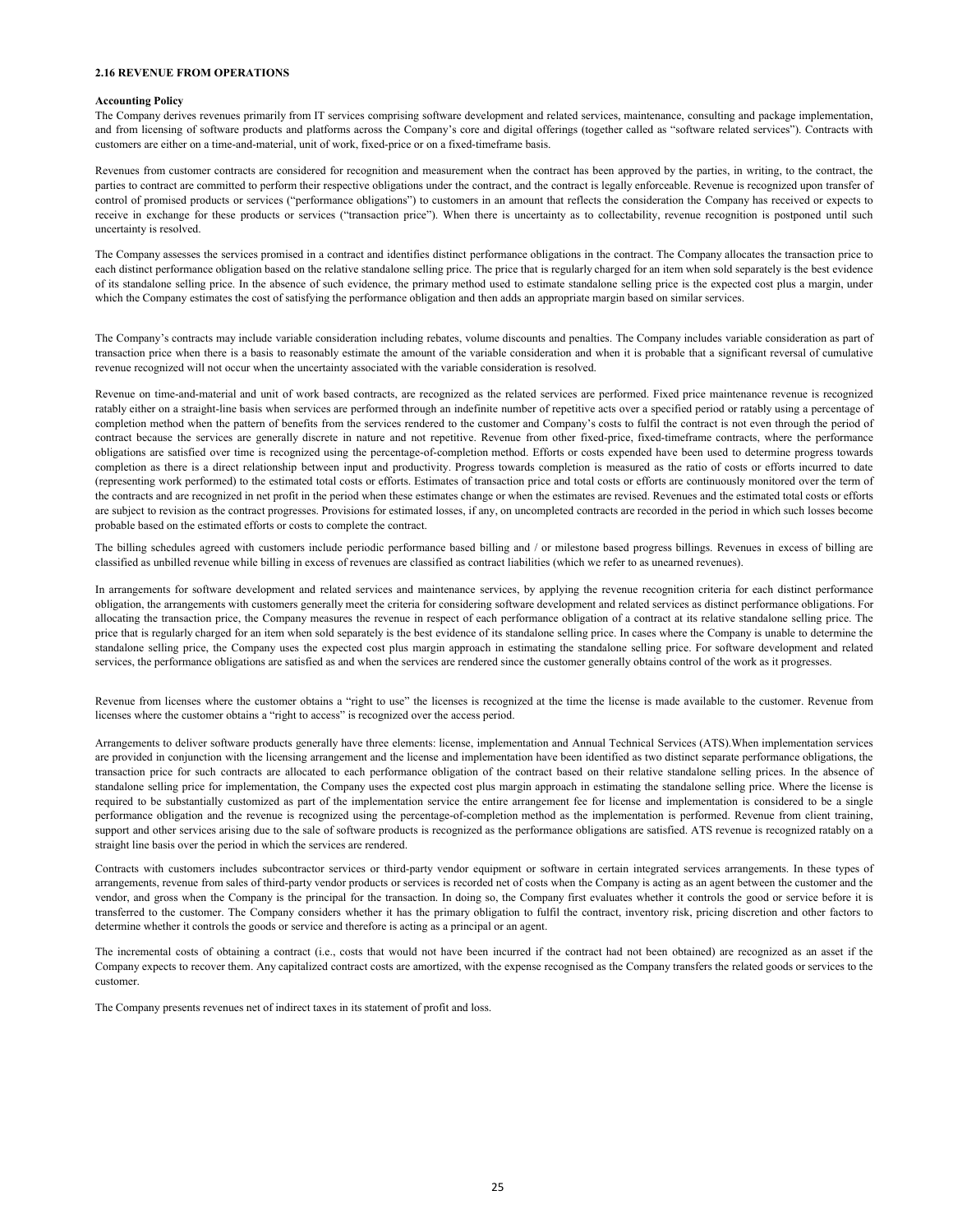| Revenue from operations for the three months and nine months ended December 31, 2020 and December 31, 2019 is as follows: |                                 | (In ₹ core) |                                |        |
|---------------------------------------------------------------------------------------------------------------------------|---------------------------------|-------------|--------------------------------|--------|
| <b>Particulars</b>                                                                                                        | Three months ended December 31. |             | Nine months ended December 31, |        |
|                                                                                                                           | 2020                            | 2019        | 2020                           | 2019   |
| Revenue from software services                                                                                            | 21.962                          | 20.012      | 63.226                         | 58,693 |
| Revenue from products and platforms                                                                                       | 81                              |             | 189                            | 167    |
| <b>Total revenue from operations</b>                                                                                      | 22,043                          | 20.064      | 63.415                         | 58.860 |

The company has evaluated the impact of COVID – 19 resulting from (i) the possibility of constraints to render services which may require revision of estimations of costs to complete the contract because of additional efforts;(ii) onerous obligations;(iii) penalties relating to breaches of service level agreements, and (iv) termination or deferment of contracts by customers. The company has concluded that the impact of COVID – 19 is not material based on these estimates. Due to the nature of the pandemic, the company continues to monitor developments to identify significant uncertainties relating to revenue in future periods.

### **Disaggregated revenue information**

The table below presents disaggregated revenues from contracts with customers by offerings for the three months and nine months ended December 31, 2020 and December 31, 2019 respectively. The Company believes that this disaggregation best depicts how the nature, amount, timing and uncertainty of our revenues and cash flows are affected by industry, market and other economic factors.

|                             |                                 |        |                                | (In ₹ correct) |
|-----------------------------|---------------------------------|--------|--------------------------------|----------------|
| <b>Particulars</b>          | Three months ended December 31. |        | Nine months ended December 31. |                |
|                             | 2020                            | 2019   | 2020                           | 2019           |
| <b>Revenue by offerings</b> |                                 |        |                                |                |
| Core                        | 10.964                          | 11.781 | 33,155                         | 35,959         |
| Digital                     | 11.079                          | 8,283  | 30,260                         | 22,901         |
| Total                       | 22,043                          | 20.064 | 63,415                         | 58,860         |

### **Digital Services**

Digital Services comprise of service and solution offerings of the company that enable our clients to transform their businesses. These include offerings that enhance customer experience, leverage AI-based analytics and big data, engineer digital products and IoT, modernize legacy technology systems, migrate to cloud applications and implement advanced cyber security systems.

#### **Core Services**

Core Services comprise traditional offerings of the company that have scaled and industrialized over a number of years. These primarily include application management services, proprietary application development services, independent validation solutions, product engineering and management, infrastructure management services, traditional enterprise application implementation, support and integration services.

#### **Products & platforms**

The Company also derives revenues from the sale of products and platforms including Infosys Nia - Artificial Intelligence (AI) platform which applies next-generation AI and machine learning.

### **Trade receivables and Contract Balances**

The timing of revenue recognition, billings and cash collections results in receivables, unbilled revenue, and unearned revenue on the Company's Balance Sheet. Amounts are billed as work progresses in accordance with agreed-upon contractual terms, either at periodic intervals (e.g., monthly or quarterly) or upon achievement of contractual milestones.

The Company's receivables are rights to consideration that are unconditional. Unbilled revenues comprising revenues in excess of billings from time and material contracts and fixed price maintenance contracts are classified as financial asset when the right to consideration is unconditional and is due only after a passage of time.

Invoicing to the clients for other fixed price contracts is based on milestones as defined in the contract and therefore the timing of revenue recognition is different from the timing of invoicing to the customers. Therefore unbilled revenues for other fixed price contracts (contract asset) are classified as non-financial asset because the right to consideration is dependent on completion of contractual milestones.

Invoicing in excess of earnings are classified as unearned revenue.

Trade receivables and unbilled revenues are presented net of impairment in the Balance Sheet.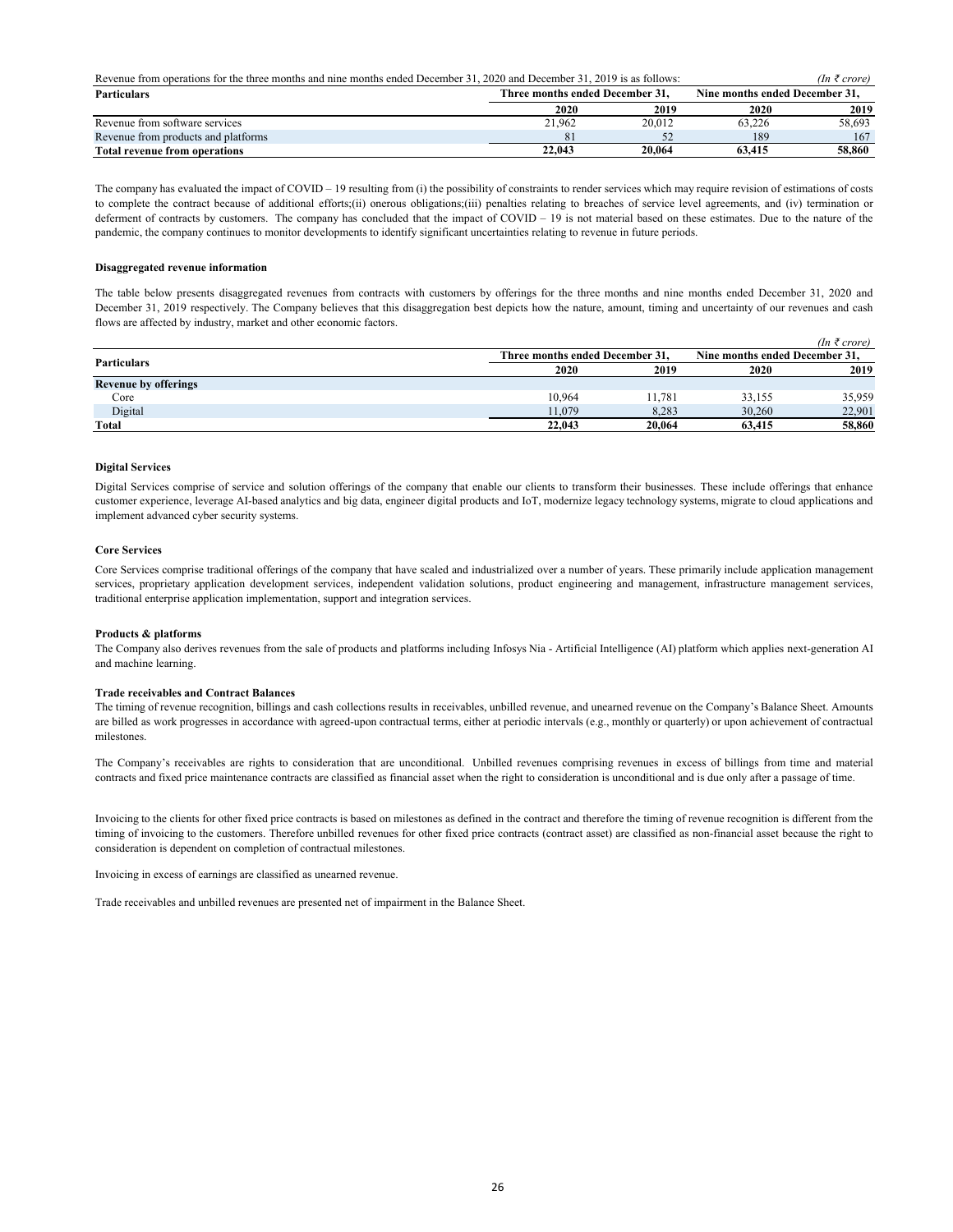#### **2.17 OTHER INCOME, NET**

### **2.17.1 Other income - Accounting Policy**

Other income is comprised primarily of interest income, dividend income, gain / loss on investments and exchange gain/loss on forward and options contracts and on translation of other assets and liabilities. Interest income is recognized using the effective interest method. Dividend income is recognized when the right to receive payment is established.

# **2.17.2 Foreign currency - Accounting Policy**

*Functional currency*

The functional currency of the Company is the Indian rupee. These financial statements are presented in Indian rupees (rounded off to crore; one crore equals ten million).

#### *Transactions and translations*

Foreign-currency denominated monetary assets and liabilities are translated into the relevant functional currency at exchange rates in effect at the Balance Sheet date. The gains or losses resulting from such translations are recognized in the Statement of Profit and Loss and reported within exchange gains/(losses) on translation of assets and liabilities, net, except when deferred in Other Comprehensive Income as qualifying cash flow hedges. Non-monetary assets and non-monetary liabilities denominated in a foreign currency and measured at fair value are translated at the exchange rate prevalent at the date when the fair value was determined. Non-monetary assets and non-monetary liabilities denominated in a foreign currency and measured at historical cost are translated at the exchange rate prevalent at the date of the transaction. The related revenue and expense are recognised using the same exchange rate.

Transaction gains or losses realized upon settlement of foreign currency transactions are included in determining net profit for the period in which the transaction is settled. Revenue, expense and cash-flow items denominated in foreign currencies are translated into the relevant functional currencies using the exchange rate in effect on the date of the transaction.

Other Comprehensive Income, net of taxes includes translation differences on non-monetary financial assets measured at fair value at the reporting date, such as equities classified as financial instruments and measured at fair value through other comprehensive income (FVOCI).

# **Government grant**

The Company recognizes government grants only when there is reasonable assurance that the conditions attached to them will be complied with, and the grants will be received. Government grants related to assets are treated as deferred income and are recognized in the net profit in the Statement of Profit and Loss on a systematic and rational basis over the useful life of the asset. Government grants related to revenue are recognized on a systematic basis in the net profit in the Statement of Profit and Loss over the periods necessary to match them with the related costs which they are intended to compensate.

| Other income for the three months and nine months ended December 31, 2020 and December 31, 2019 is as follows: |                                 |       |                                | $(In \; \bar{\tau} \; crore)$ |
|----------------------------------------------------------------------------------------------------------------|---------------------------------|-------|--------------------------------|-------------------------------|
| <b>Particulars</b>                                                                                             | Three months ended December 31, |       | Nine months ended December 31, |                               |
|                                                                                                                | 2020                            | 2019  | 2020                           | 2019                          |
| Interest income on financial assets carried at amortized cost                                                  |                                 |       |                                |                               |
| Tax free bonds and government bonds                                                                            | 36                              | 34    | 105                            | 104                           |
| Deposit with Bank and others                                                                                   | 236                             | 242   | 731                            | 812                           |
| Interest income on financial assets fair valued through other comprehensive                                    |                                 |       |                                |                               |
| income                                                                                                         |                                 |       |                                |                               |
| Non-convertible debentures, commercial paper, certificates of deposit                                          |                                 |       |                                |                               |
| and government securities                                                                                      | 89                              | 54    | 251                            | 224                           |
| Income on investments carried at fair value through other comprehensive                                        |                                 |       |                                |                               |
| income                                                                                                         | 24                              | 10    | 78                             | 37                            |
| Income on investments carried at fair value through profit or loss                                             |                                 |       |                                |                               |
| Dividend income on liquid mutual funds                                                                         |                                 |       | 8                              | $\overline{2}$                |
| Gain / (loss) on liquid mutual funds and other investments                                                     | 31                              | 41    | 63                             | 134                           |
| Dividend received from subsidiary                                                                              | 321                             |       | 321                            |                               |
| Interest Income on Income Tax Refund                                                                           |                                 | 242   |                                | 242                           |
| Exchange gains/(losses) on foreign currency forward and options contracts                                      |                                 |       |                                |                               |
|                                                                                                                | 95                              | (123) | 405                            | (44)                          |
| Exchange gains/(losses) on translation of assets and liabilities                                               | (20)                            | 274   | (198)                          | 449                           |
| Miscellaneous income, net                                                                                      | 91                              | 23    | 199                            | 155                           |
| <b>Total other income</b>                                                                                      | 903                             | 798   | 1,963                          | 2,115                         |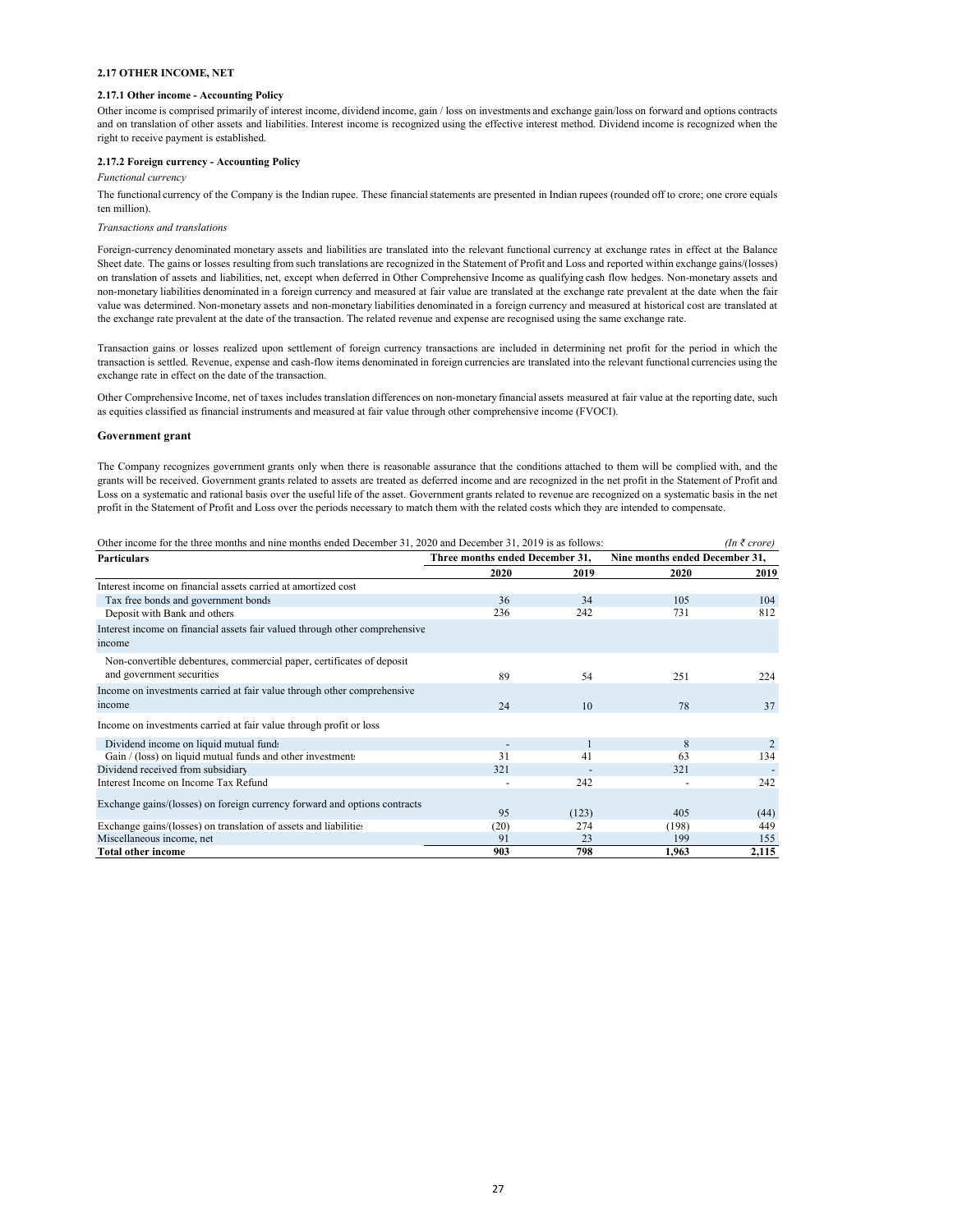# **2.18 EXPENSES**

# **Accounting Policy**

# **2.18.1 Gratuity**

The Company provides for gratuity, a defined benefit retirement plan ('the Gratuity Plan') covering eligible employees. The Gratuity Plan provides a lumpsum payment to vested employees at retirement, death, incapacitation or termination of employment, of an amount based on the respective employee's salary and the tenure of employment with the Company.

Liabilities with regard to the Gratuity Plan are determined by actuarial valuation, performed by an independent actuary, at each Balance Sheet date using the projected unit credit method. The Company fully contributes all ascertained liabilities to the Infosys Limited Employees' Gratuity Fund Trust (the Trust). Trustees administer contributions made to the Trusts and contributions are invested in a scheme with Life Insurance Corporation of India as permitted by Indian law.

The Company recognizes the net obligation of a defined benefit plan in its Balance Sheet as an asset or liability. Gains and losses through re-measurements of the net defined benefit liability/(asset) are recognized in other comprehensive income and are not reclassified to profit or loss in subsequent periods. The actual return of the portfolio of plan assets, in excess of the yields computed by applying the discount rate used to measure the defined benefit obligation is recognized in other comprehensive income. The effect of any plan amendments are recognized in net profit in the statement of Profit and Loss.

#### **2.18.2 Provident fund**

Eligible employees of Infosys receive benefits from a provident fund, which is a defined benefit plan. Both the eligible employee and the Company make monthly contributions to the provident fund plan equal to a specified percentage of the covered employee's salary. The Company contributes a portion to the Infosys Limited Employees' Provident Fund Trust. The trust invests in specific designated instruments as permitted by Indian law. The remaining portion is contributed to the government administered pension fund. The rate at which the annual interest is payable to the beneficiaries by the trust is being administered by the Government. The Company has an obligation to make good the shortfall, if any, between the return from the investments of the Trust and the notified interest rate.

Infosys has an obligation to fund any shortfall on the yield of the trust's investments over the administered interest rates on an annual basis. These administered rates are determined annually predominantly considering the social rather than economic factors and in most cases the actual return earned by the Company has been higher in the past years. The actuary has provided a valuation for provident fund liabilities on the basis of guidance issued by Actuarial Society of India.

# **2.18.3 Superannuation**

Certain employees of Infosys are participants in a defined contribution plan. The Company has no further obligations to the Plan beyond its monthly contributions which are periodically contributed to a trust fund, the corpus of which is invested with the Life Insurance Corporation of India.

#### **2.18.4 Compensated absences**

The Company has a policy on compensated absences which are both accumulating and non-accumulating in nature. The expected cost of accumulating compensated absences is determined by actuarial valuation performed by an independent actuary at each Balance Sheet date using projected unit credit method on the additional amount expected to be paid/availed as a result of the unused entitlement that has accumulated at the Balance Sheet date. Expense on non-accumulating compensated absences is recognized in the period in which the absences occur.

The Code on Social Security,2020 ('Code') relating to employee benefits during employment and post employment benefits received Presidential assent in September 2020. The Code has been published in the Gazette of India. However,the date on which the Code will come into effect has not been notified.The Company will assess the impact of the Code when it comes into effect and will record any related impact in the period the Code becomes effective.

|                                                                    |                                 |                |                                | $(In \; \bar{\tau} \; crore)$ |
|--------------------------------------------------------------------|---------------------------------|----------------|--------------------------------|-------------------------------|
| <b>Particulars</b>                                                 | Three months ended December 31, |                | Nine months ended December 31, |                               |
|                                                                    | 2020                            | 2019           | 2020                           | 2019                          |
| Employee benefit expenses                                          |                                 |                |                                |                               |
| Salaries including bonus                                           | 10.837                          | 10,452         | 32,451                         | 30.813                        |
| Contribution to provident and other funds                          | 421                             | 243            | 892                            | 703                           |
| Share based payments to employees (Refer note no. 2.10)            | 76                              | 59             | 230                            | 166                           |
| Staff welfare                                                      | 37                              | 29             | 74                             | 86                            |
|                                                                    | 11.371                          | 10.783         | 33.647                         | 31,768                        |
| Cost of software packages and others                               |                                 |                |                                |                               |
| For own use                                                        | 230                             | 206            | 704                            | 606                           |
| Third party items bought for service delivery to clients           | 249                             | 221            | 804                            | 593                           |
|                                                                    | 479                             | 427            | 1.508                          | 1.199                         |
| Other expenses                                                     |                                 |                |                                |                               |
| Power and fuel                                                     | 29                              | 41             | 77                             | 135                           |
| <b>Brand and Marketing</b>                                         | 80                              | 103            | 203                            | 319                           |
| Short-term leases                                                  | 8                               | 11             | 20                             | 23                            |
| Rates and taxes                                                    | 46                              | 36             | 129                            | 96                            |
| Repairs and Maintenance                                            | 246                             | 257            | 784                            | 870                           |
| Consumables                                                        | 4                               | 6              | 14                             | 20                            |
| Insurance                                                          | 29                              | 21             | 82                             | 54                            |
| Provision for post-sales client support and others                 | 35                              | (8)            | 45                             | $\overline{c}$                |
| Commission to non-whole time directors                             | $\mathfrak{D}$                  | $\overline{2}$ | 5                              | 6                             |
| Impairment loss recognized / (reversed) under expected credit loss | 23                              | 12             | 149                            | 70                            |
| model                                                              |                                 |                |                                |                               |
| Auditor's remuneration                                             |                                 |                |                                |                               |
| Statutory audit fees                                               |                                 | 1              | $\overline{4}$                 | 3                             |
| Tax matters                                                        |                                 |                |                                | $\overline{\phantom{a}}$      |
| Other services                                                     |                                 |                |                                | $\overline{2}$                |
| Contributions towards Corporate Social Responsibility              | 64                              | 79             | 311                            | 236                           |
| Others                                                             | 18                              | 40             | 31                             | 125                           |
|                                                                    | 586                             | 601            | 1.855                          | 1.961                         |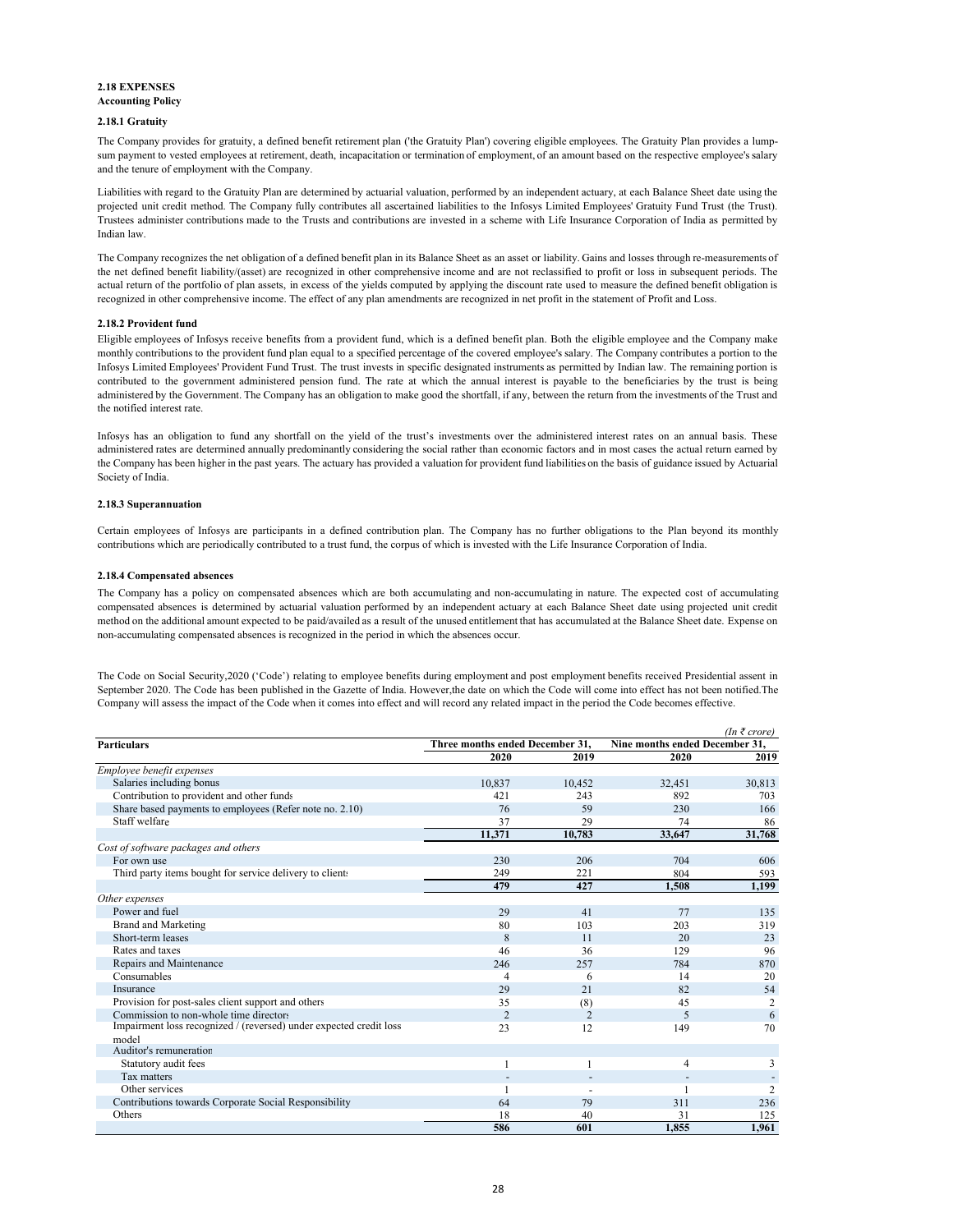# **2.19 RECONCILIATION OF BASIC AND DILUTED SHARES USED IN COMPUTING EARNING PER SHARE**

#### **Accounting Policy**

Basic earnings per equity share is computed by dividing the net profit attributable to the equity holders of the Company by the weighted average number of equity shares outstanding during the period. Diluted earnings per equity share is computed by dividing the net profit attributable to the equity holders of the Company by the weighted average number of equity shares considered for deriving basic earnings per equity share and also the weighted average number of equity shares that could have been issued upon conversion of all dilutive potential equity shares. The dilutive potential equity shares are adjusted for the proceeds receivable had the equity shares been actually issued at fair value (i.e. the average market value of the outstanding equity shares). Dilutive potential equity shares are deemed converted as at the beginning of the period, unless issued at a later date. Dilutive potential equity shares are determined independently for each period presented.

The number of equity shares and potentially dilutive equity shares are adjusted retrospectively for all periods presented for any share splits and bonus shares issues including for changes effected prior to the approval of the financial statements by the Board of Directors.

# **2.20 CONTINGENT LIABILITIES AND COMMITMENTS**

#### **Accounting Policy**

Contingent liability is a possible obligation arising from past events and whose existence will be confirmed only by the occurrence or non-occurrence of one or more uncertain future events not wholly within the control of the entity or a present obligation that arises from past events but is not recognised because it is not probable that an outflow of resources embodying economic benefits will be required to settle the obligation or the amount of the obligation cannot be measured with sufficient reliability.

|                                                                                                               |                          | $(In \; \bar{\tau} \; crore)$ |
|---------------------------------------------------------------------------------------------------------------|--------------------------|-------------------------------|
| <b>Particulars</b>                                                                                            | As at                    |                               |
|                                                                                                               | <b>December 31, 2020</b> | March 31, 2020                |
| <b>Contingent liabilities:</b>                                                                                |                          |                               |
| Claims against the Company, not acknowledged as debts $\binom{1}{k}$                                          | 3,608                    | 3,410                         |
| [Amount paid to statutory authorities $\text{\textsterling}5,817$ crore ( $\text{\textsterling}5,229$ crore)] |                          |                               |
| <b>Commitments:</b>                                                                                           |                          |                               |
| Estimated amount of contracts remaining to be executed on capital contracts and not provided for              | 669                      | 1,305                         |
| (net of advances and deposits) <sup>(2)</sup>                                                                 |                          |                               |
| Other Commitments*                                                                                            | 10                       | 15                            |

#### *\*Uncalled capital pertaining to investments*

(1) As at December 31, 2020, claims against the Company not acknowledged as debts in respect of income tax matters amounted to ₹3,296 crore. The claims against the Company majorly represent demands arising on completion of assessment proceedings under the Income Tax Act, 1961. These claims are on account of multiple issues of disallowances such as disallowance of profits earned from STP Units and SEZ Units, disallowance of deductions in respect of employment of new employees under section 80JJAA, disallowance of expenditure towards software being held as capital in nature, payments made to Associated Enterprises held as liable for withholding of taxes. These matters are pending before various Appellate Authorities and the management including its tax advisors expect that its position will likely be upheld on ultimate resolution and will not have a material adverse effect on the Company's financial position and results of operations.

Amount paid to statutory authorities against the above tax claims amounted to₹5,812 crore.

 $<sup>(2)</sup>$  Capital contracts primarily comprises of commitments for infrastructure facilities and computer equipment's.</sup>

# **Legal Proceedings**

On the matters pertaining to the whistle blower allegations, previously disclosed by the Company on October 22, 2019, the Company has responded to all the inquires received from the Indian regulatory authorities.The Company submitted its last response on May 15, 2020.

The Company is subject to legal proceedings and claims, which have arisen in the ordinary course of business. The Company's management reasonably expects that these legal actions, when ultimately concluded and determined, will not have a material and adverse effect on the Company's results of operations or financial condition.